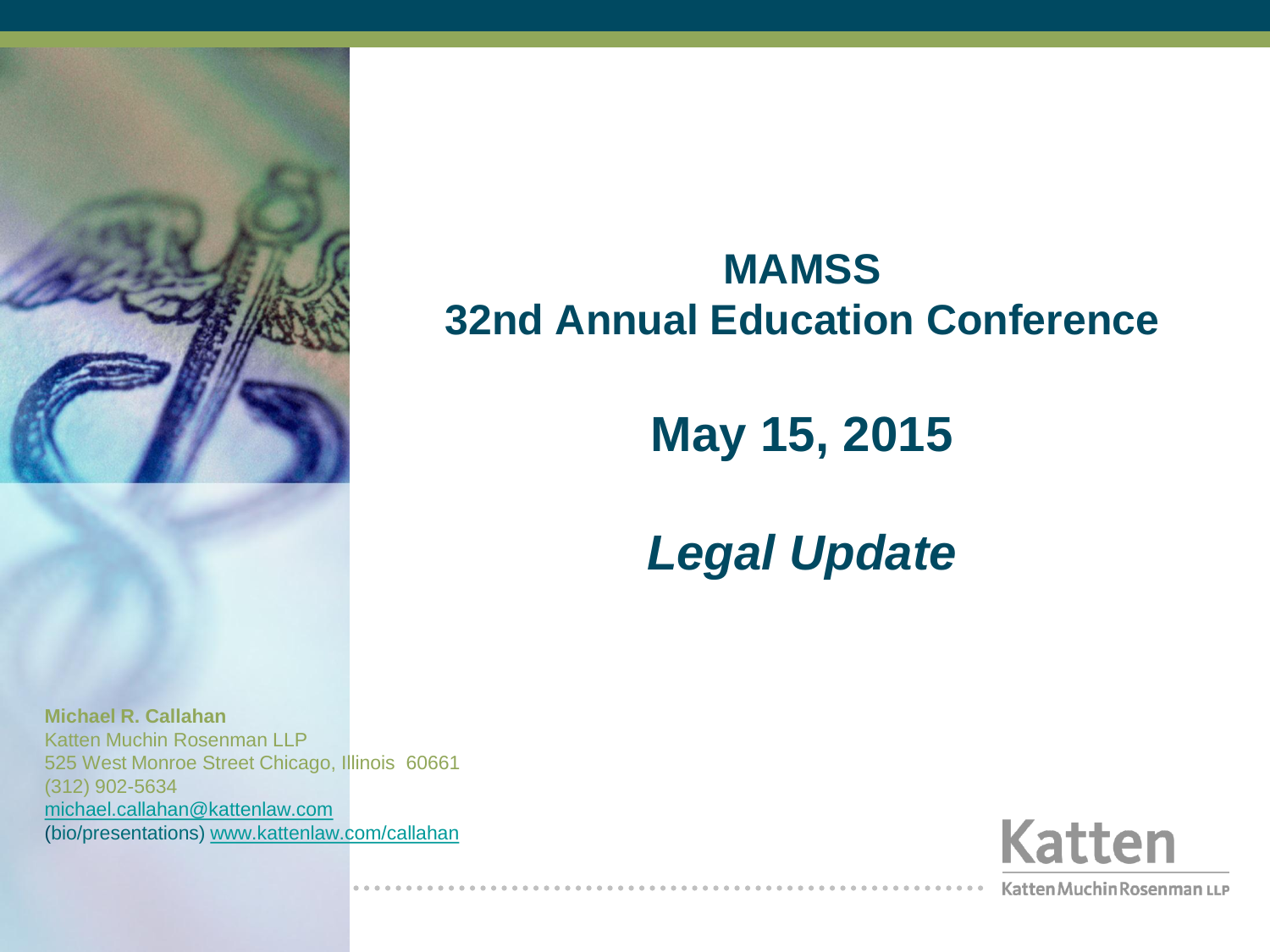# **LEGAL UPDATE:**

#### *Final Medicare Medical Staff Conditions of Participation: What Should be in your Bylaws*

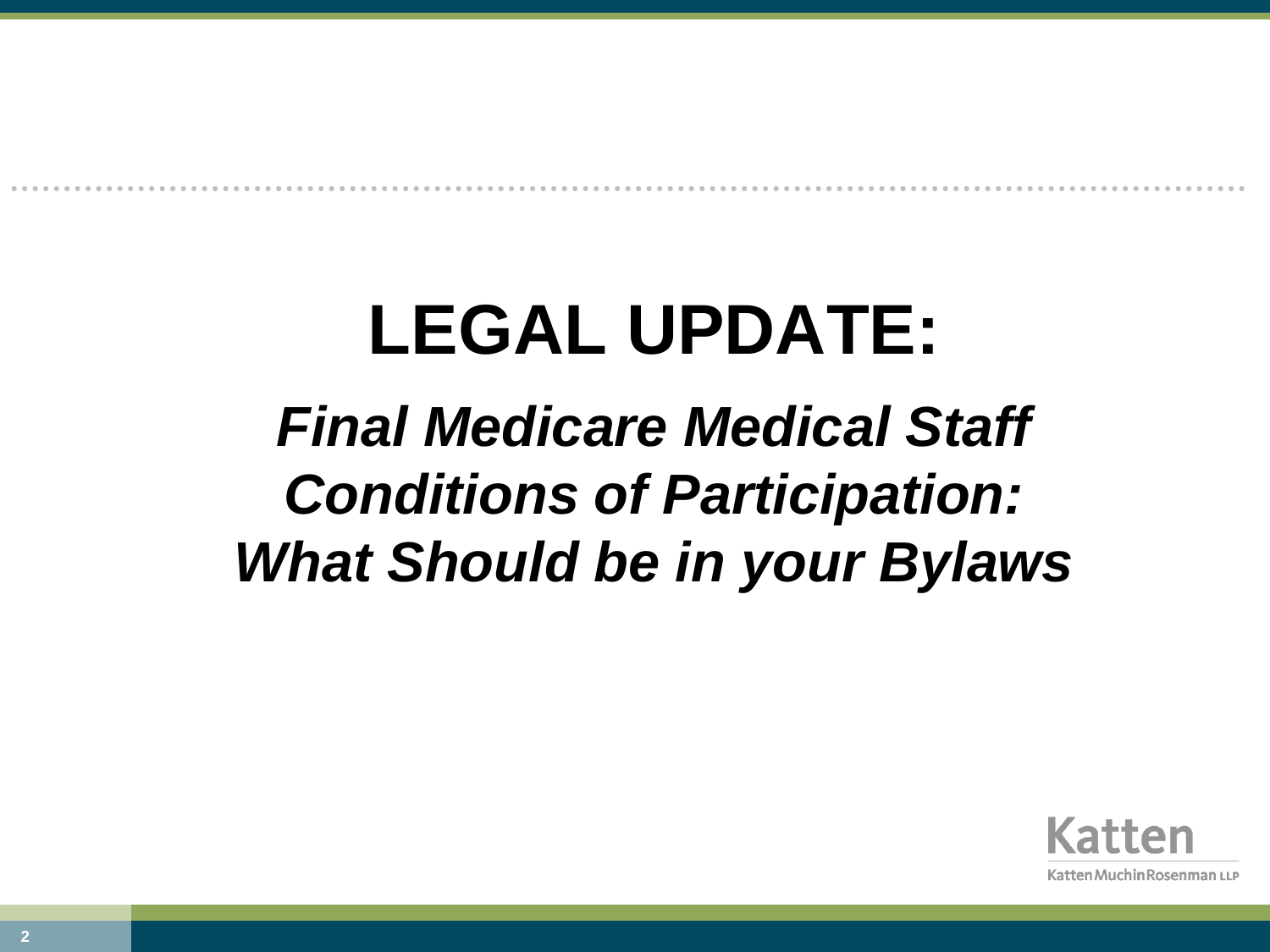#### **Areas To Be Covered**

- Hospital Governing Board
	- Do physicians have to serve on boards?
	- How must board consult with the organized medical staff if physicians are not on the board?
- Hospital Medical Staff Membership
	- What practitioners can be appointed as members of the medical staff?
	- Must membership be expanded if permitted under state law?
- Hospital Medical Staff Separate or Unified?
	- Overview of options to create a single, unified and integrated medical staff in a multi-hospital system.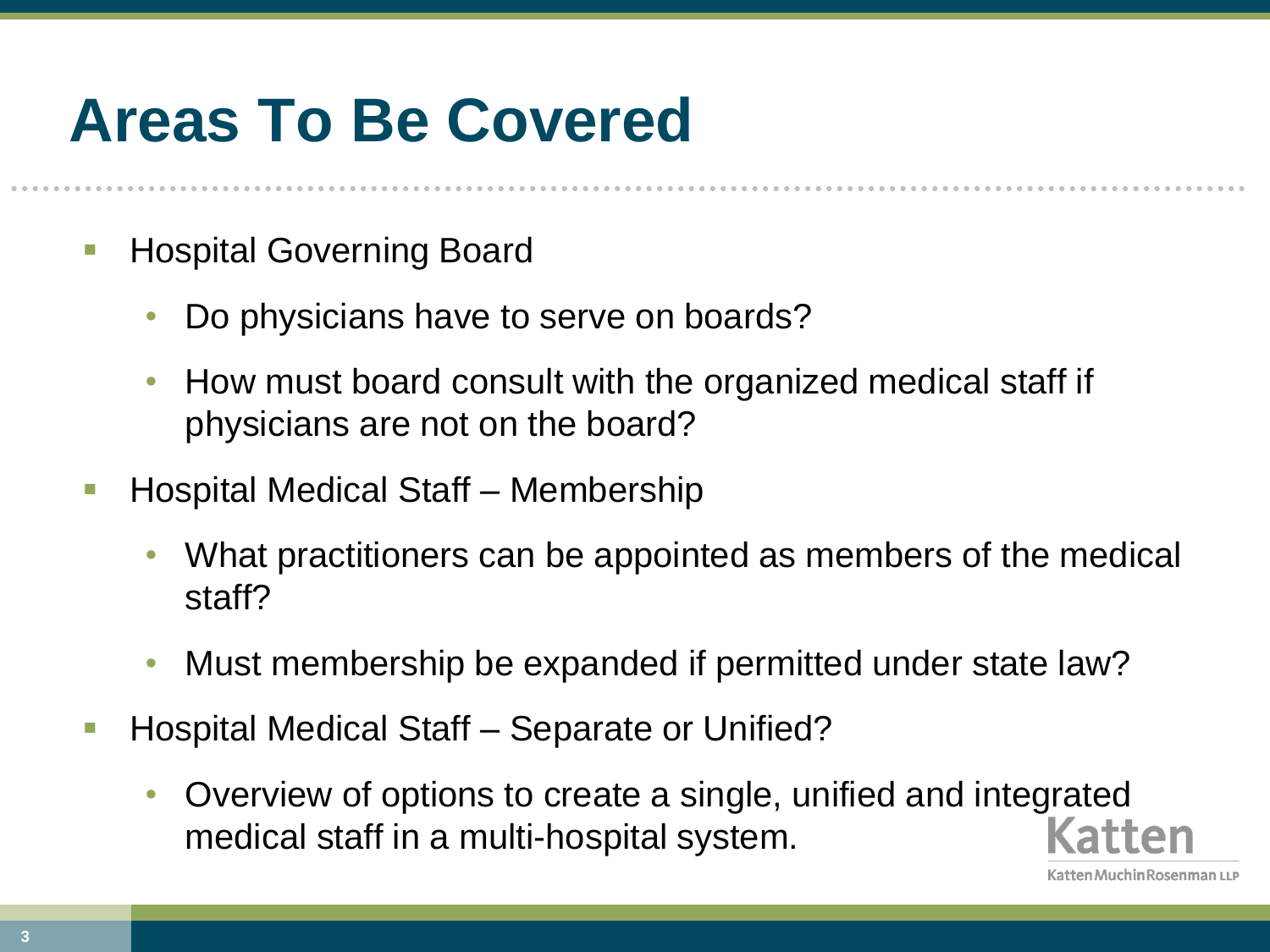#### **Areas To Be Covered (cont'd)**

- How must the Board interact with staff at each hospital?
- What is the medical staff voting process and who can vote?
- Must members in a unified medical staff have the option to create a separate medical staff?
- What impact on bylaws?
- What if the staffs serve different patient populations and have other unique circumstances?
- Ordering Hospital Outpatient Services
	- Who can order?

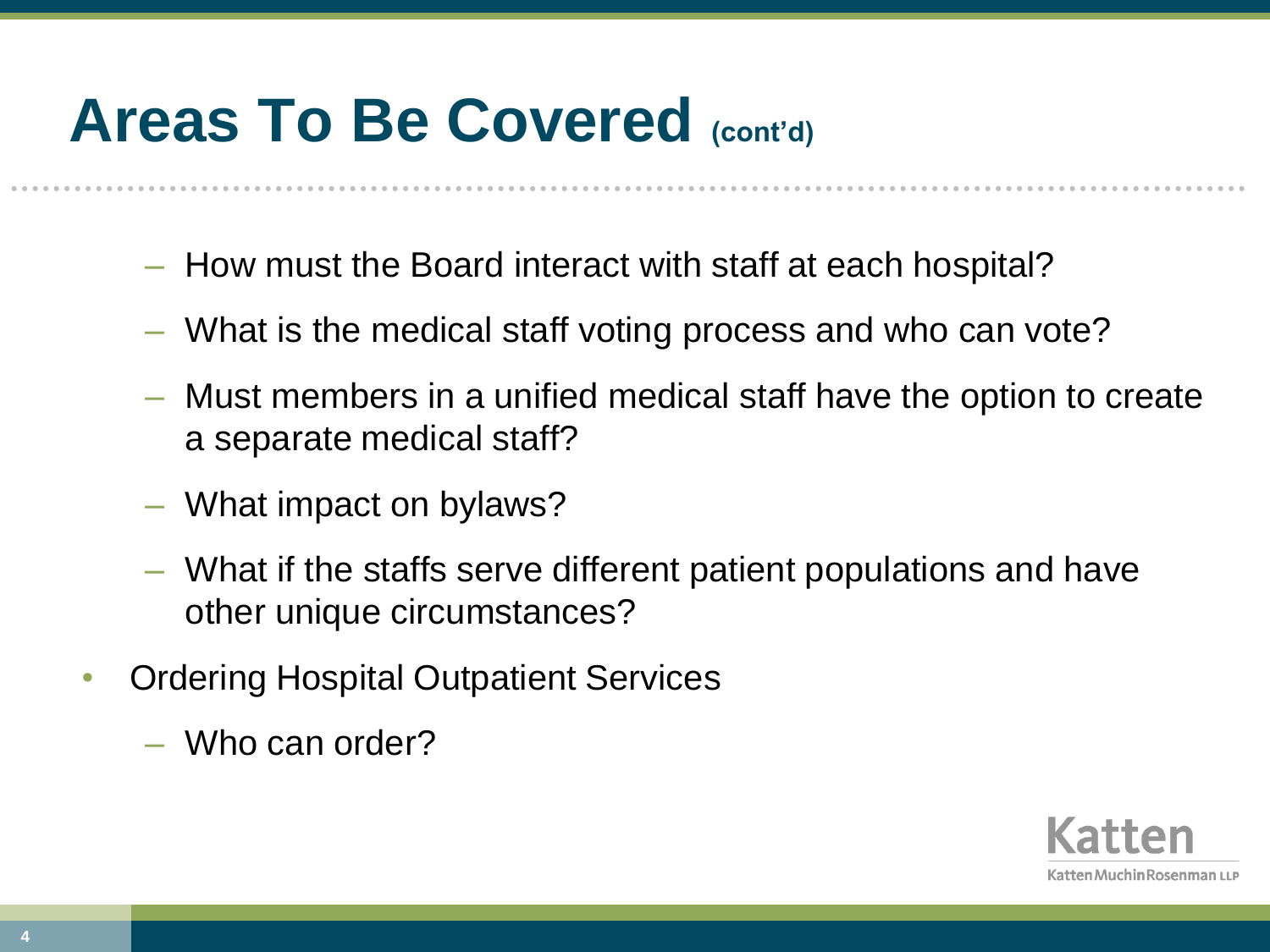# **Hospital Governing Board**

#### **Background**

- On May 16, 2012, CMS published a final rule that allowed one governing board to oversee multiple hospitals in a multi-hospital system.
- If there is one board but there are separately certified hospitals, each must demonstrate compliance with the Medicare CoPs.
- Rule also required that a medical staff member or members from at least one of the hospitals be included on the board.
- Many hospitals responded that the rule created complications, especially for public hospitals where local rules or state statutes required board members to be publicly elected or appointed by a government official.

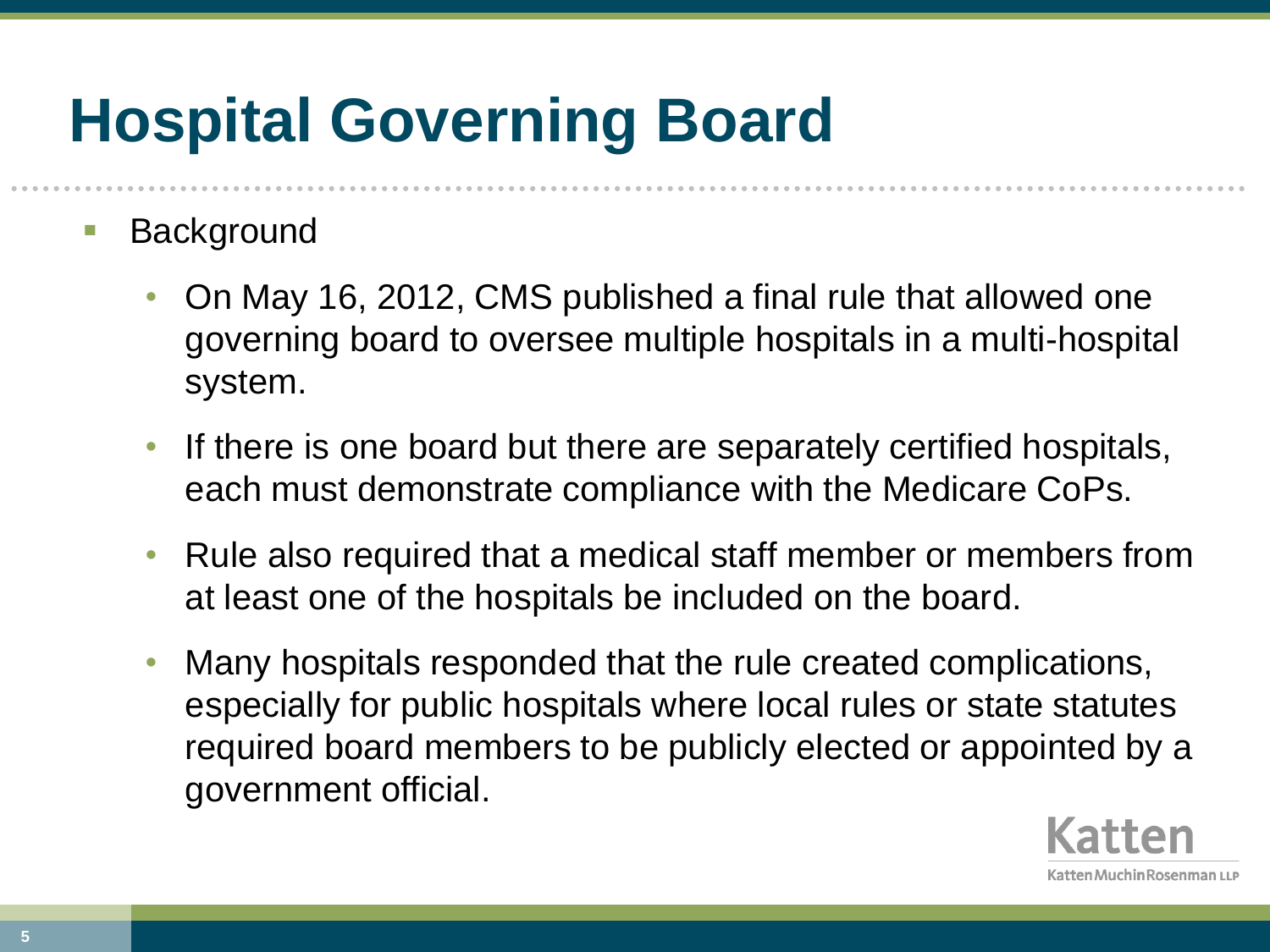- **Final Rule and CMS September Guidance** 
	- Hospitals are not required to have physician board members.
	- If hospital chooses this option, it must:
		- Consult directly with the individual who is assigned the responsibility for the organization and conduct of the medical staff – probably the medical staff president.
		- "Direct consultation" means that the board or a subcommittee meets either face-to-face or via a live telecommunications system.

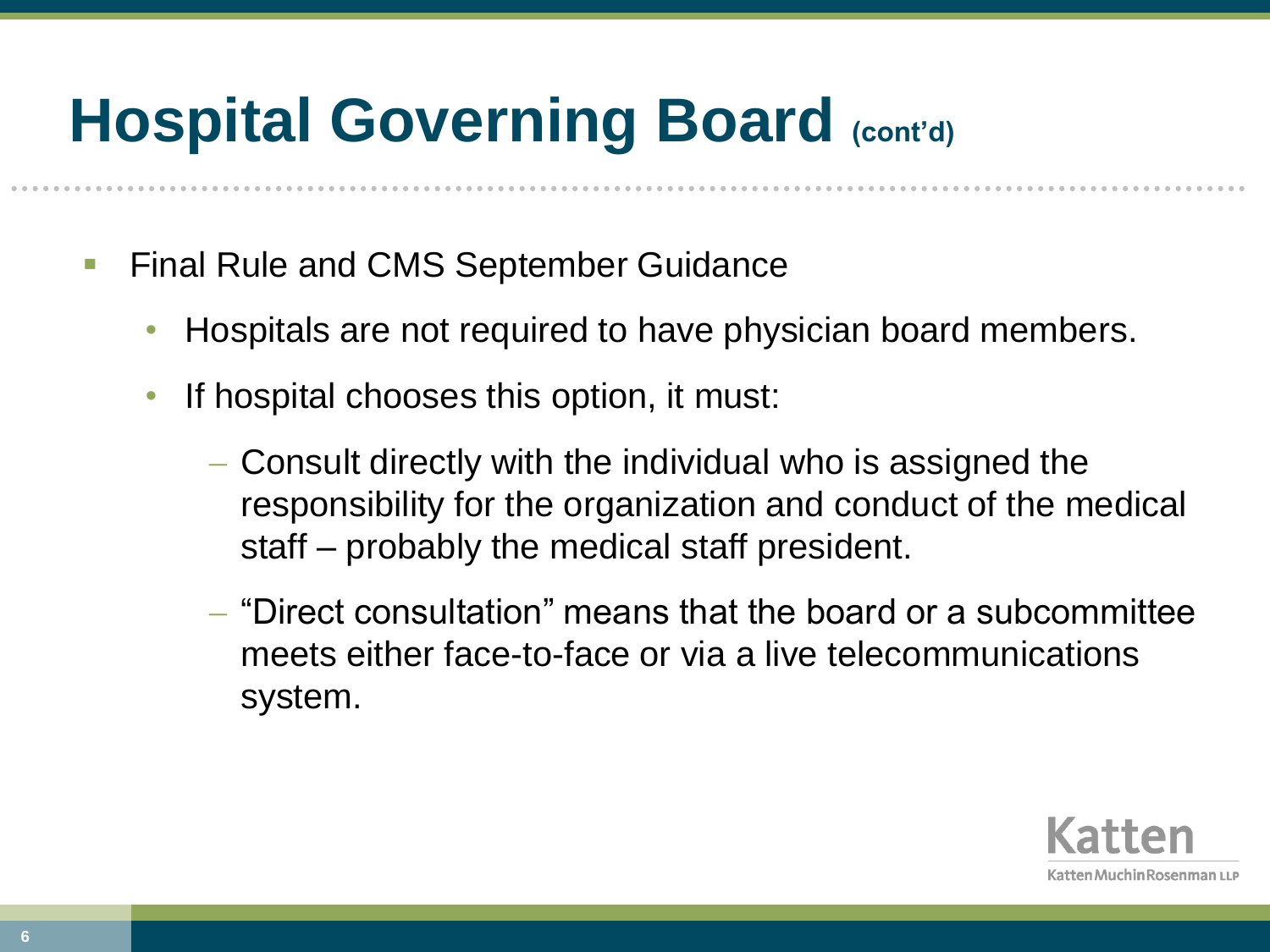- Consultations must occur periodically, but at least twice a year.
- Must include discussions related to quality of patient care provided at the hospital, such as specific population needs, scope and complexity of hospital services and development of performance improvement standards.
- **If a multi-hospital system, consultations must be with the responsible** physician of each hospital medical staff.
- **Hospital must evidence and document that it has been appropriately** responsive to requests from medical staff representative regarding quality of care issues.

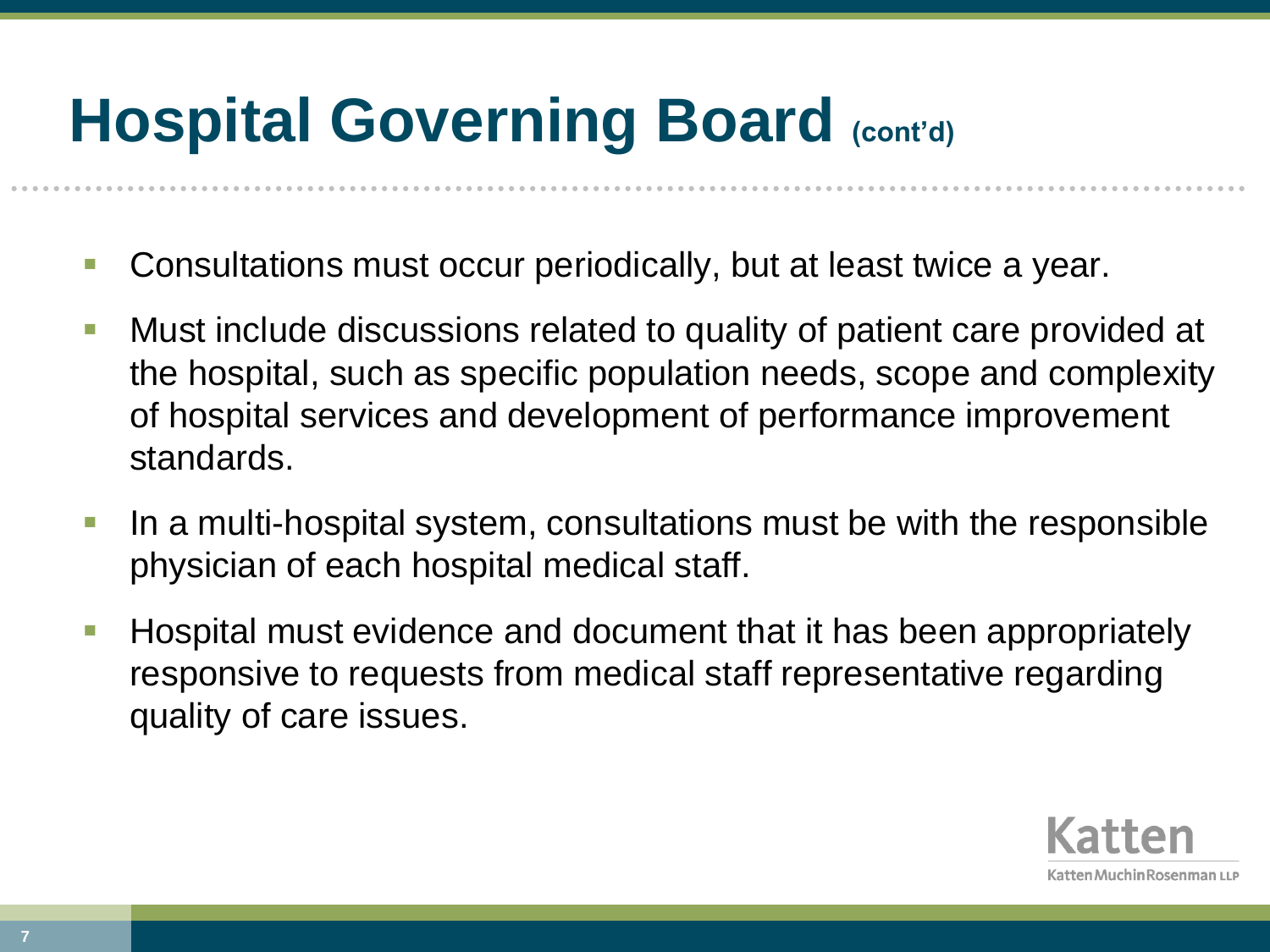- In a multi-hospital system, the requirement can be met by means other than a separate meeting with the representative from each hospital medical staff, such as through a committee structure and teleconferencing BUT issues for each hospital must be addressed.
- If medical staff members have opted for a unified staff, the board can meet with leader of the medical staff to fulfill this requirement, but the leader needs to be aware of the concerns or views of members practicing at each separately certified member hospital.
- Requirement can be met if there is a medical staff representative on the board if
	- the representative or his/her designee is responsible for the organization and conduct of the hospital's medical staff
	- there are periodic meetings to discuss matters of the quality of medical care delivered at the hospital.
- Boards clearly can have more than one physician member.

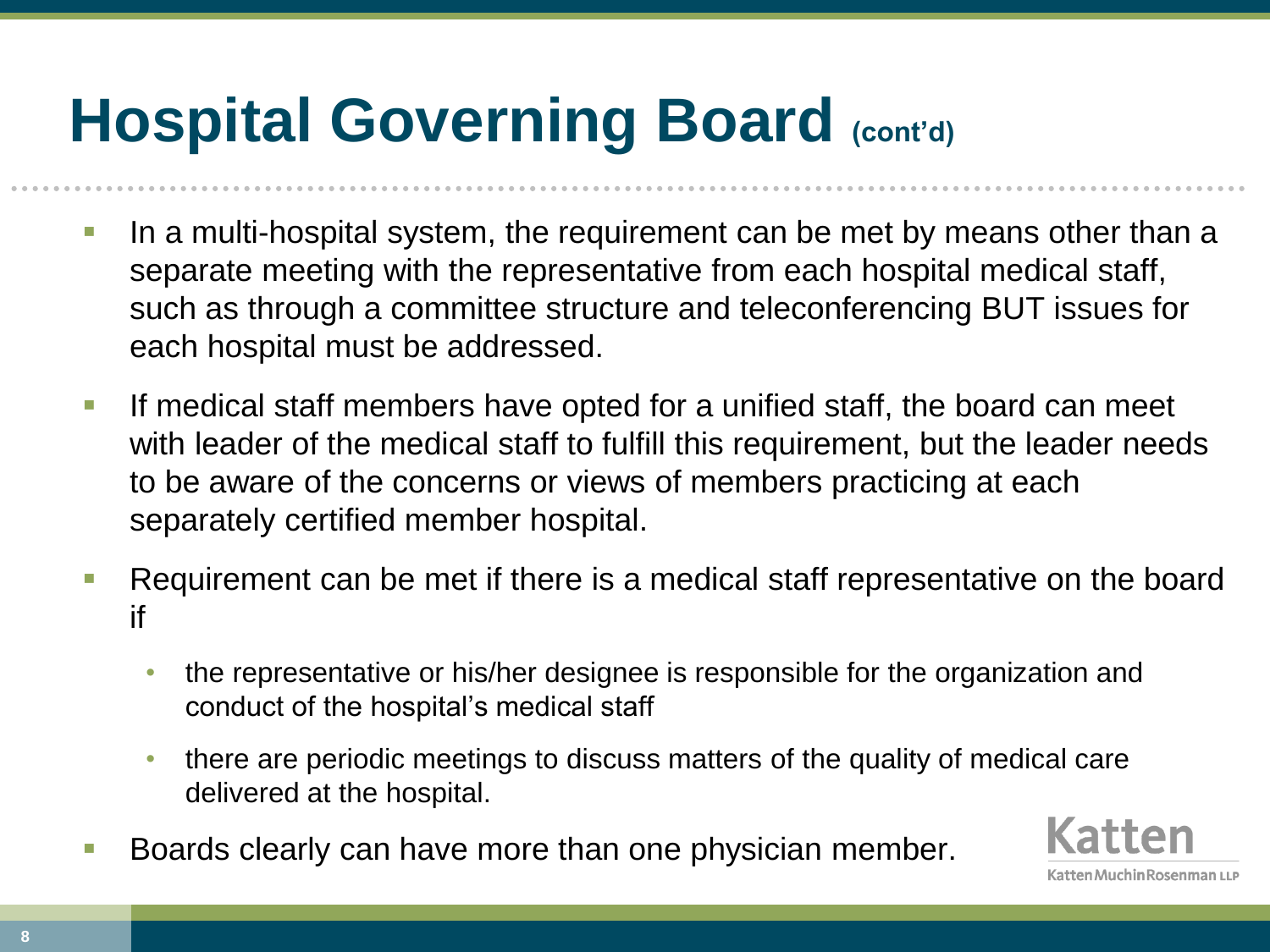- Impact and Recommendations
	- If the entity is not a public hospital or other hospital which requires election or appointment to board by a government official, then best practice is to have medical staff representation.
	- Based on the description of the responsible physician, appointment of the president of the medical staff will meet this requirement.
	- "Direct consultation" is still required whether or not there is medical staff representation on the board.
	- Hospital must document that these consultations occurred—such as minutes, agenda, parties present—and that matters related to the quality of patient care were discussed.

atten Muchin Rosenman ۱۱ ۱

**9**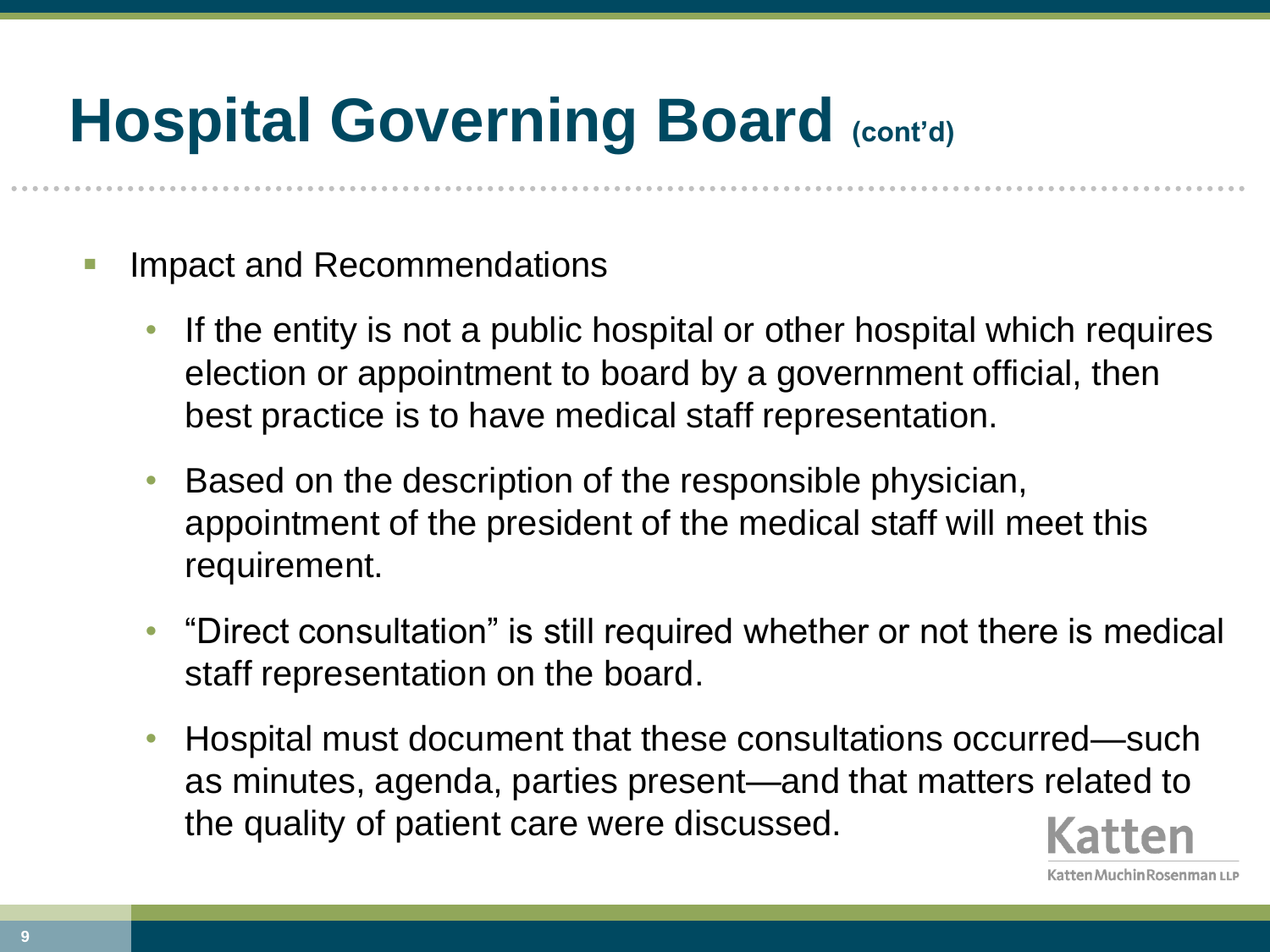- Must decide whether to utilize full board or a board committee.
- In a multi-hospital system, depending on the number of hospitals, a committee approach could be utilized, whether by region or state or as a whole, but could be difficult to manage given divergent issues, different patient population and other unique factors.
- Board or board committee could be split up to meet with medical staff representatives.

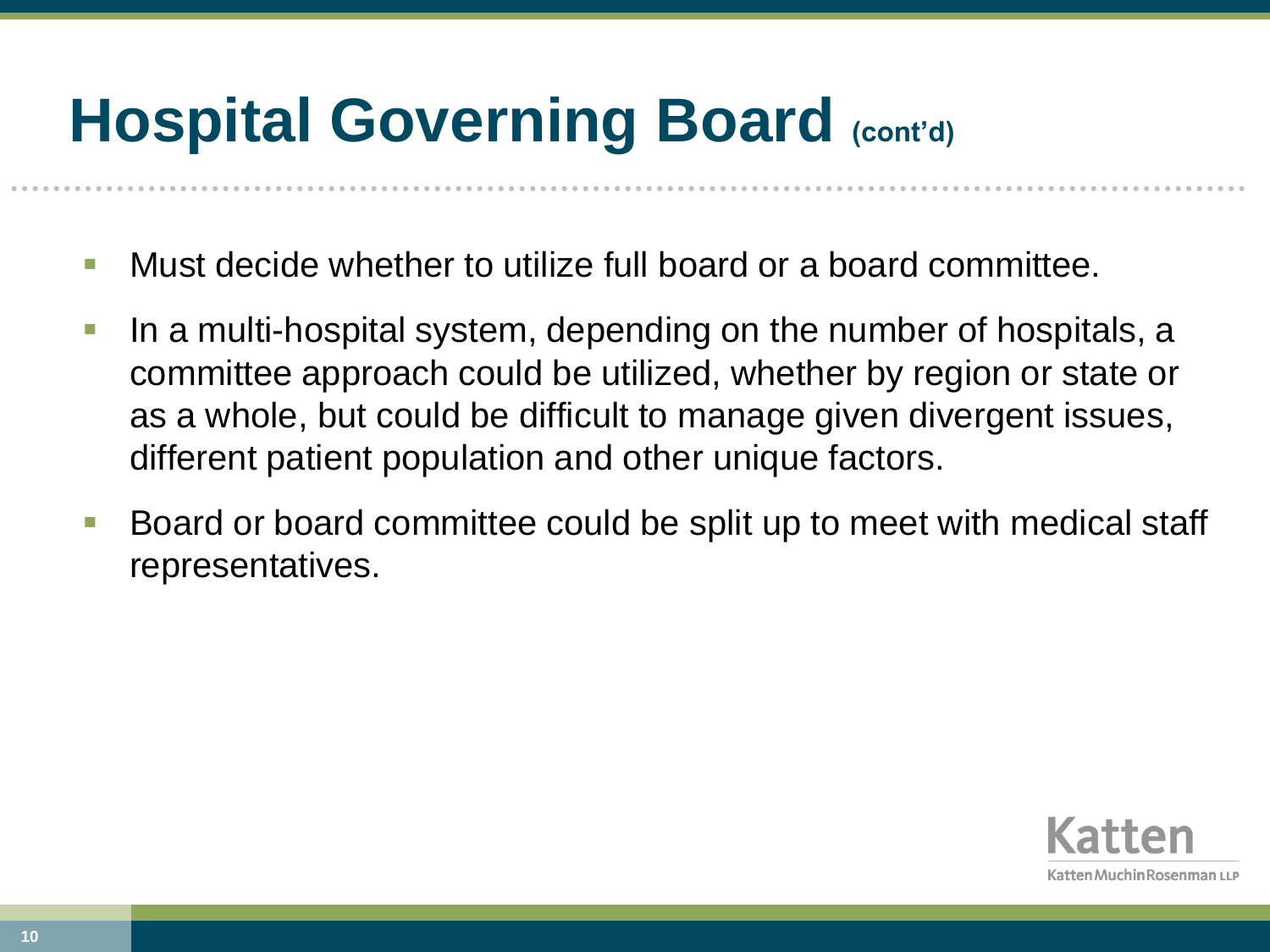- **Decide which committee best suits this requirement.**
- Will likely need to modify both the corporate and medical staff bylaws depending on course of action.
- Can adopt uniform bylaws or policies across multi-hospital system, but must specifically reference each participating hospital.
- **Minutes of governing body must be written so that its actions apply to** a specific certified hospital.

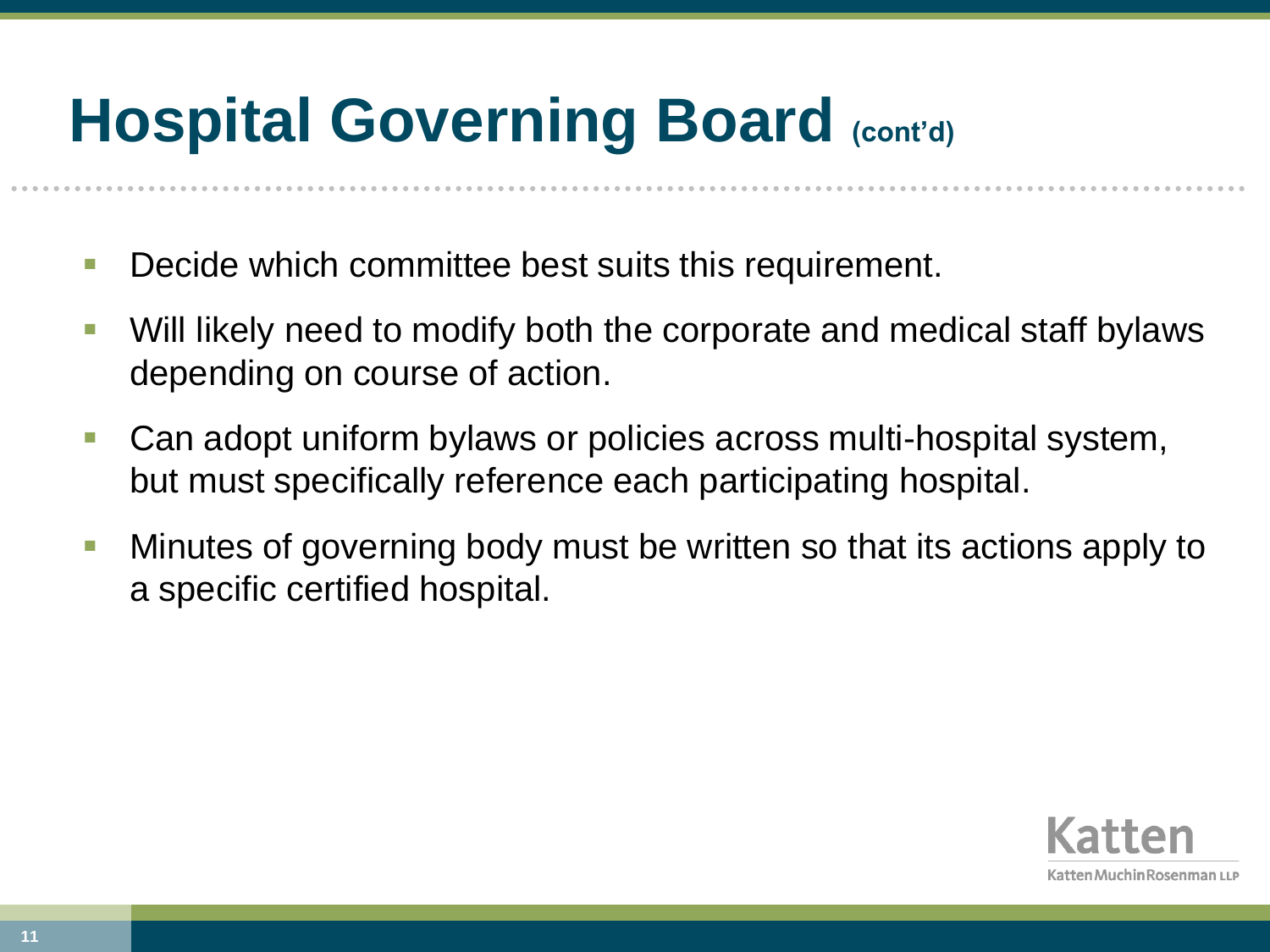- Departments of separately certified hospitals with a single board cannot be operated in an integrated manner. For example, each must have its own nursing service.
- **Policies can be identical but services have to be separate.**
- There must be a specific QAPI program for each program but can use same quality indicators or method to track adverse events – need specific hospital results.

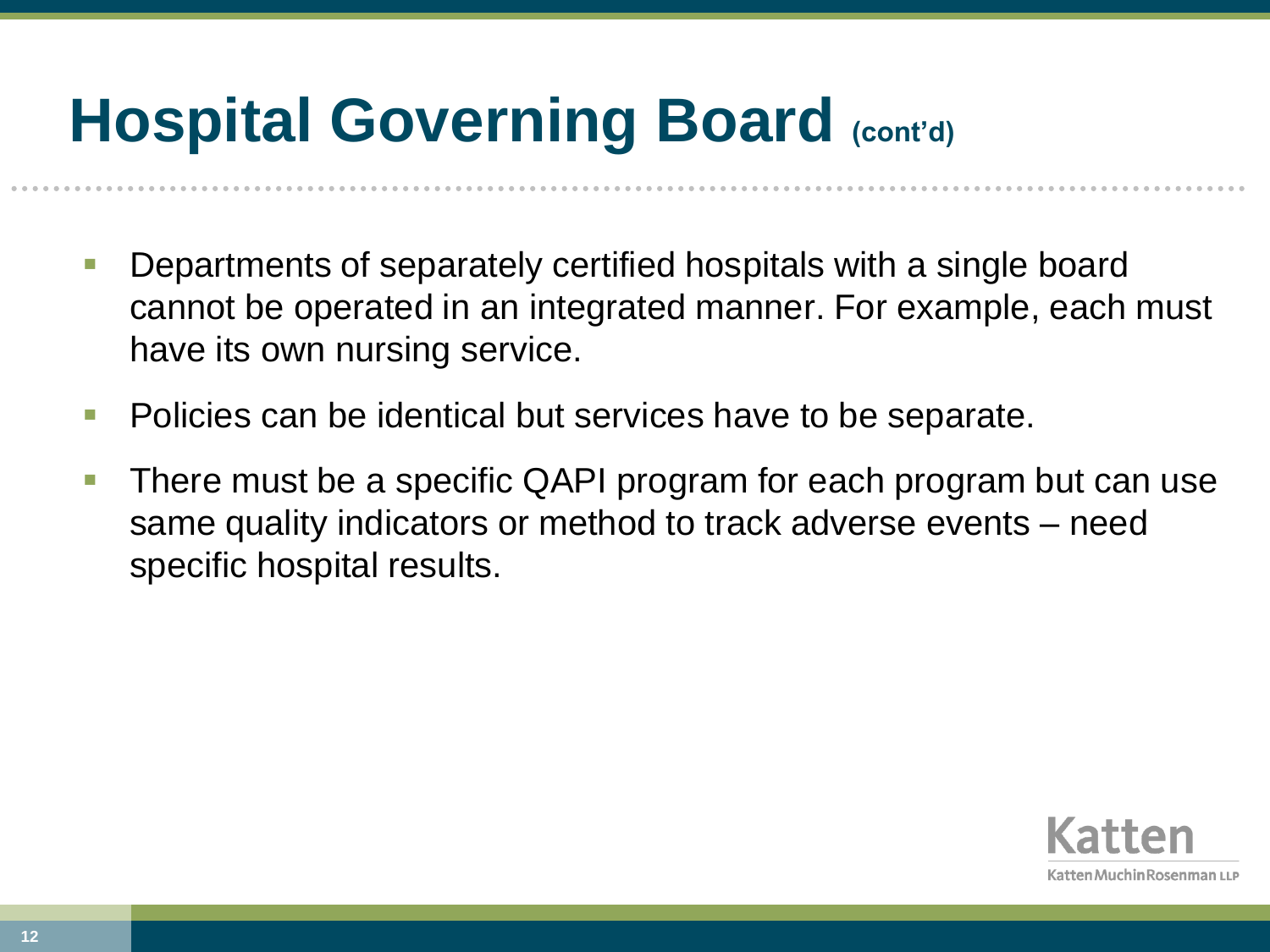#### **Hospital Medical Staff - Membership**

- Background
	- The May 16, 2012 final rule on the permitted composition of the medical staff was confusing with regard to the use of "nonphysician practitioners" because it inadvertently excluded other practitioners from medical staff membership.
	- The requirement that the medical staff must include DOs and MDs also suggested that other practitioners were excluded even if they met the state's definition of "physician."

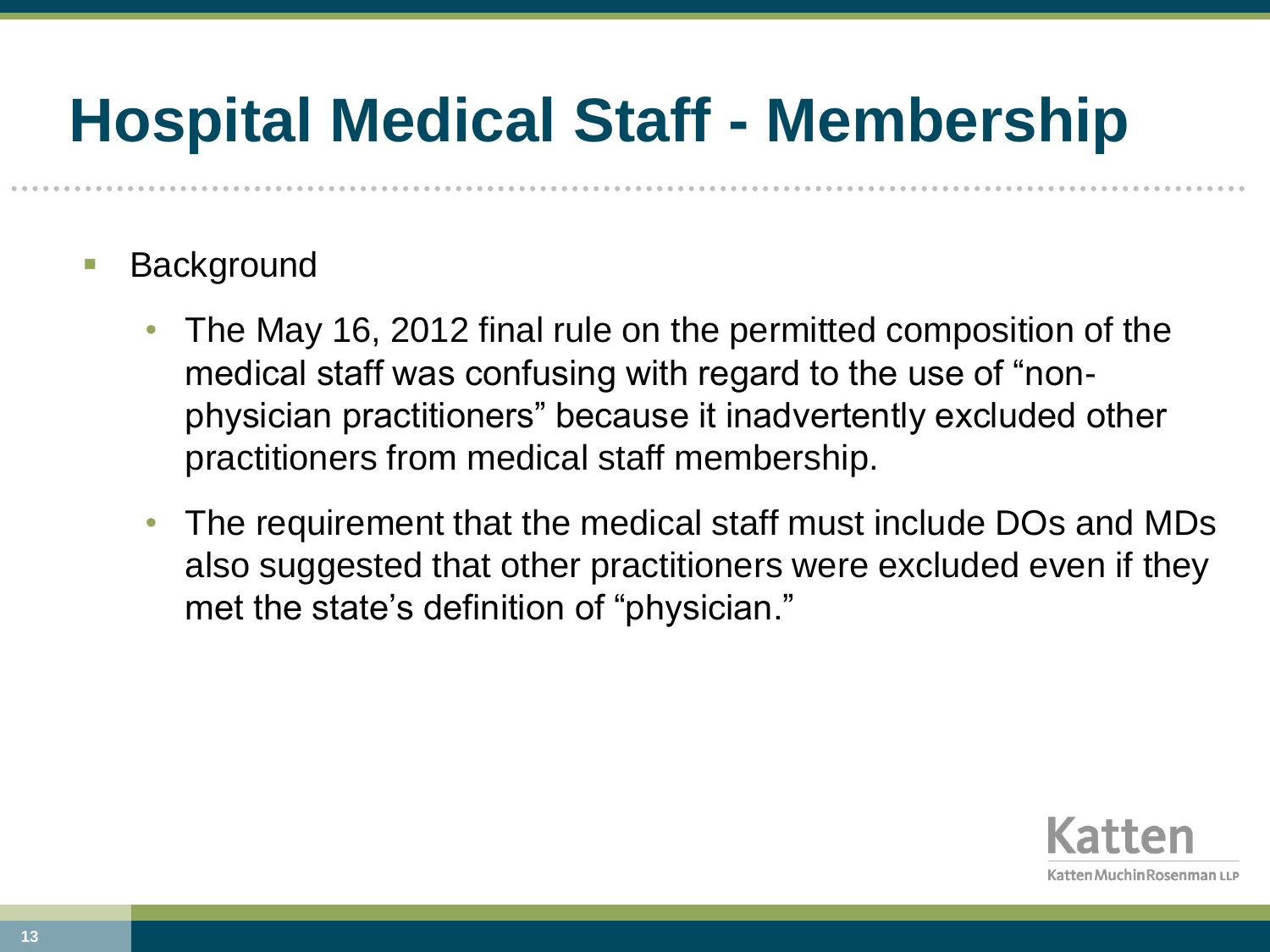# **Hospital Medical Staff – Membership**

**(cont'd)**

- $\blacksquare$  Final Rule
	- The medical staff must be composed of MDs and DOs.
	- In accordance with state law, including scope of practice laws, the medical staff may also include other categories of physicians, i.e., dentists, podiatrists, and non-physician practitioners, who also are determined to be eligible by the board, i.e., APNs, PAs.
- Impact and Recommendations
	- Hospitals are not required to put anyone other than MDs and DOs on the medical staff, even if permitted to do so under state law.
	- Consider expanding membership if permitted under state law.

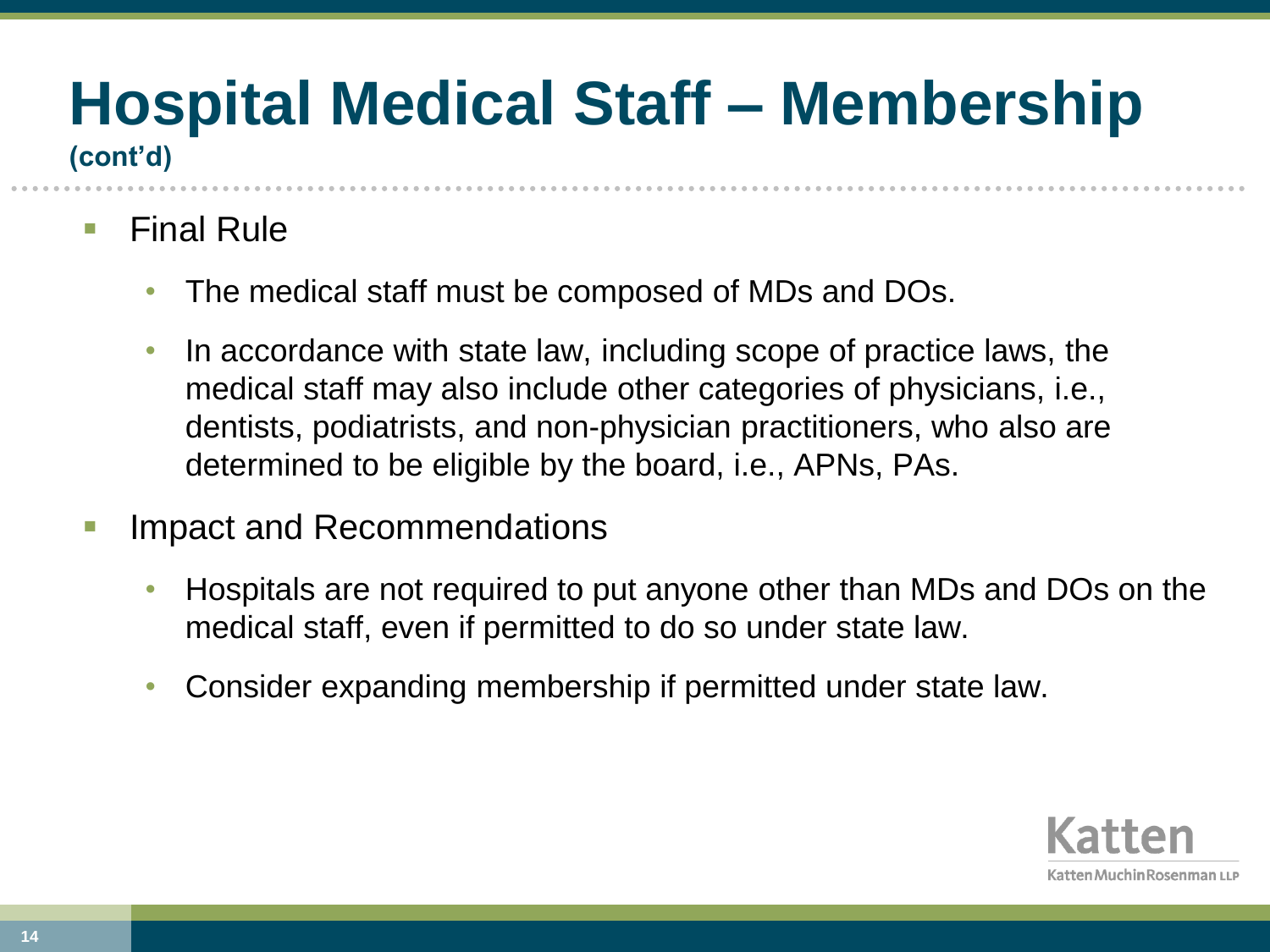#### **Hospital Medical Staff – Membership (cont'd)**

- Board has final say on which categories of physician and nonphysician practitioners are entitled to medical staff membership.
- **Exen if not allowed to be a member of the medical staff, practitioners** can be given clinical privileges as long as they are credentialed and privileged in accordance with the applicable bylaws and policies and the privileges granted are within the scope of permitted practice under state law and as approved by the board.

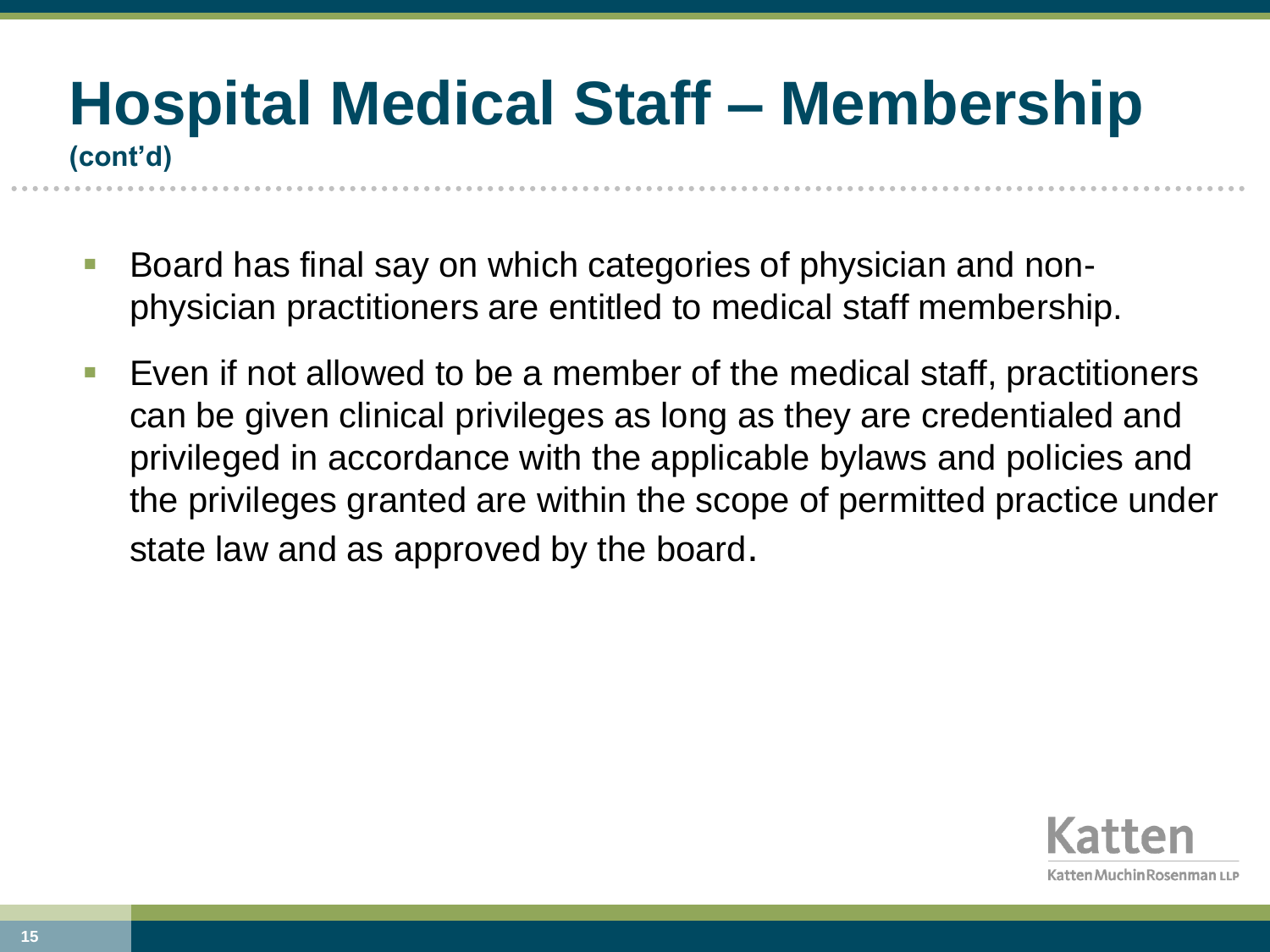- Background
	- Previous rule required that each hospital must have a separate medical staff for each separately certified hospital in a multihospital system.
	- Because the rule was somewhat ambiguous, a number of multihospital systems created a unified and integrated staff.
	- Many of the comments received by CMS from individual physicians as well as state and national physician organizations strongly supported the separate medical staff rule and urged CMS to reinforce the standard and clarify the ambiguity.

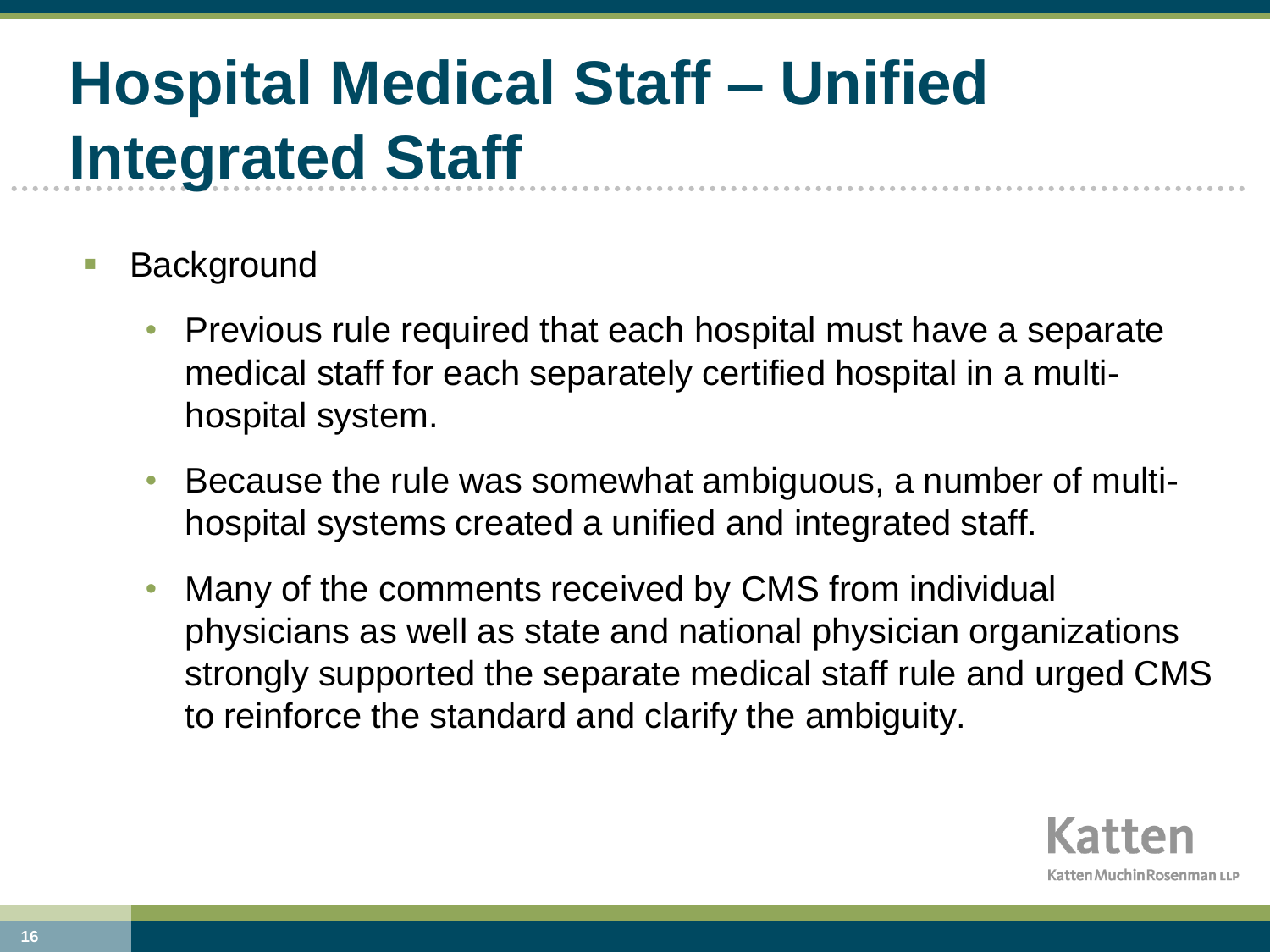- The concern expressed was that the concept of "self governance" under TJC standards would be destroyed and that individual autonomy and local concerns and issues at the hospital would be ignored or not adequately addressed in a unified medical staff.
- **On the other hand, most hospitals and health systems supported** the option of creating a unified and integrated staff. One unidentified Commentator reported that the model "substantially contributed to our success as an integrated delivery system and has accelerated our quality, safety, and efficiency performance."
- As additional support for this claim, it identified significant improvements in lowering in-hospital mortality rates and readmission rates and it had the second lowest congestive heart failure readmission rates in the nation based on published CMS data.

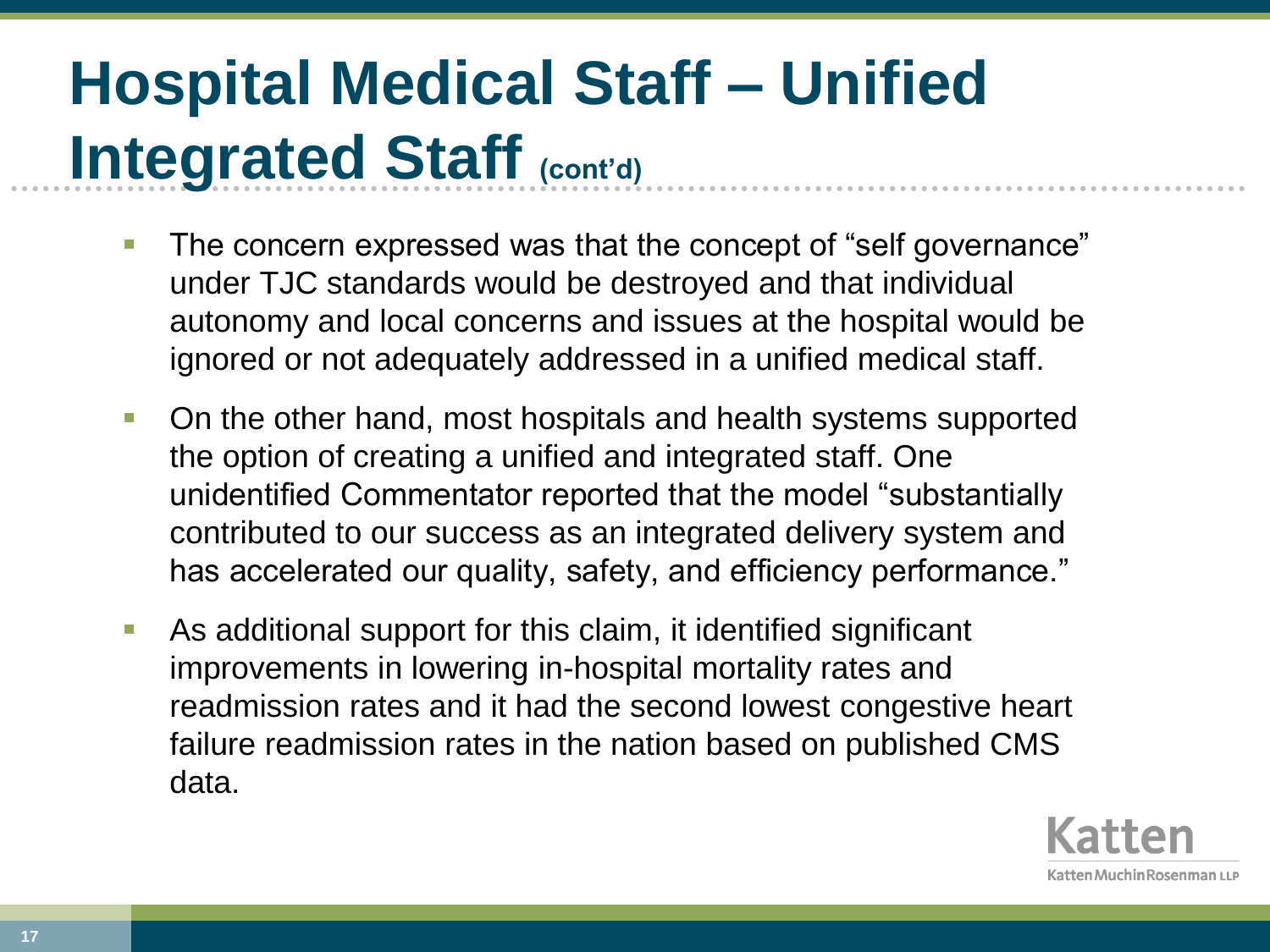- Final Rule
	- Medical staff members of each separately certified hospital in a multi-hospital system must have voted in the majority, in accordance with the bylaws, either to accept or opt out of a unified and integrated staff structure for their hospital.
		- Board must also agree to a unified and integrated staff.
		- Unless otherwise stated in bylaws, this means a majority of those physician members eligible to vote.
		- Telemedicine physicians are not eligible to vote.

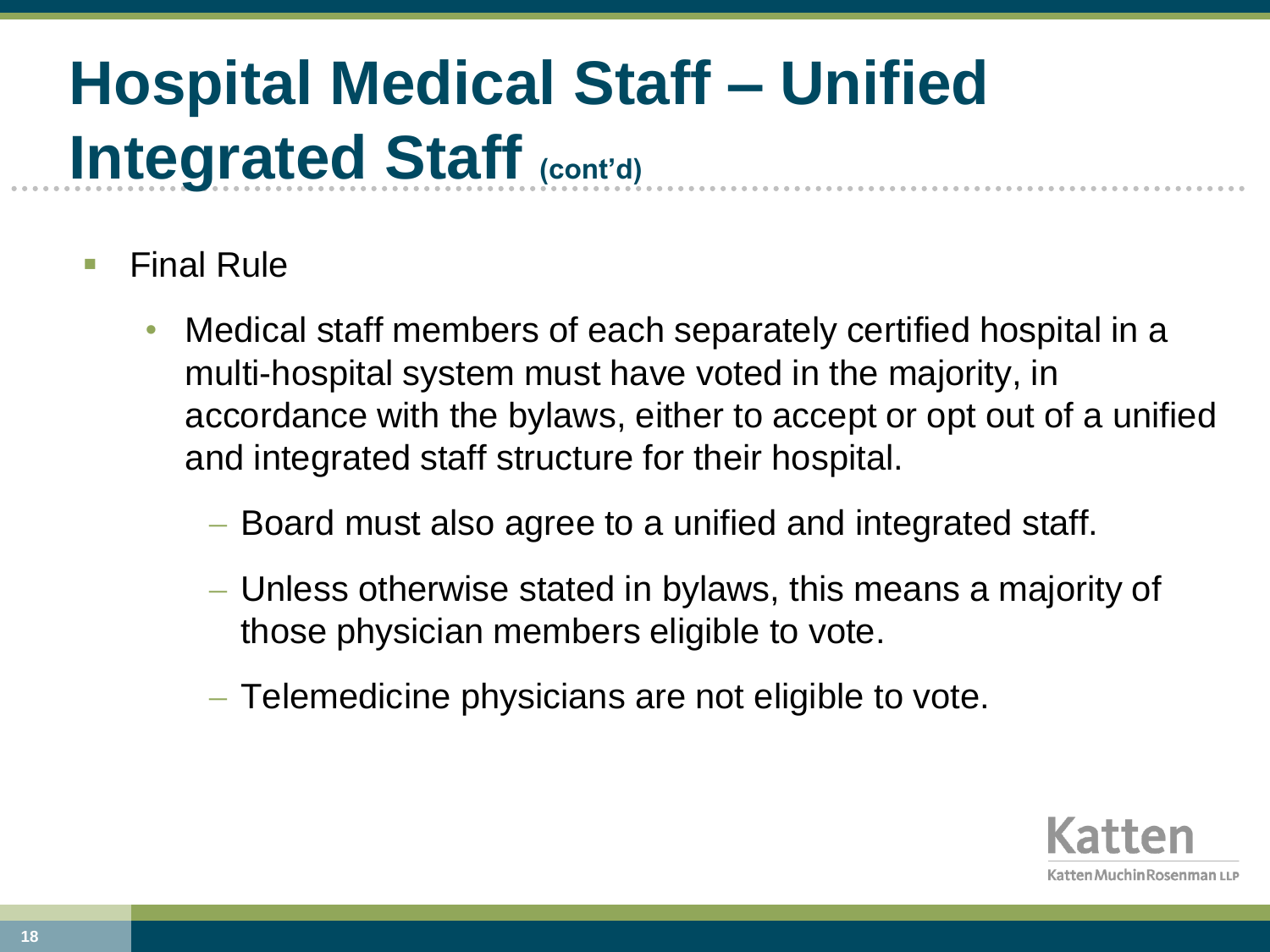- A unified staff has one set of bylaws, rules and requirements that describe its processes for self-governance, appointment, credentialing, privileging, oversight, peer review, and hearing rights as applied to all members of the unified staff; and a process for advising them in writing of their right to opt out.
- The unified staff must be established in a manner which takes into consideration each member hospital's unique circumstances and any significant differences in patient populations and services offered at each hospital.

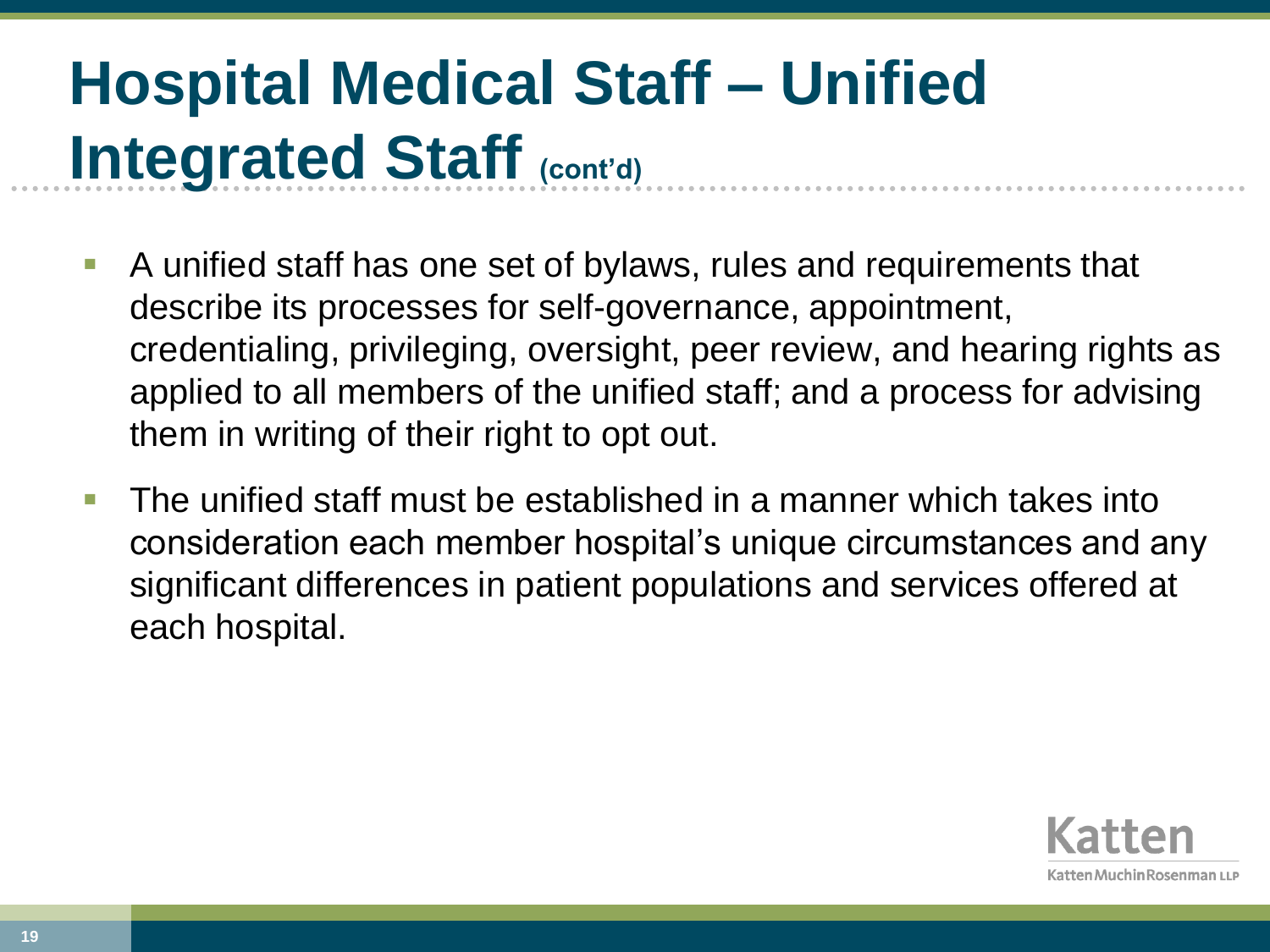- The unified staff:
	- Establishes and implements policies and procedures to ensure that the needs and concerns expressed by medical staff members at each hospital are given due consideration.
	- Mechanisms must be in place to ensure that issues localized to particular hospitals are considered and addressed.
- Separately certified hospitals that share a single integrated staff must also share one governing body.

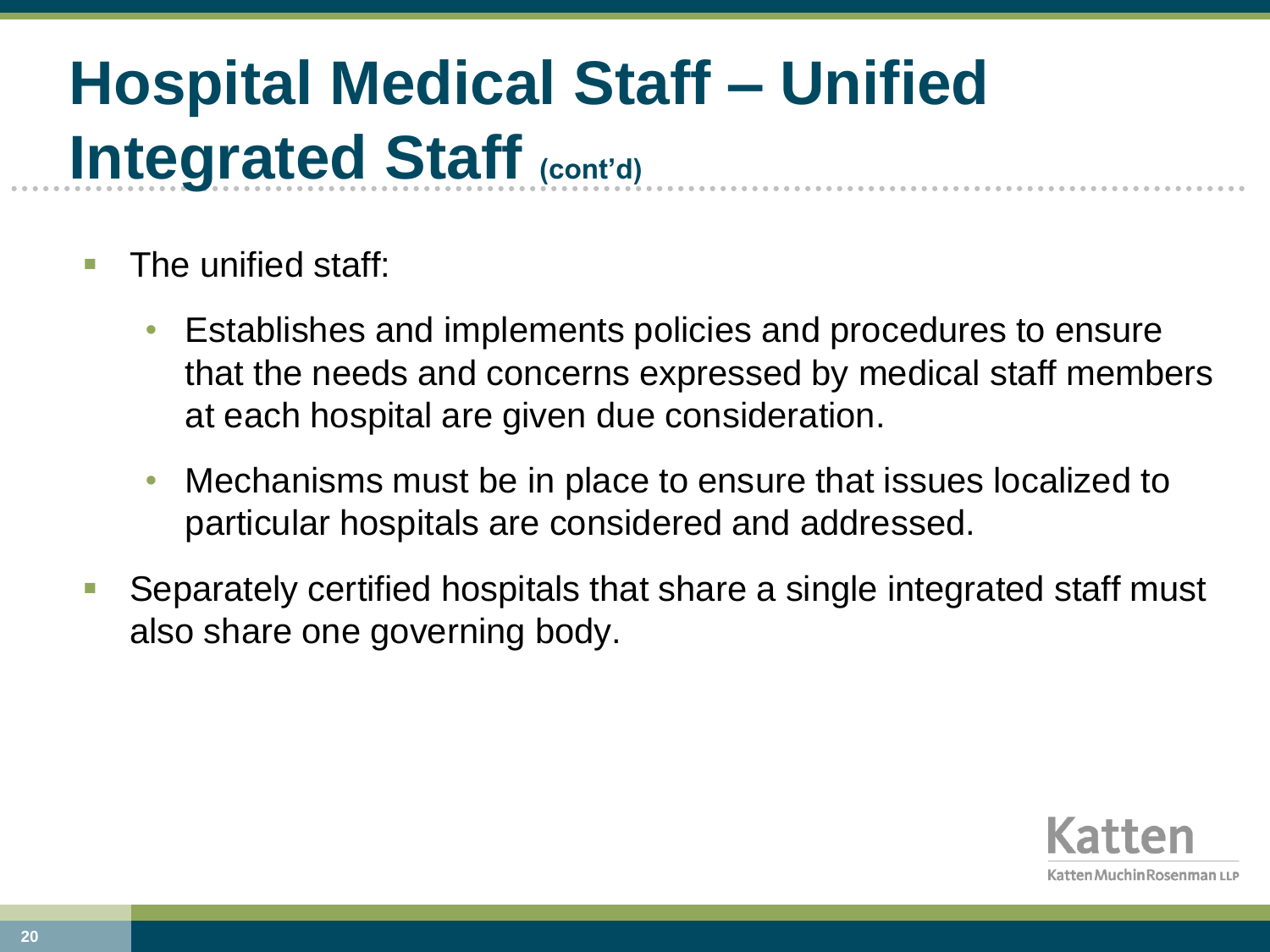- A multi-campus hospital is not a multi-hospital system and therefore can only have one medical staff and not separate staffs at each hospital.
- **The option to use a single unified staff has to be permitted under state** law.
- **The choice of whether to opt in or opt out of a single unified staff in a** multi-hospital system is not an all-in or all-out option. The system can have staffs which have made different choices.

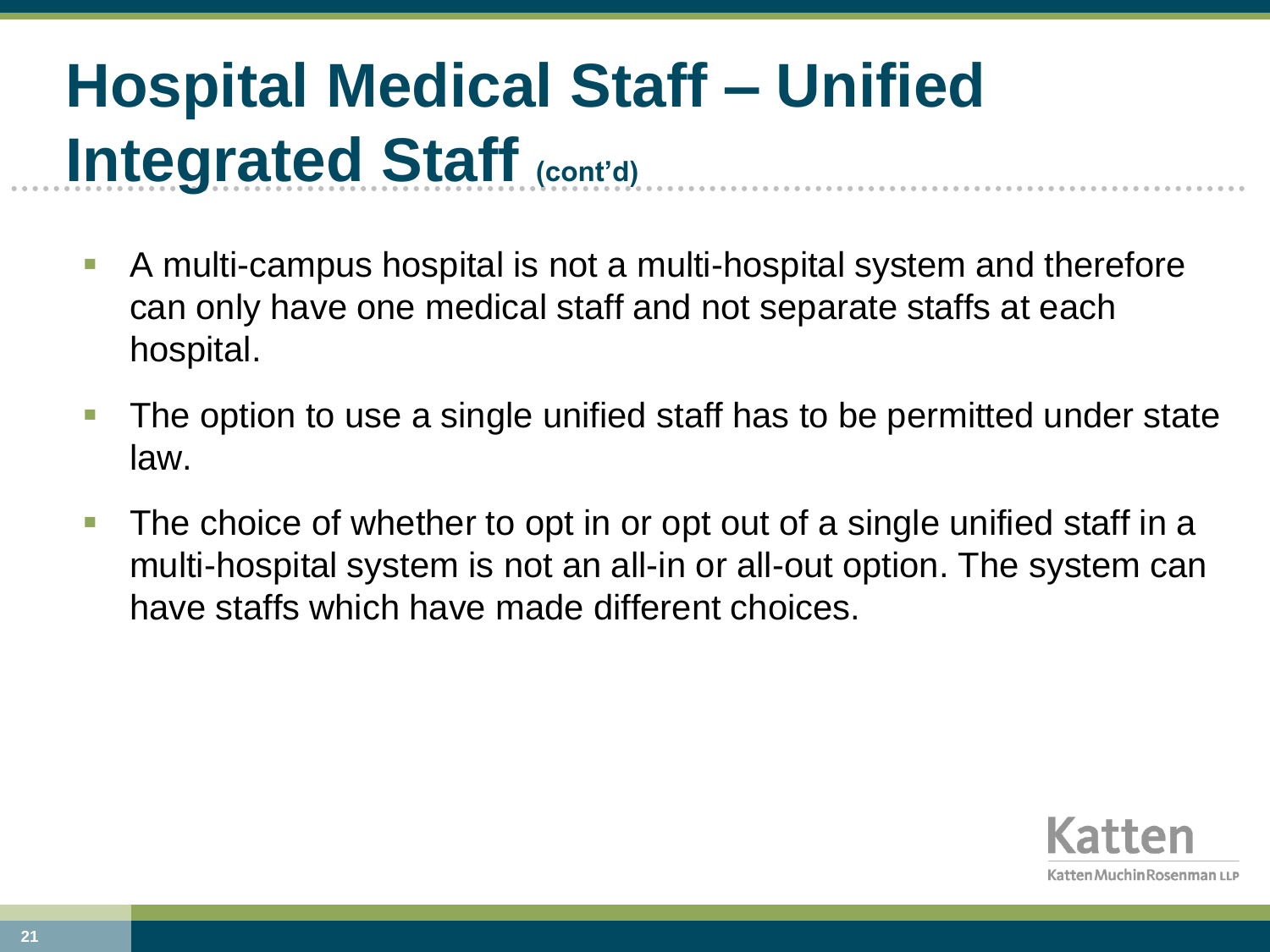- A system which had a unified medical staff prior to July 11, 2014, when the standard became effective, will serve as evidence of its election to approve this structure – no new vote is required (the standard assumes a prior vote took place).
- For a system that had a unified staff prior to July 11, 2014, bylaws need to be amended within six months to reflect requirements of §482.22(b)(4)(i-iv). Nothing precludes the ability to conduct a vote prior to completion of bylaw amendments.
- All system governing bodies which select this option, whether before or after July 11, 2014, must still review and document that this election was made and that the decision does not conflict with state or local laws or regulations.
	- CMS surveyors will request this documentation.

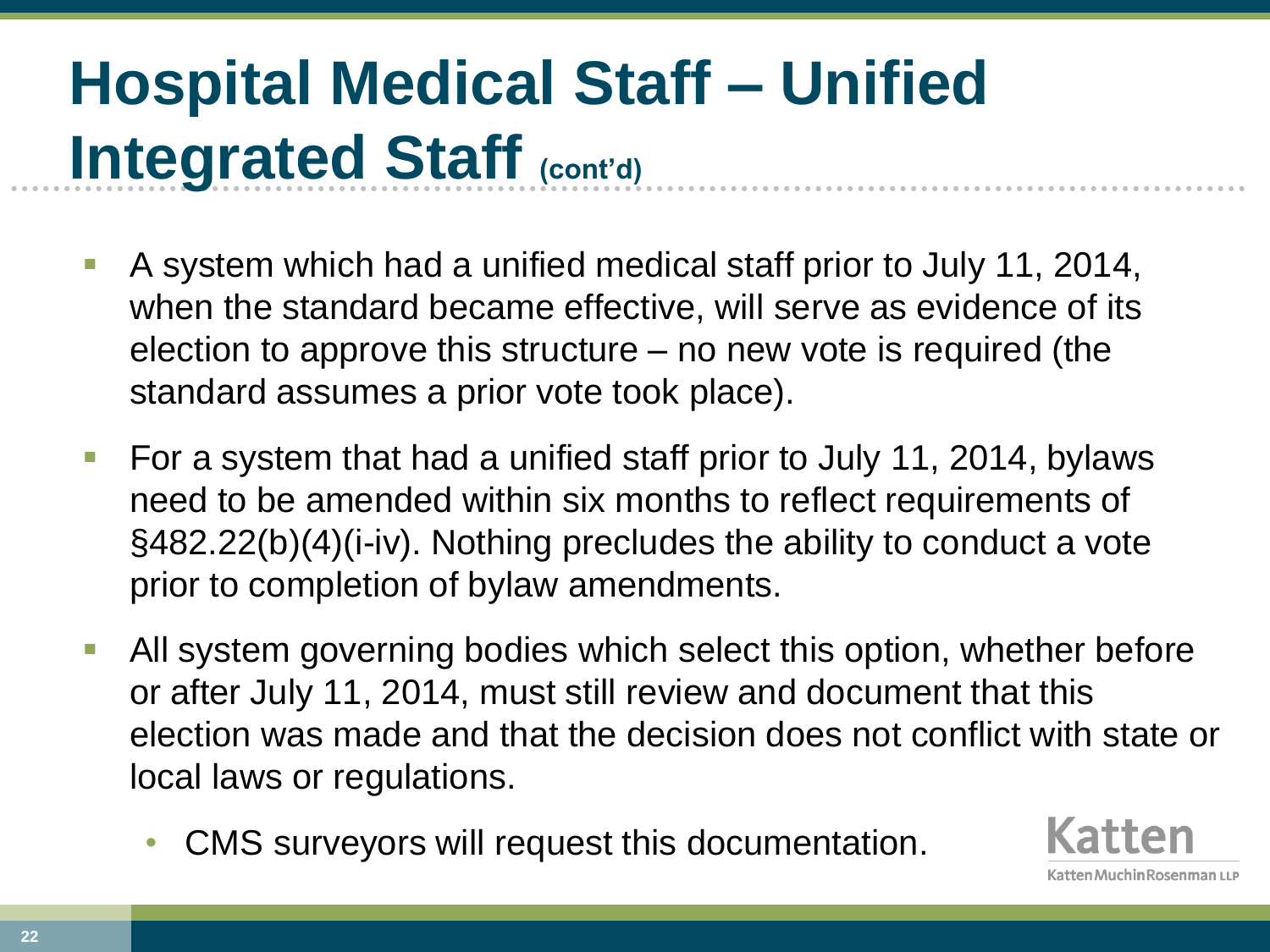- Must also inform medical staff members of their right to opt out.
- Privileges given to practitioners need to be specific to each practitioner and to each hospital where he or she exercises privileges and the services offered there.
- **Process for medical staff to opt in or opt out must be in the bylaws of** all system hospitals, even hospitals where the medical staff is not participating in a unified staff.
- **Depending on state law, the unified medical staff bylaws, rules and** regulations can be in addition to or a substitute for hospital-specific ones, but cannot conflict.

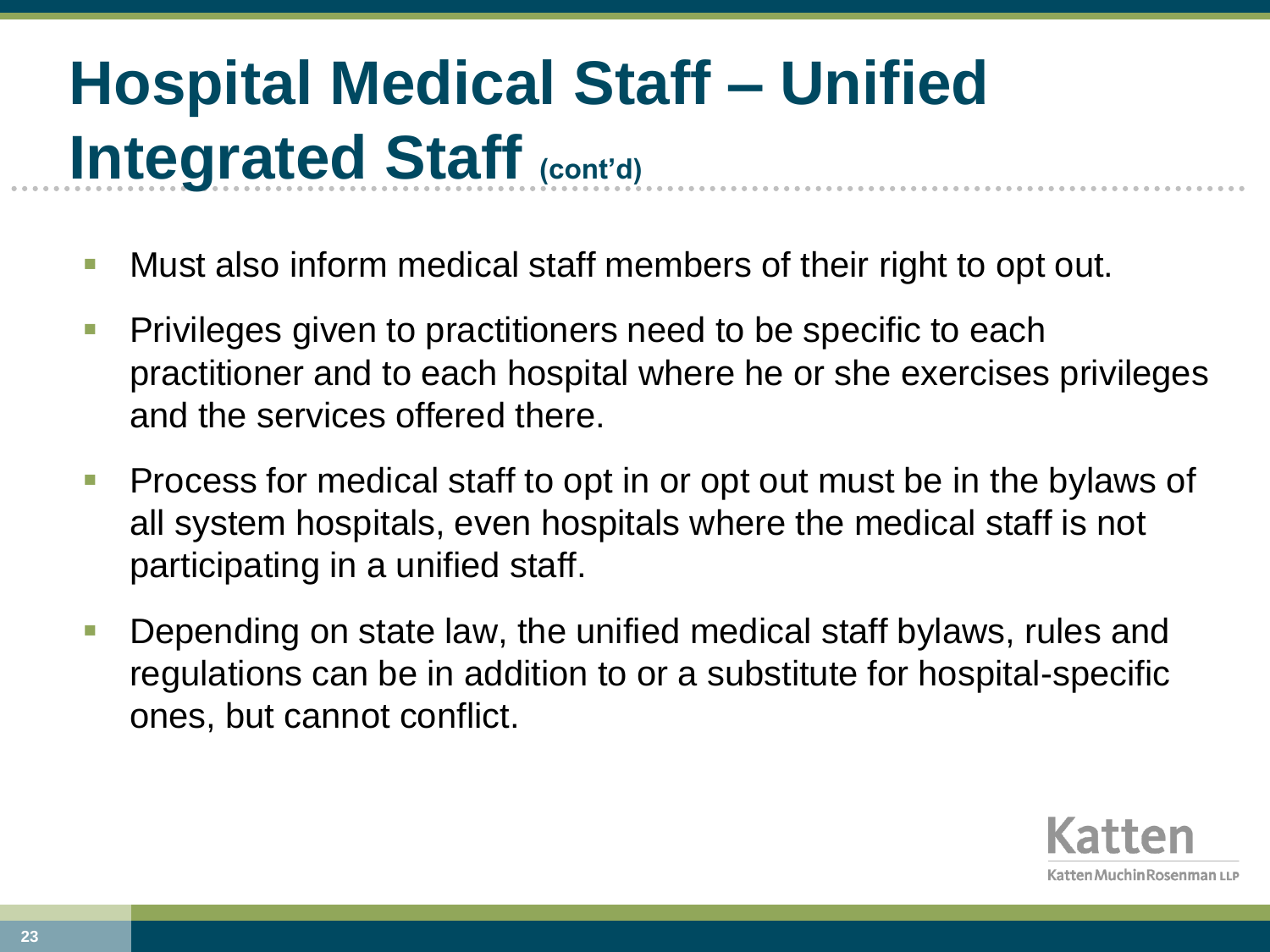- Medical staff and board has the flexibility of determining the details of the voting process.
	- How the opt-in or opt-out vote can be requested.
	- What categories of membership holding privileges to practice onsite can vote.
	- Whether voting will be in writing and by open or secret ballot.
	- Method cannot be more restrictive than currently afforded under bylaws when considering and voting on amendments—i.e., it cannot require approval by two-thirds of voting members if only a majority is required.

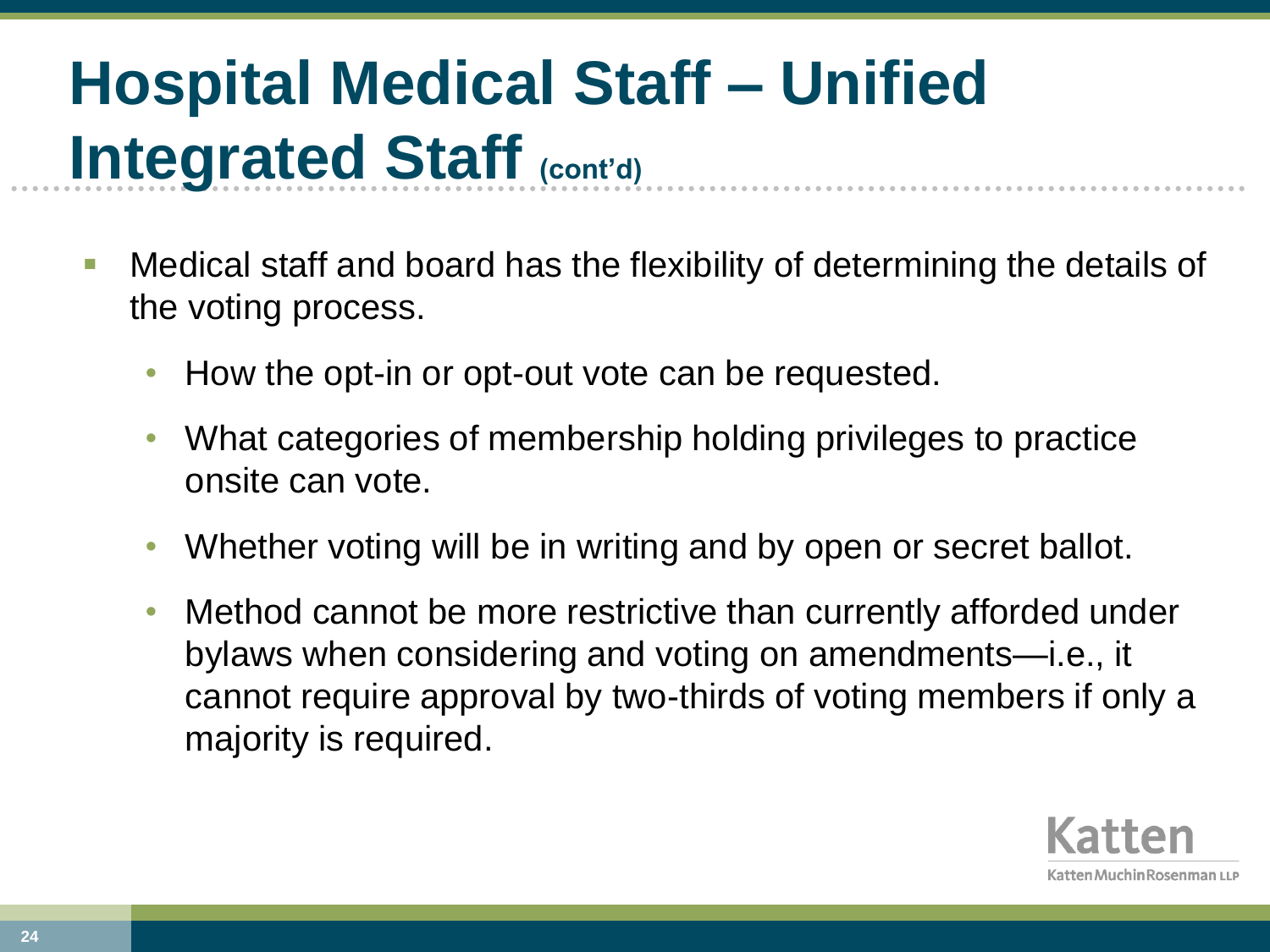- Cannot require as a condition of opting out a petition signed by the same number of voting members as would be required for a successful opt-out vote.
- When a hospital system has a unified medical staff and a medical staff has exercised its right to hold a vote on opting out, the decision cannot be delegated solely to the unified medical executive committee, even if the MEC is otherwise given this authority for other matters pursuant to the bylaws. Eligible members must still be able to vote. Must be approved by a majority.
	- But if the system has a separate medical staff and is voting on whether to opt in to a unified staff, the vote can be made by the MEC if bylaws give it this right at the time of the vote.

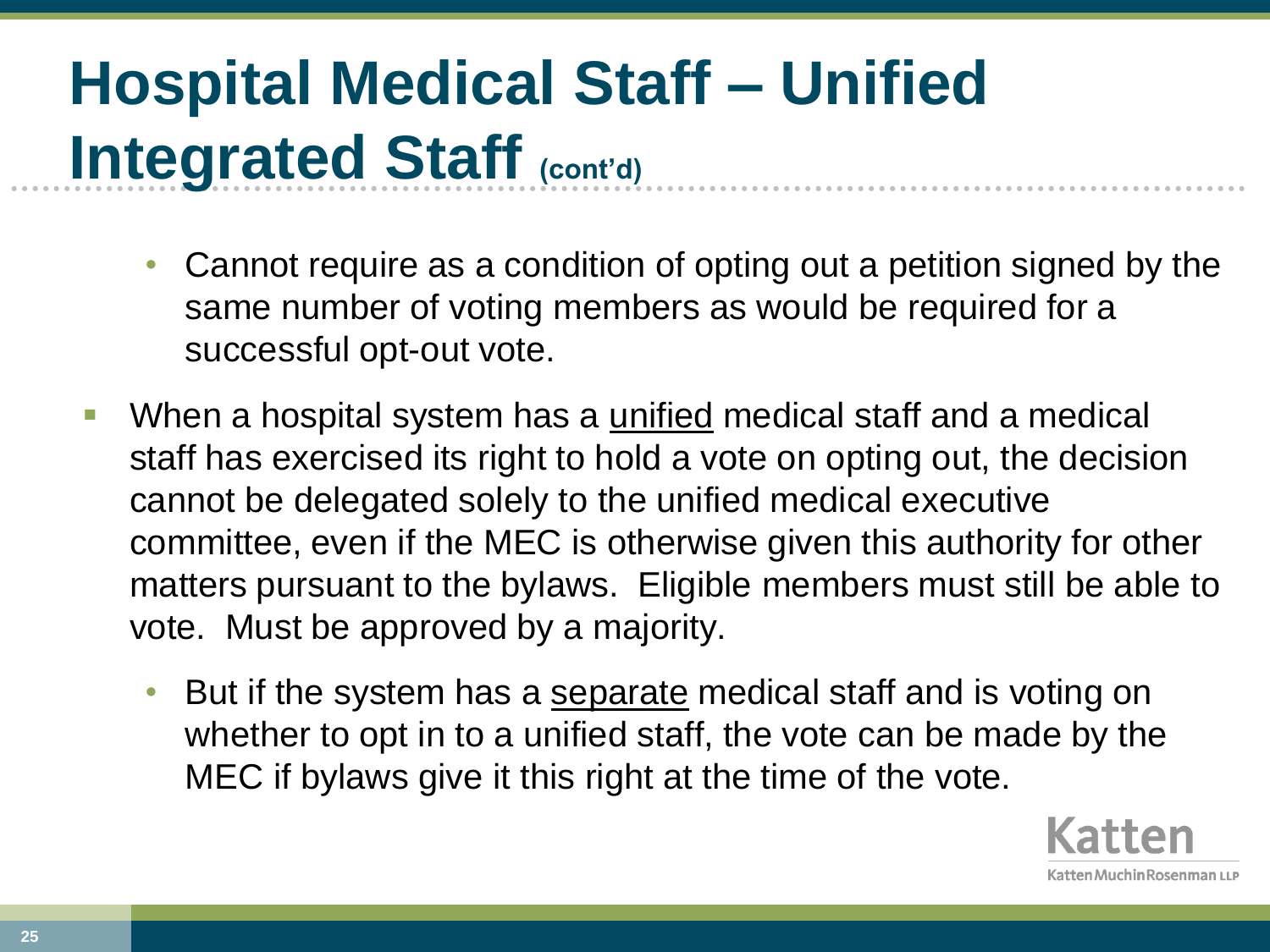- Minimal intervals between consideration of an opt-in or opt-out vote can be established but cannot be longer than two years.
- Guidance does not say whether Board has the right to veto or not accept opt-out vote.
- Policies and Procedures
	- Given the likely differences between system hospitals, the expectation is that these differences and the varying needs will be reflected in the policies and procedures of each hospital.

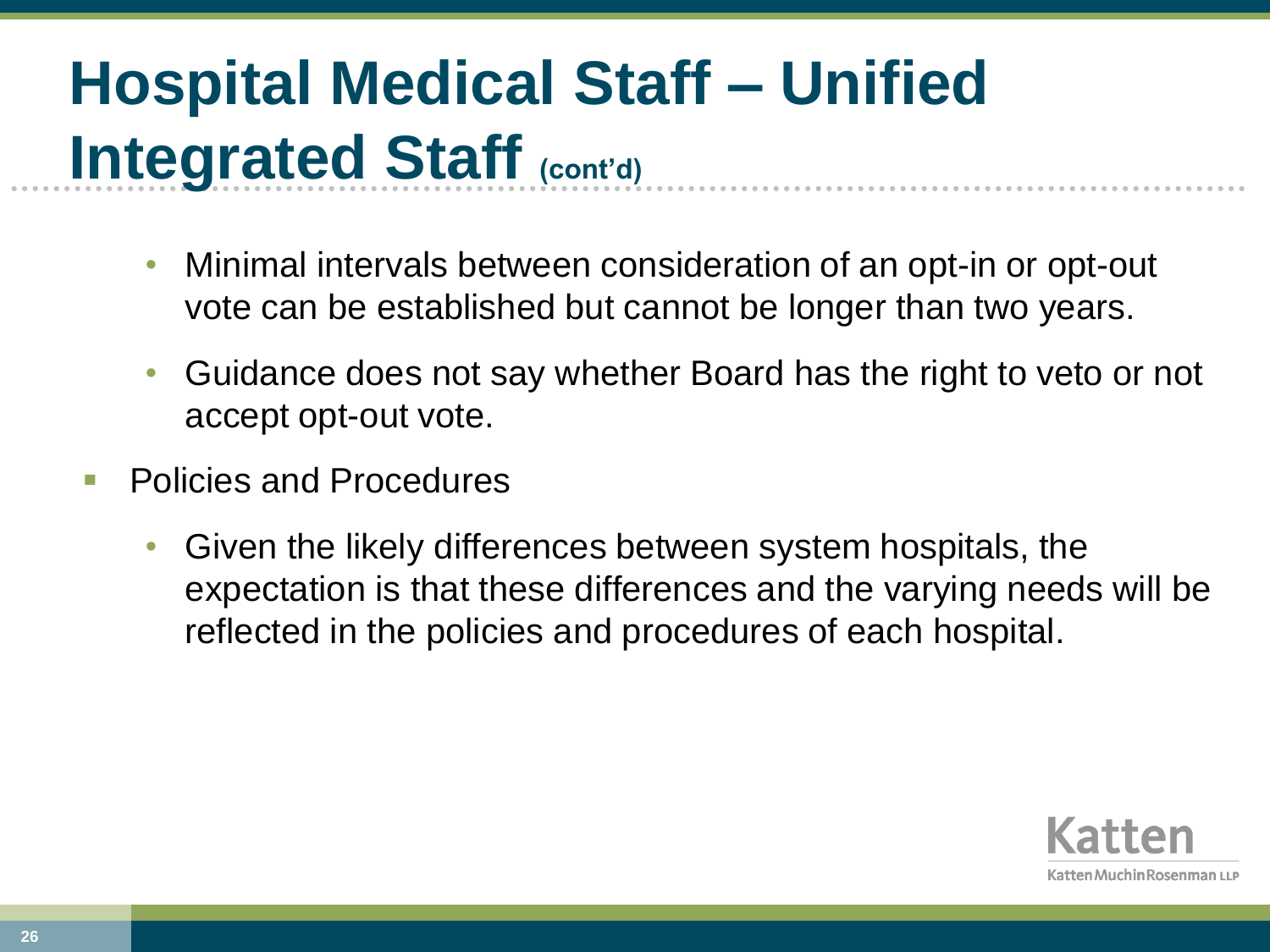- There can be system wide standards, but they must reflect uniqueness of each facility where appropriate.
- **Data collected and results (for example, for the QAPI program) must** be hospital-specific.
- **Nust have written policies and procedures in place that address how** the unified staff addresses needs and concerns of its practicing members relating to patient needs and healthcare quality.

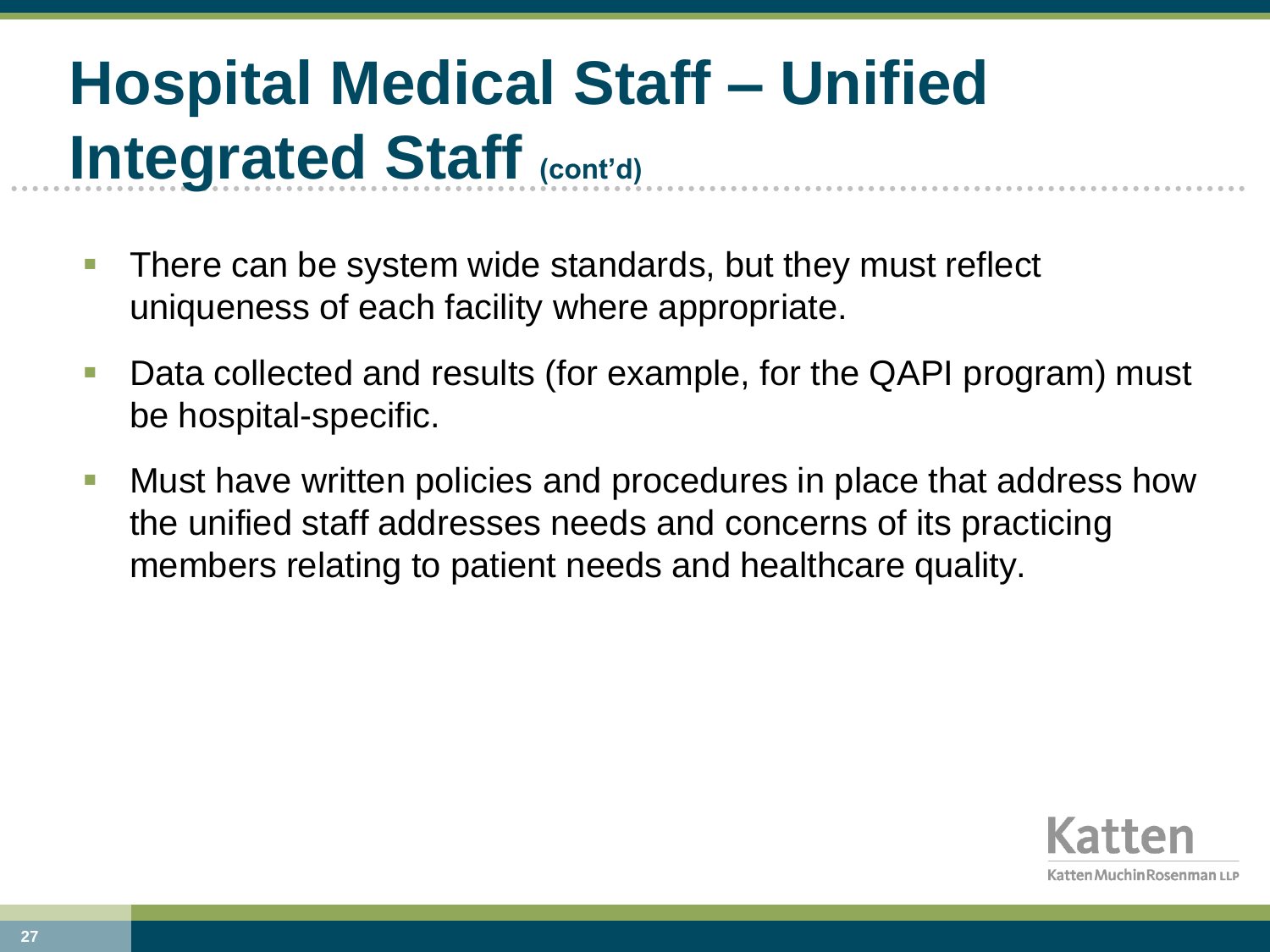- Written policy must cover:
	- A process for raising local concerns and needs
	- How members are informed about the process
	- A process for referring concerns and needs to an appropriate committee
	- Must document outcome

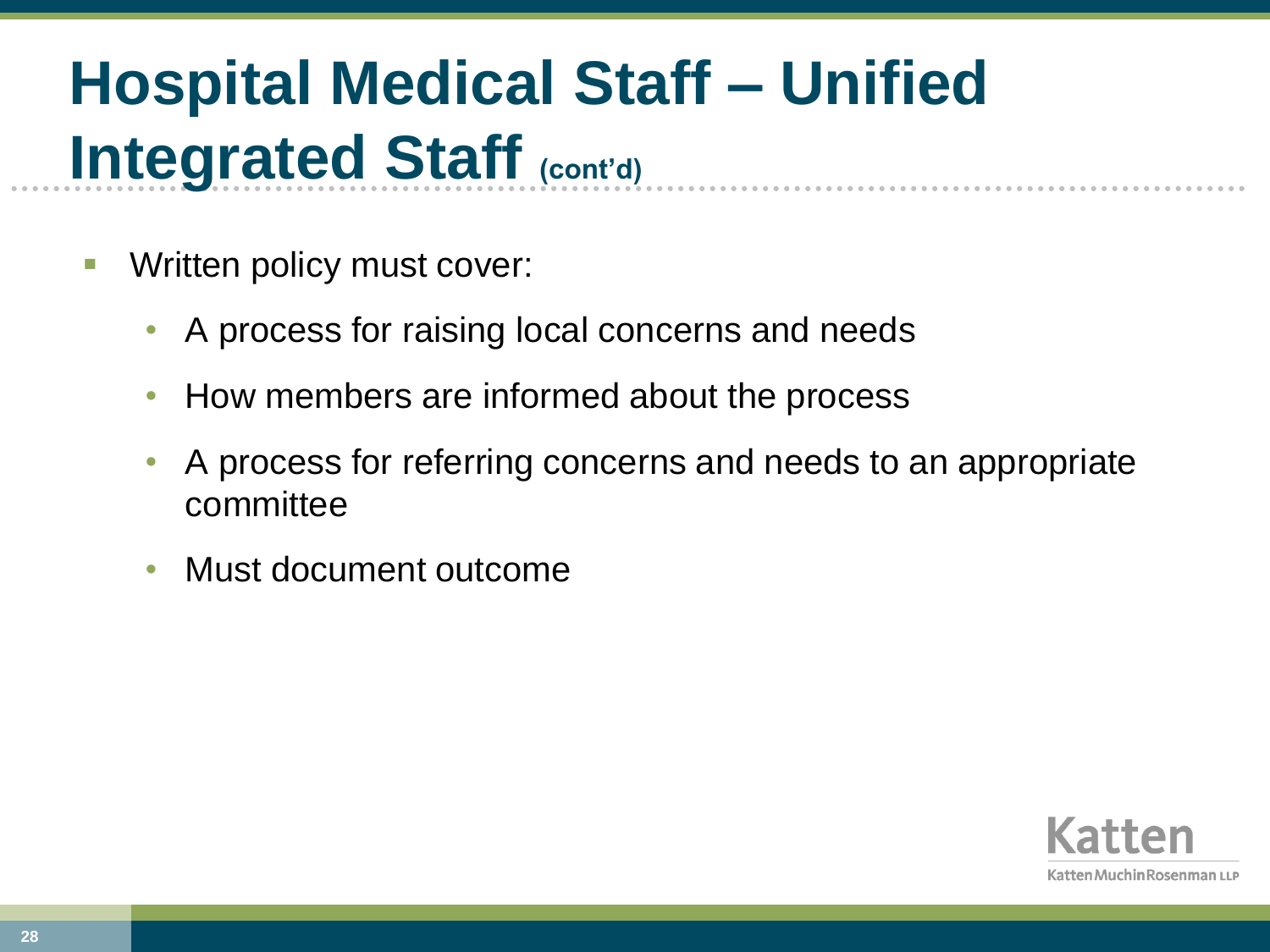- Impact and recommendations
	- Only those hospitals which have a common governing board that privileges, credentials, appoints and reappoints members of each medical staff are eligible to consider the single integrated medical staff option.
	- No Bylaw amendments are necessary unless the Board approves this option after first determining whether it is permitted under state law. This determination must be documented.
	- If the Board approves this option, the bylaws committee should be convened to develop process and amendments as soon as possible.
	- Must also develop policies as per CoP requirements, but need to follow internal development and approval procedures.

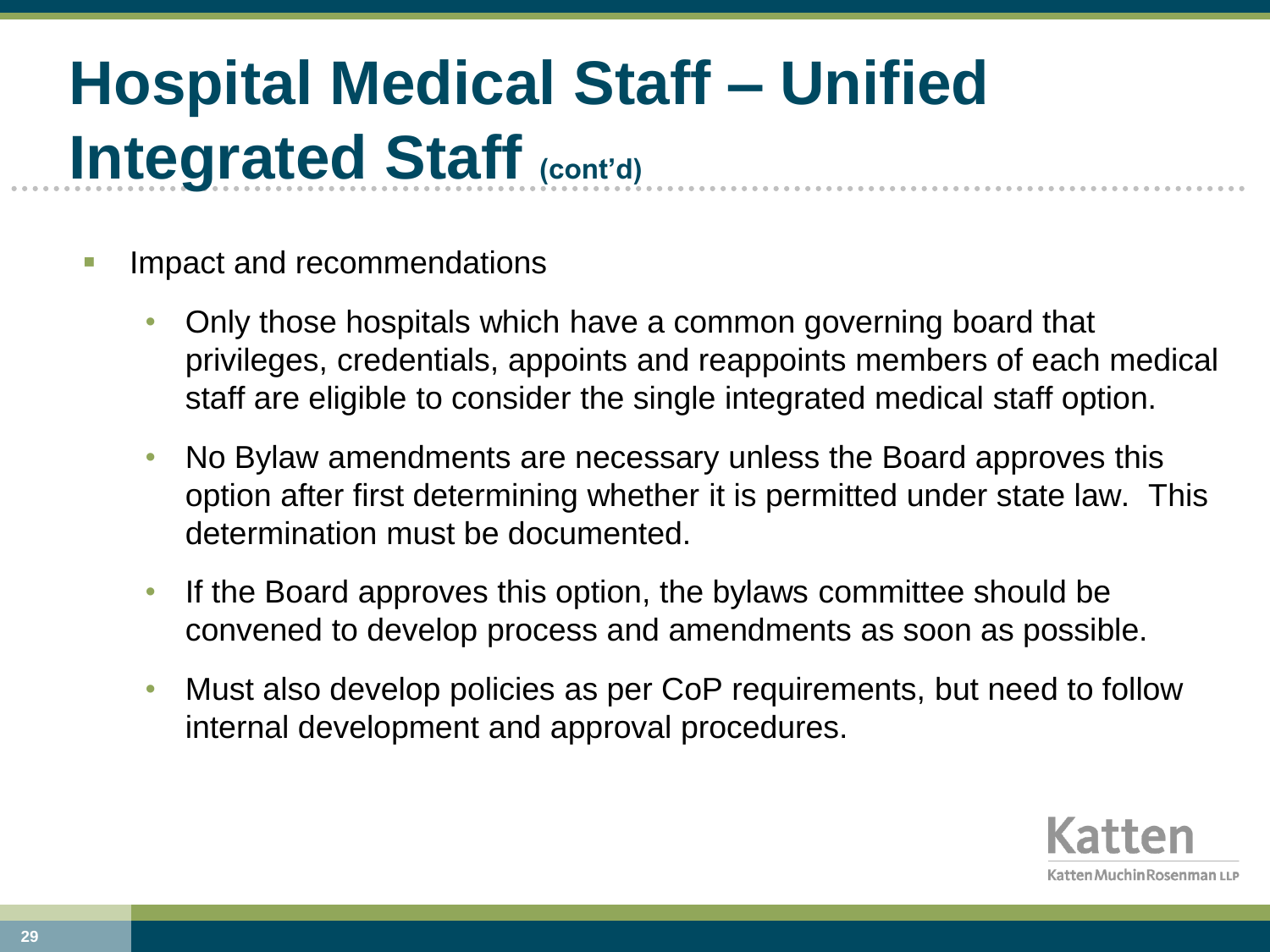- Documentation of compliance with requirements are extremely important. Written notice of opt-in or opt-out rights should be placed in physician's credentials file.
- **Questions as to whether to create a unified staff or to participate in** one should take place between leaders of the medical staff and hospital using an existing committee with joint membership, or an ad hoc committee to determine level of interest/disinterest.
- Need to determine impact on Medicare reimbursement if moving toward single governing body and single CCN member.

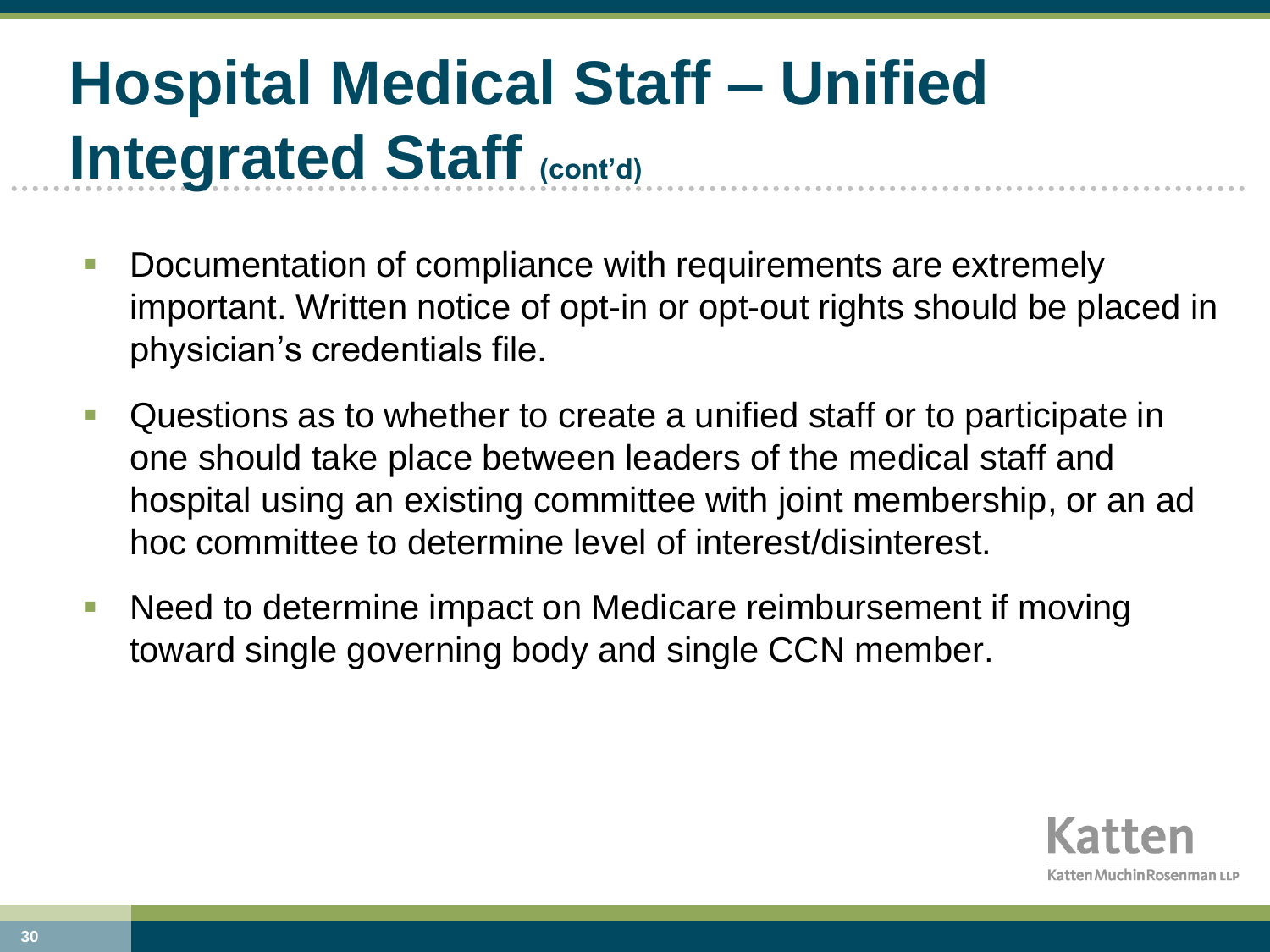#### **Ordering Outpatient Services**

- Background
	- The goal of the November 18, 2011 final version of the Interpretive Guideline was to expand the categories of practitioners who could order rehab, respiratory and other outpatient services, but the requirement that they also had to have medical staff privileges at the hospital had the opposite effect.
	- Many practitioners who place these orders are not on the hospital's medical staff and sometimes are located in different geographic markets and states.

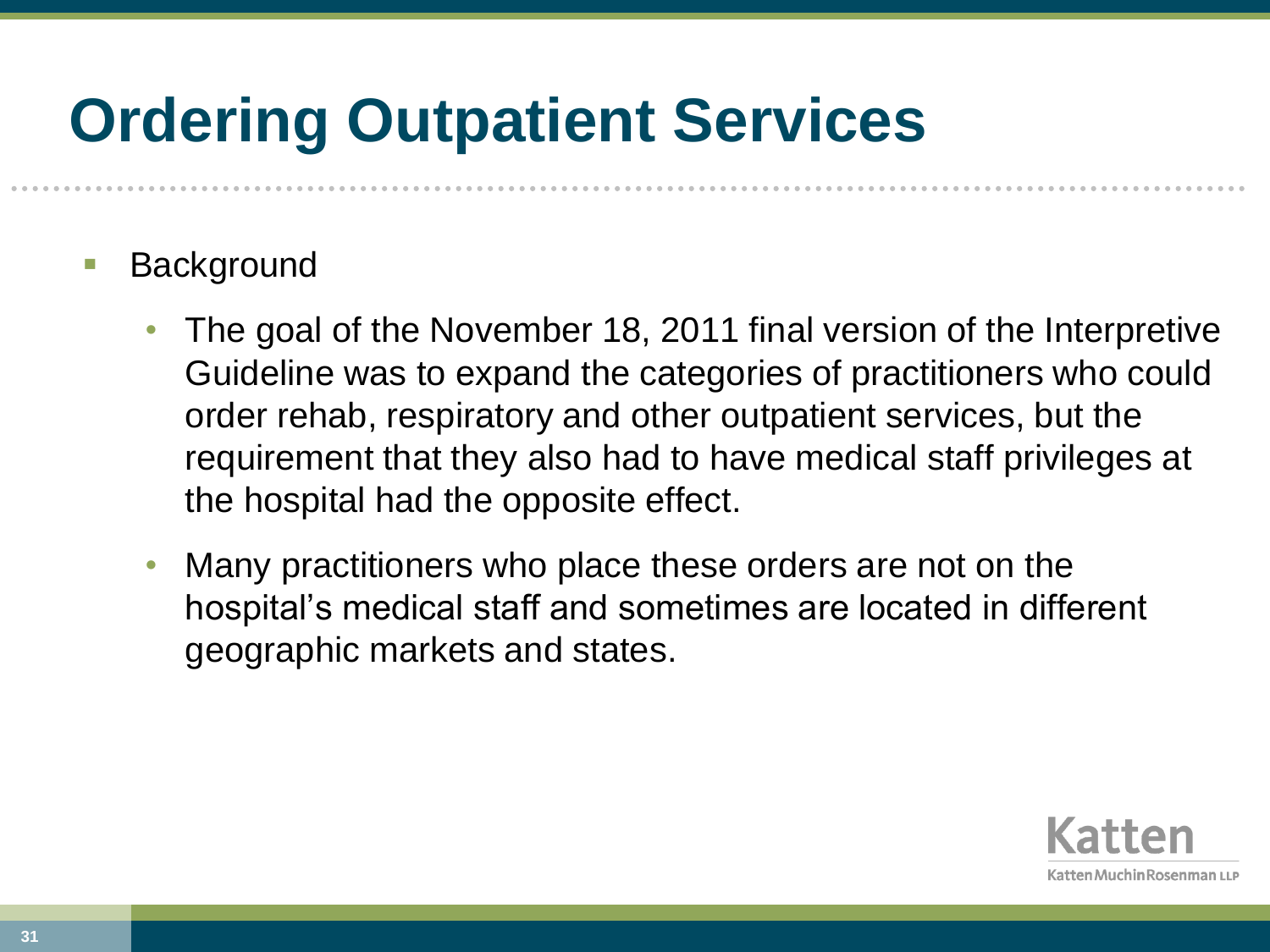#### **Ordering Outpatient Services (cont'd)**

- Final Rule
	- Outpatient services must be ordered by a practitioner who meets the following conditions:
		- $\overline{\phantom{a}}$  Is responsible for the care of the patient
		- Is licensed in the state where he or she provides care to the patient
		- Is acting within his or her scope of practice under state law
		- Is authorized in accordance with state law and policies adopted by the medical staff and approved by the board to order the applicable outpatient services.

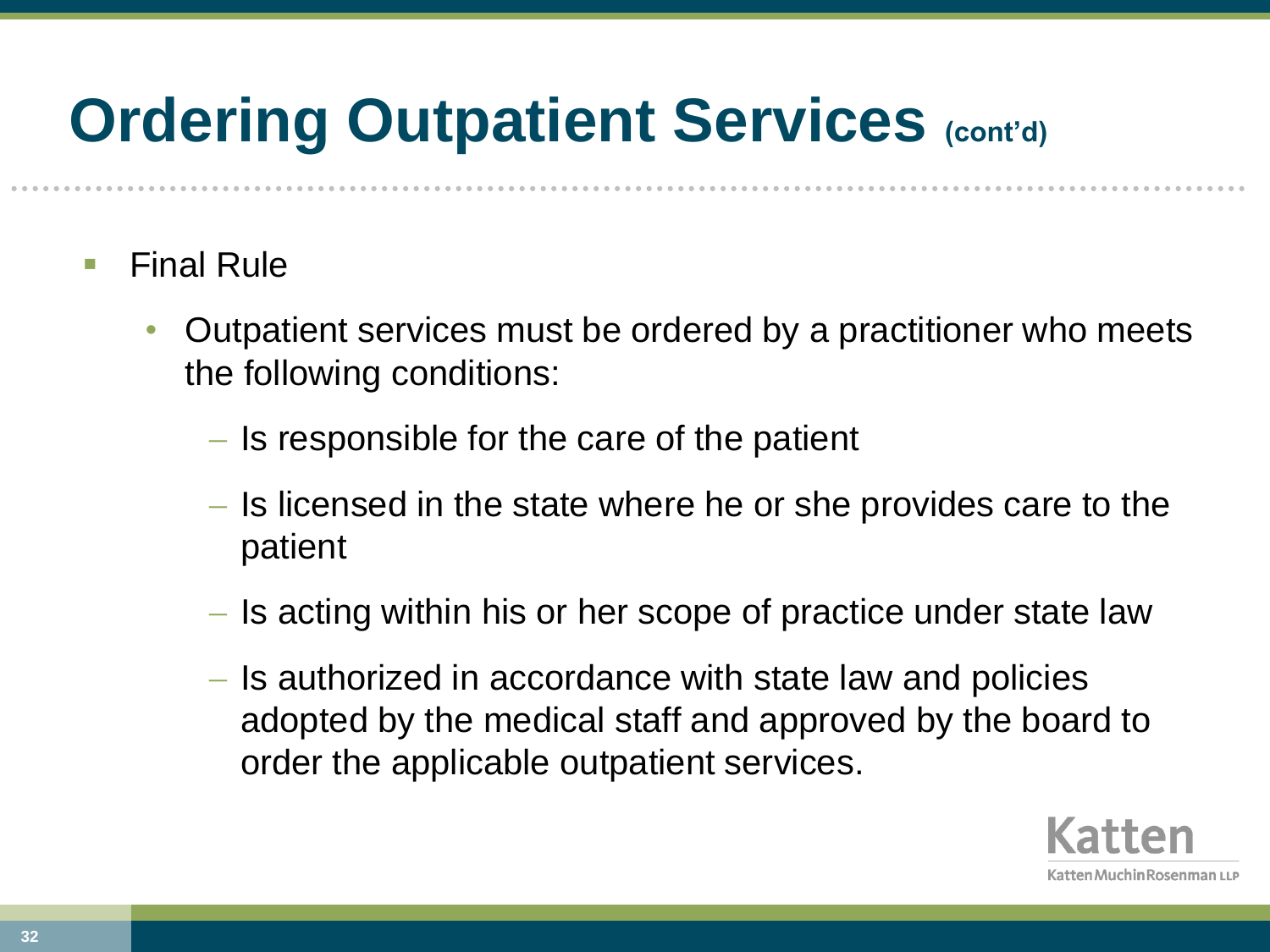#### **Ordering Outpatient Services (cont'd)**

- Standard applies to:
	- All practitioners on the medical staff who have been given privileges to order the applicable services
	- All practitioners not on the medical staff but who satisfy the eligibility criteria.
- Impact and recommendations
	- Need to decide what categories of practitioners and what outpatient services each category can order consistent with that state's scope of practice statutes.
	- Would need to check statutes first if allowing out of state practitioners to order services.

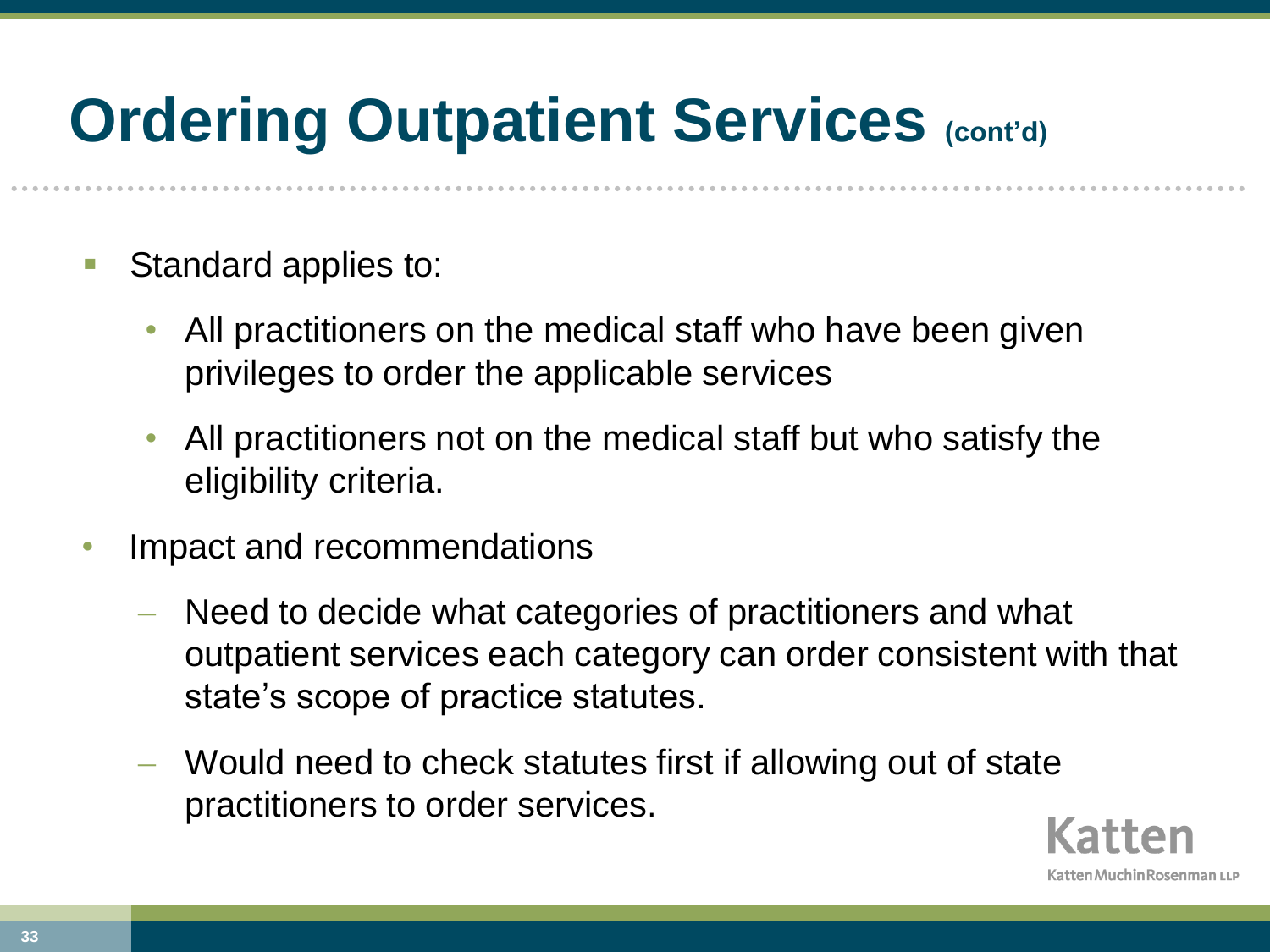#### **Resource List**

Revised CMS final rule:

[www.federalregister.gov/articles/2014/05/12/2014-](http://www.federalregister.gov/articles/2014/05/12/2014-10687/medicare-and-medicaid-programs-regulatory-provisions-to-promote-program-efficiency-transparency-and) [10687/medicare-and-medicaid-programs-regulatory](http://www.federalregister.gov/articles/2014/05/12/2014-10687/medicare-and-medicaid-programs-regulatory-provisions-to-promote-program-efficiency-transparency-and)[provisions-to-promote-program-efficiency-transparency](http://www.federalregister.gov/articles/2014/05/12/2014-10687/medicare-and-medicaid-programs-regulatory-provisions-to-promote-program-efficiency-transparency-and)[and#h-19](http://www.federalregister.gov/articles/2014/05/12/2014-10687/medicare-and-medicaid-programs-regulatory-provisions-to-promote-program-efficiency-transparency-and)

 CMS Interpretive Guidelines: [www.cms.gov/Regulations-and-](https://www.cms.gov/Regulations-and-Guidance/Guidance/Transmittals/Downloads/R122SOMA.pdf)[Guidance/Guidance/Transmittals/Downloads/R122SOMA.](https://www.cms.gov/Regulations-and-Guidance/Guidance/Transmittals/Downloads/R122SOMA.pdf) [pdf](https://www.cms.gov/Regulations-and-Guidance/Guidance/Transmittals/Downloads/R122SOMA.pdf)

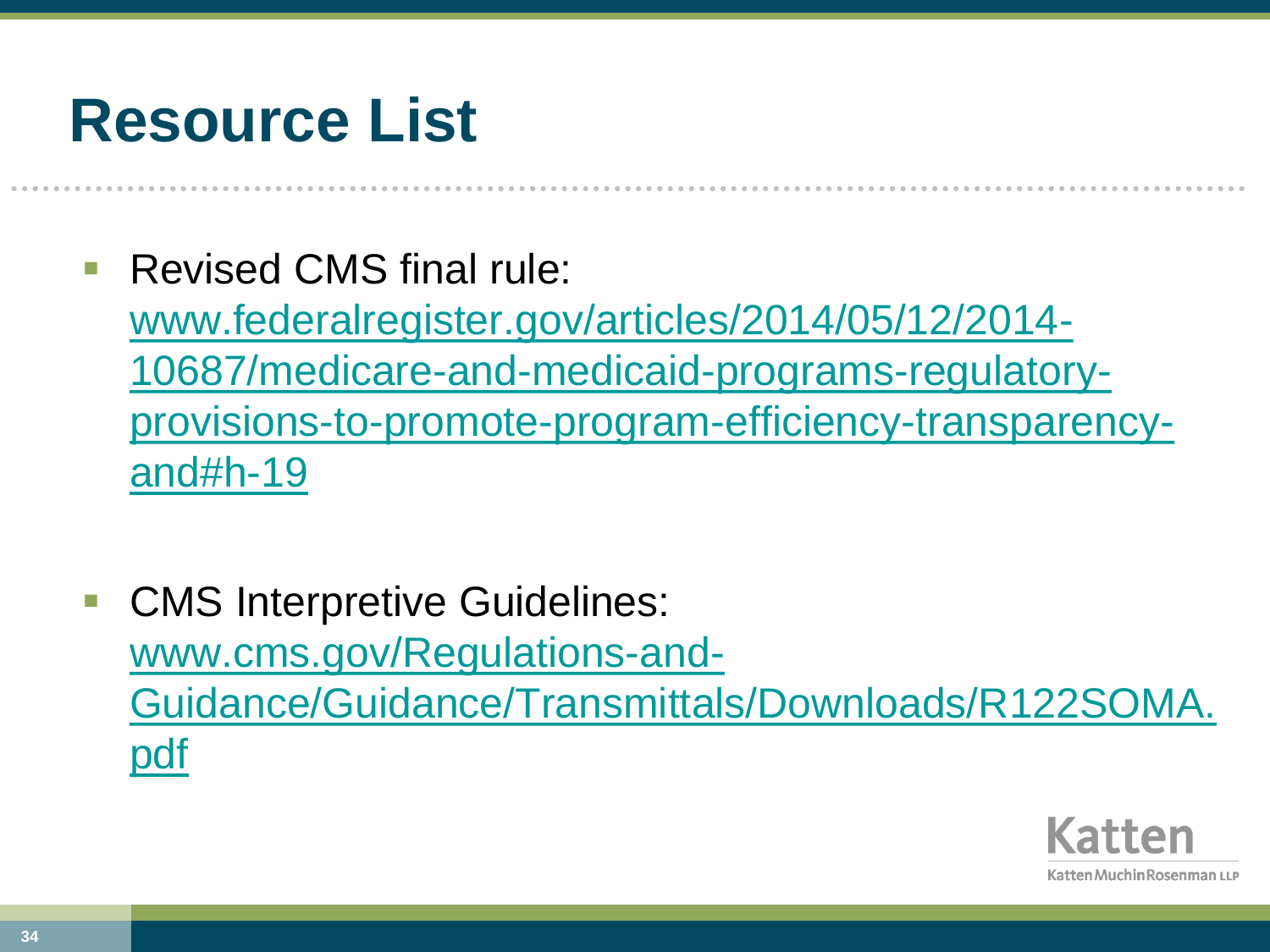#### **THE NEW NPDB GUIDEBOOK**

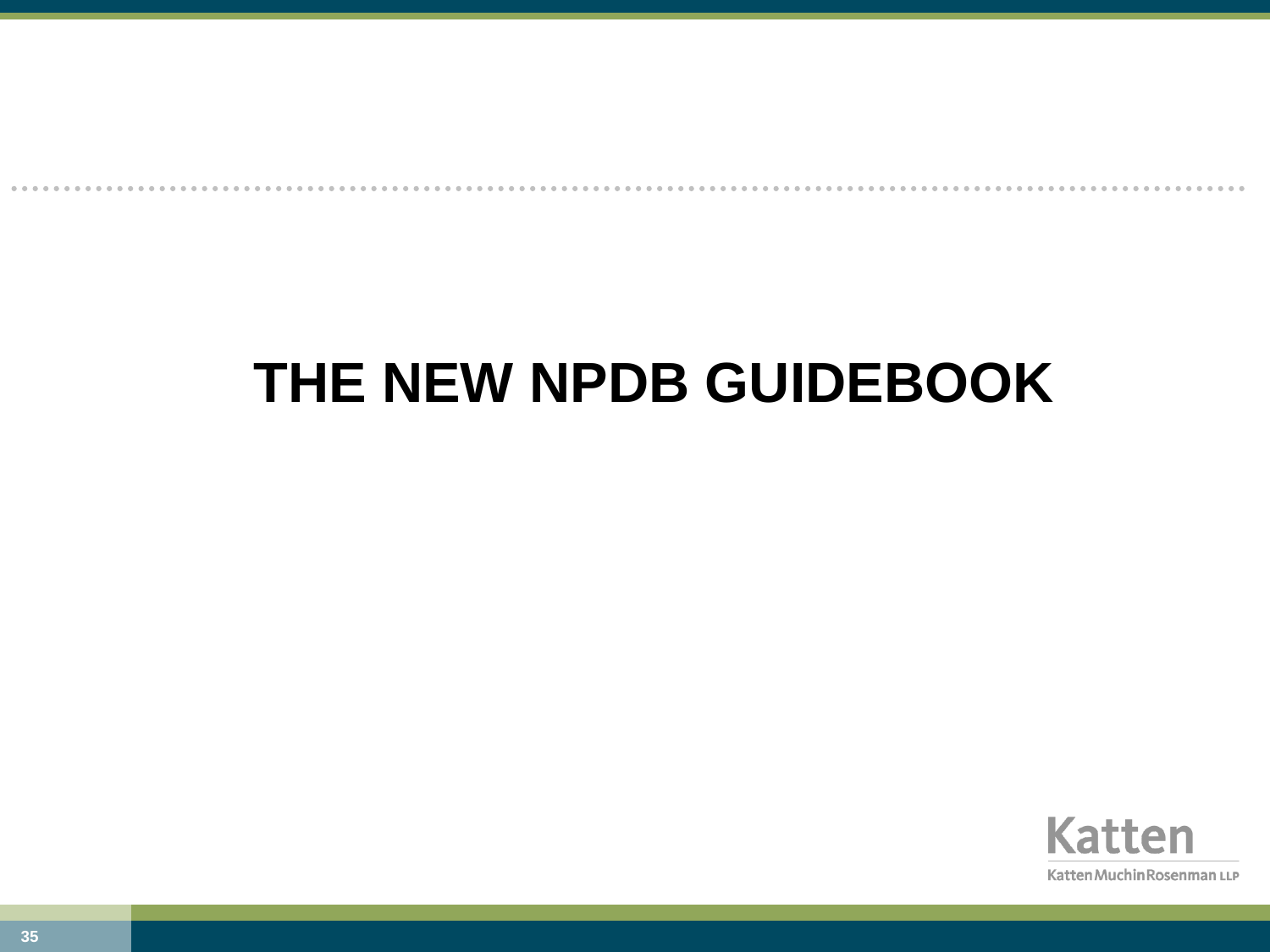#### **NPDB Background**

- **In 1987, Congress authorized federal government to collect sanctions** information taken by state licensing authorities against health care practitioners and health care entities.
- Patrick v. Burget (1988)
	- U.S. Supreme Court reversed a Circuit Court of Appeals decision which had found that the state action doctrine exempted peer review conduct from antitrust liability.
	- The effect of the decision was to reinstate a civil judgment against physicians on a on a medical staff for their "bad faith" peer review.
	- In response to concerns that physicians would not participate in peer review activities and that incompetent physicians were moving from state to state to avoid detection in 1990, the law was amended to add any negative findings by peer review or accreditation entities.

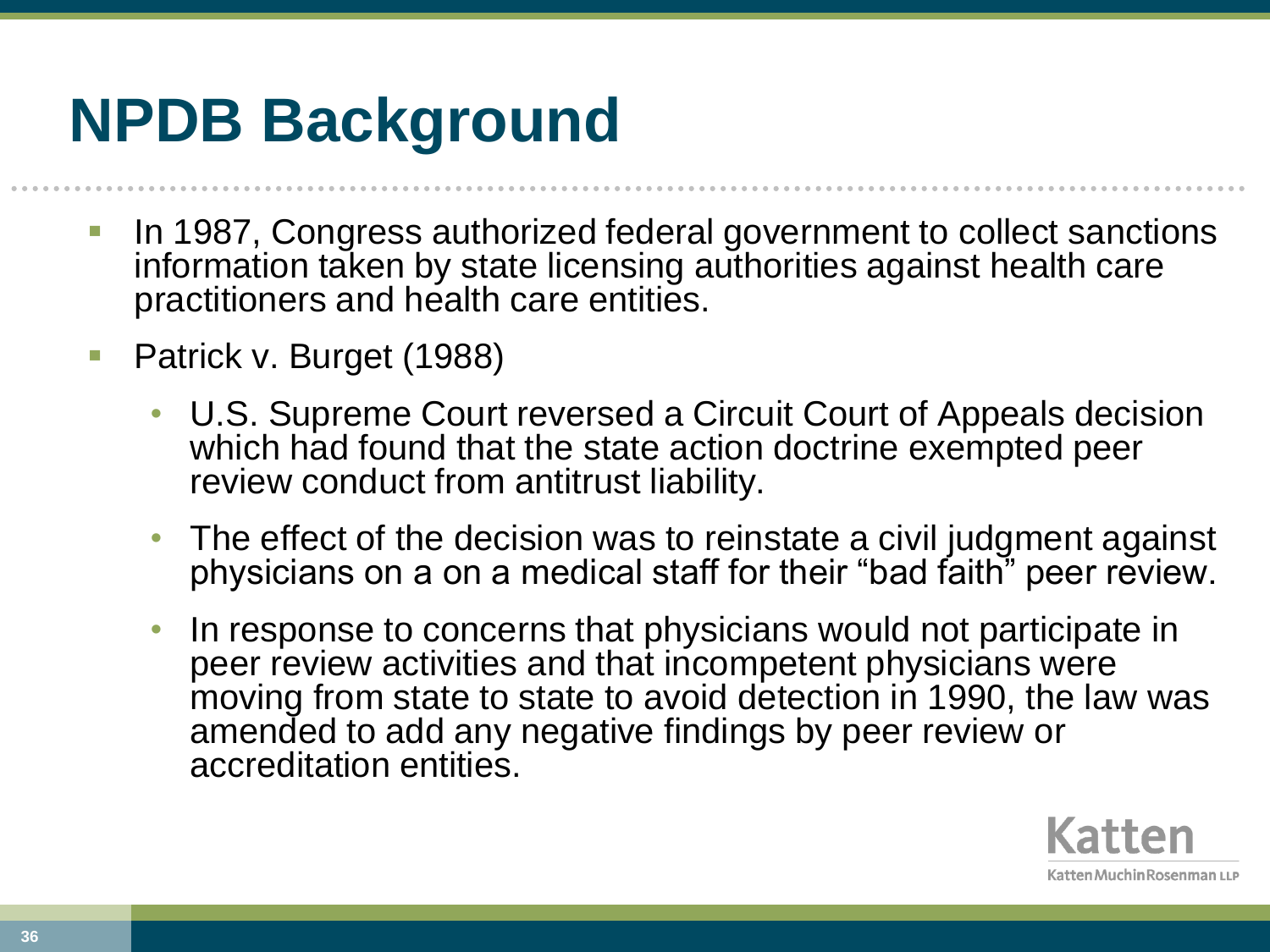## **NPDB Background (cont'd)**

- In 1999, final regulations passed leading to the formation of the health care Integrity and Protection Data Bank ("HIPDB") which received and disclosed certain final adverse actions, such as licensure, certification, criminal and civil convictions and exclusions from state and federal health care programs based on health care fraud and abuse violations.
- In 2013, NPDB and HIPDB operations were consolidated.

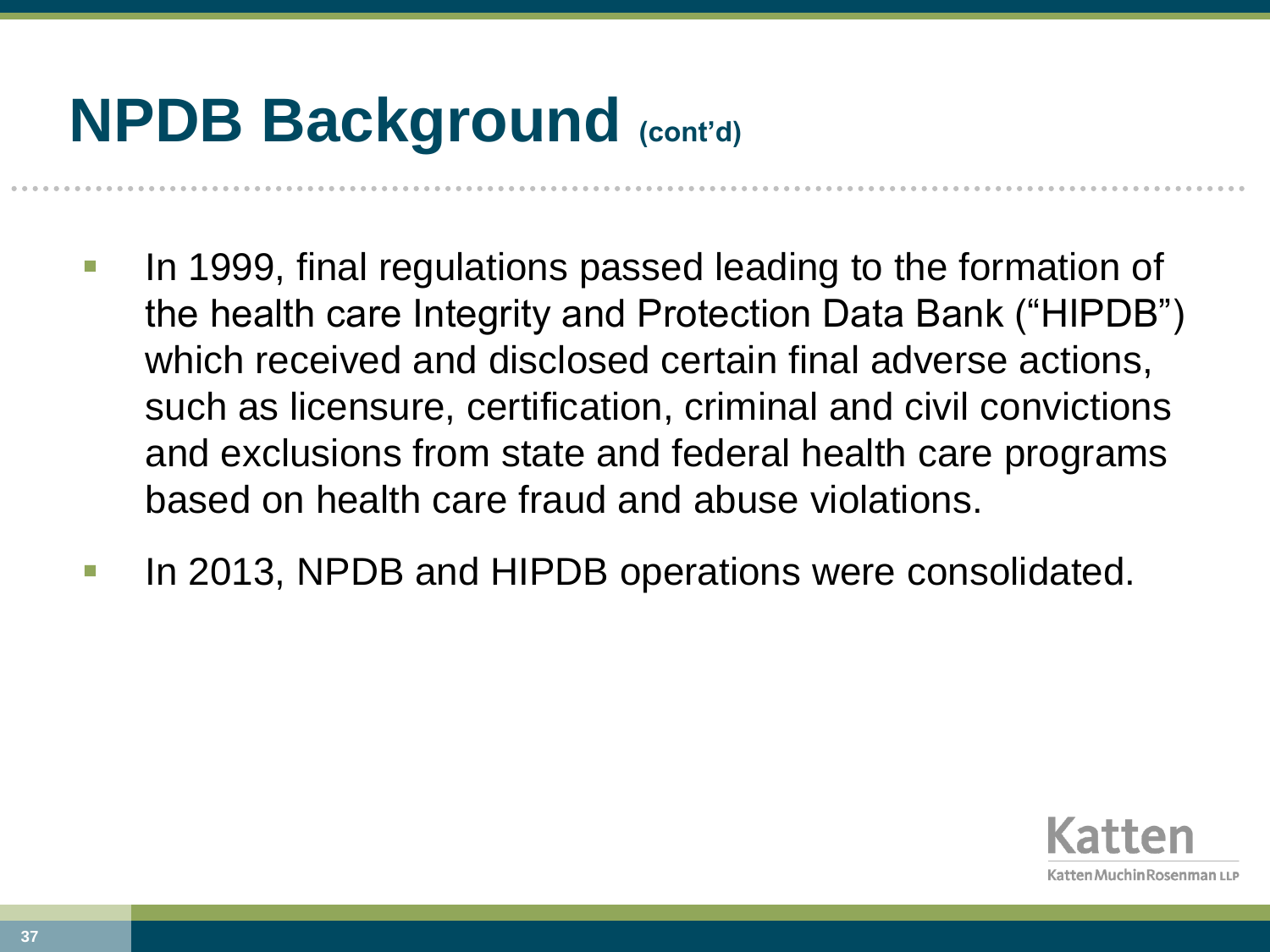#### **Hospital Obligation to Query (cont'd)**

- **APNS** 
	- Yes<sup> if</sup> on the medical staff or if granting them clinical privileges
- **Emeritus, Honorary Members** 
	- **Yes** if on the Medical Staff even if not exercising clinical privileges.
- **No. 3. 1.5. What if hospital fails to query?** 
	- Hospital will be presumed to be aware of NPDB information

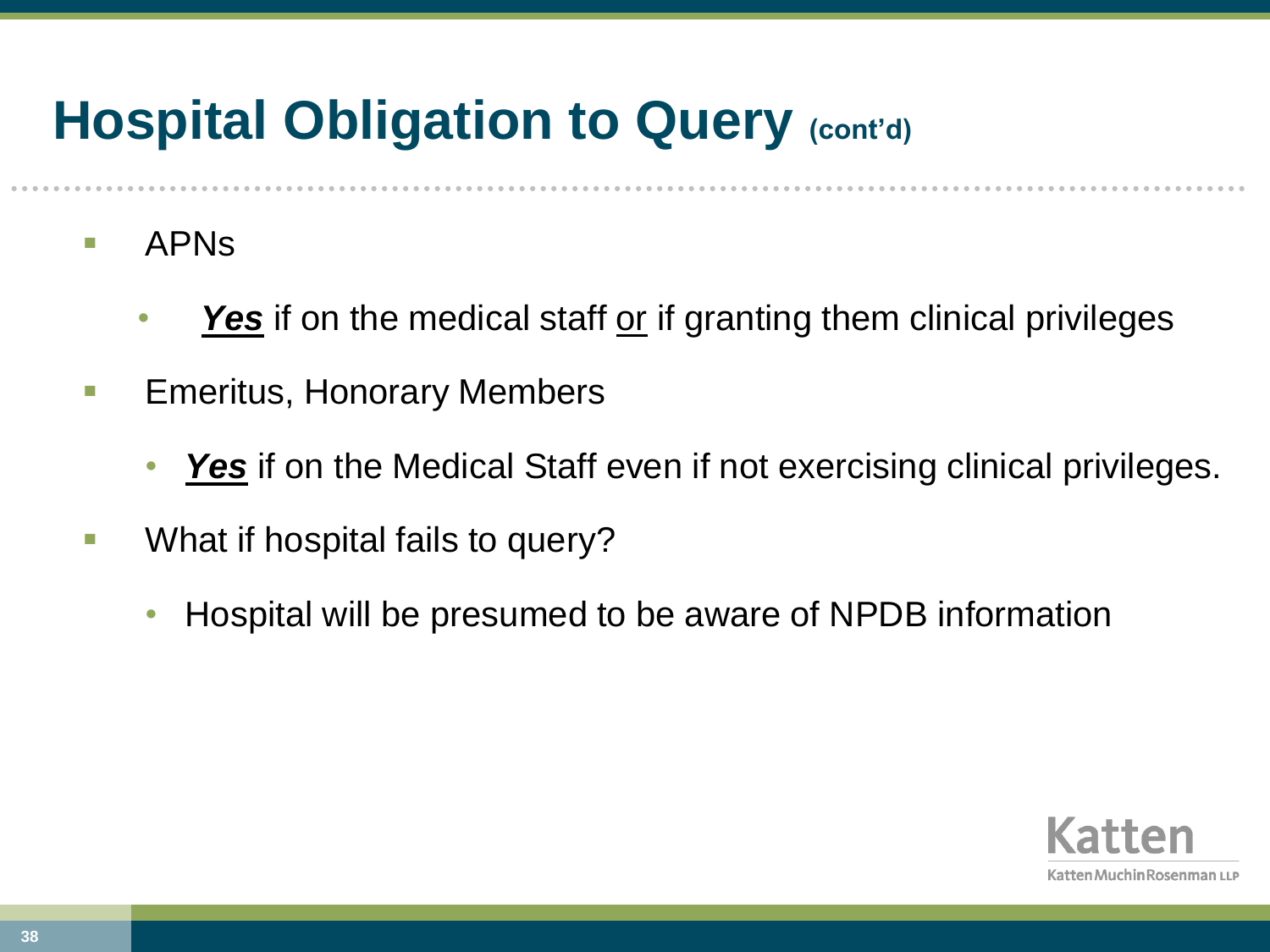## **Eligible Entities that Report to and Query the NPDB (cont'd)**

- **Hospitals** required to report and query.
- **Deta** Other health care entities optional.
	- Must provide health care services.
	- Must follow a formal peer review process to further quality health care.
	- Is broad in scope and *can* apply to HMOs, PPOs, group practices, nursing facilities, patient centered medical homes and ACOs.
	- If it provides health care services and performs peer reviews for the purpose of furthering health care, it must report and may query at any time.

ten Muchin Rosenman LLP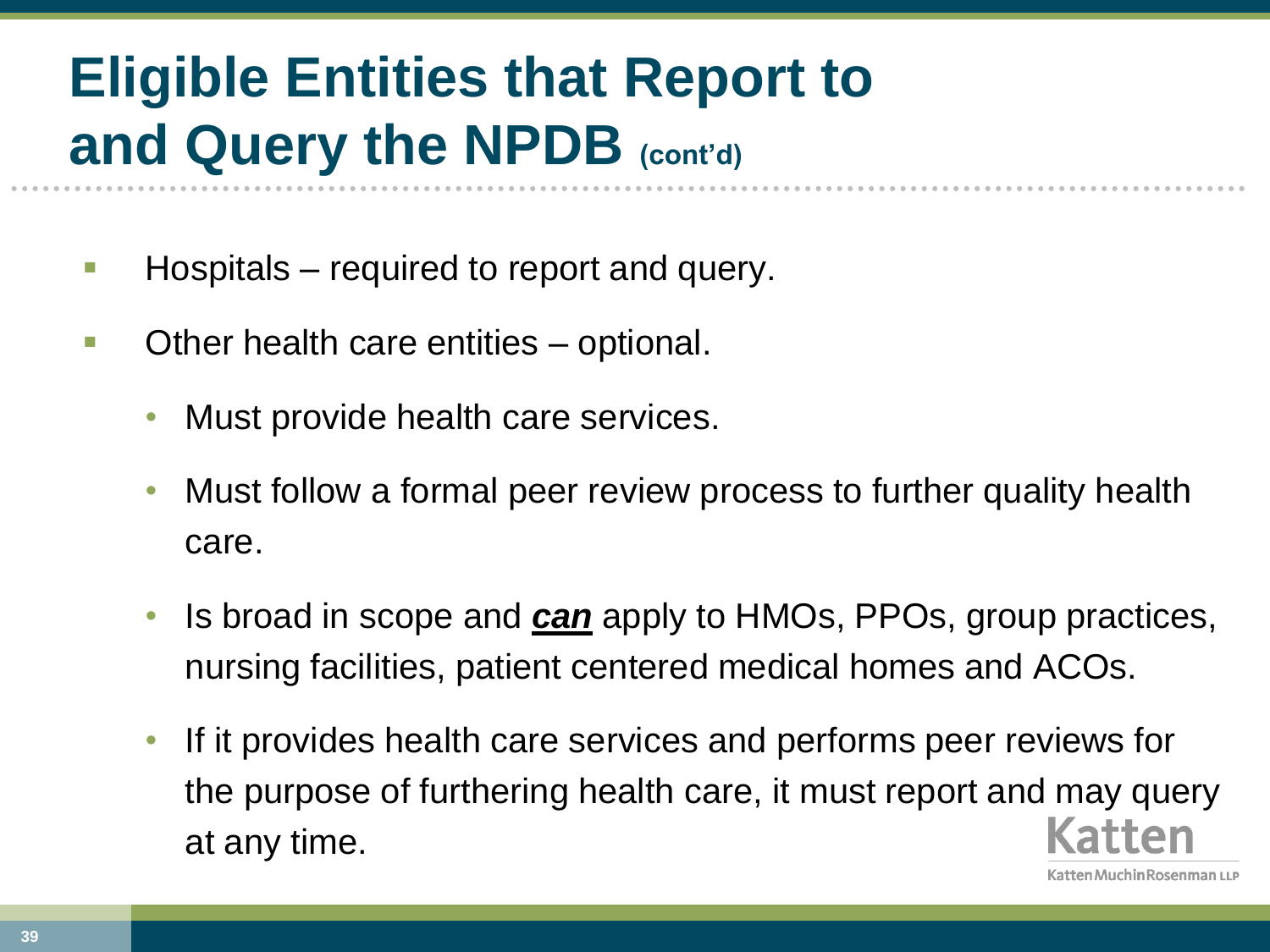## **Reporting Requirements and Query Access (cont'd)**

- **Question:** Can eligible entities report on health care practitioners who are not physicians or dentists?
	- *Yes*

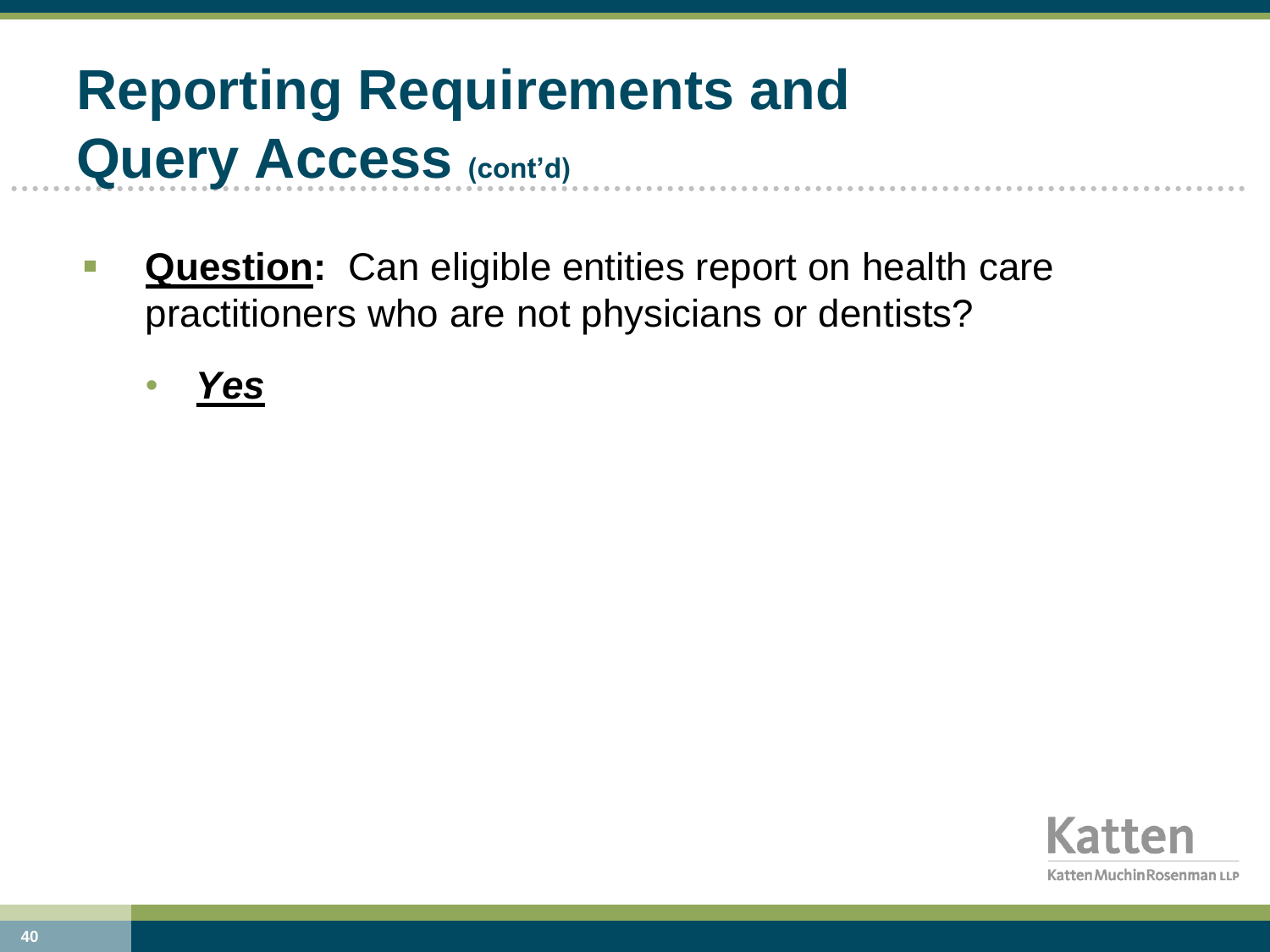#### **Hospital Obligation to Query**

- When a physician, dentist or other health care practitioner applies for medical staff appointment *or* for clinical privileges at the hospital, including temporary privileges at *each* request including locum tenens.
- Reappointment every two years.
- When a practitioner seeks to add or expand existing clinical privileges.
- **Residents and interns (house staff)** 
	- *No* if exercising privileges pursuant to a formal educational program.
	- *Yes* if exercising clinical privileges outside educational programs, i.e., moonlighting in ICU or ED.
	- *Yes* if being appointed to the medical staff or if granting them clinical privileges.

**41**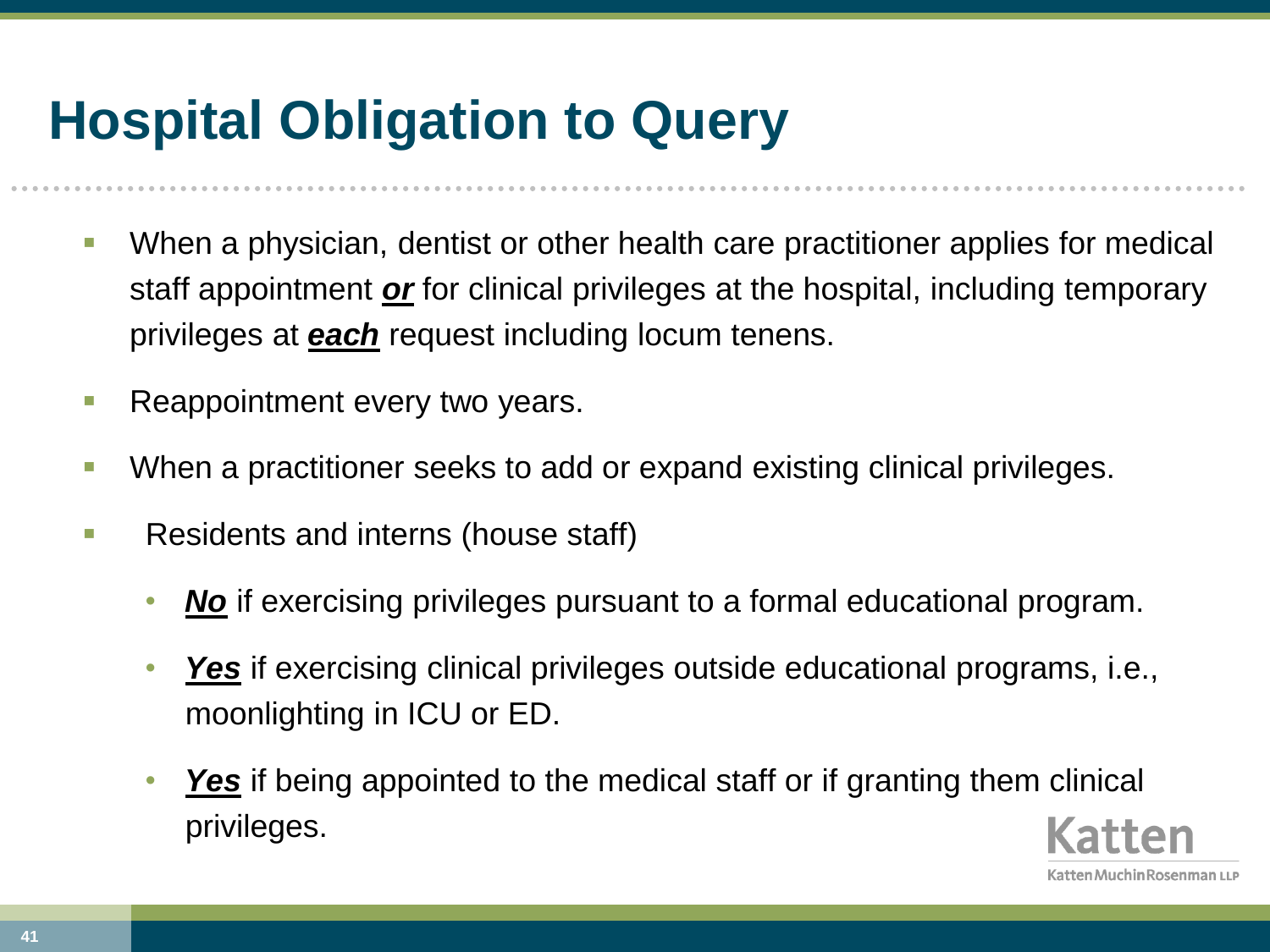# **What if Hospital Fails to Query?**

- Hospital will be presumed to be aware of NPDB information.
- A plaintiff's attorney or plaintiff representing him or herself will have access to information for use in litigation against the hospital. Needs to submit:
	- Evidence that an actual malpractice action or claim has been filed by the plaintiff against the hospital.
	- Letter requesting authorization to obtain information.
	- Supporting evidence that hospital did not make mandatory query regarding defendant physician/practitioner.
	- Identifying information about practitioner.
	- Allowed a one-time disclosure at the time hospital was required to query.atten Muchin Rosenman LLP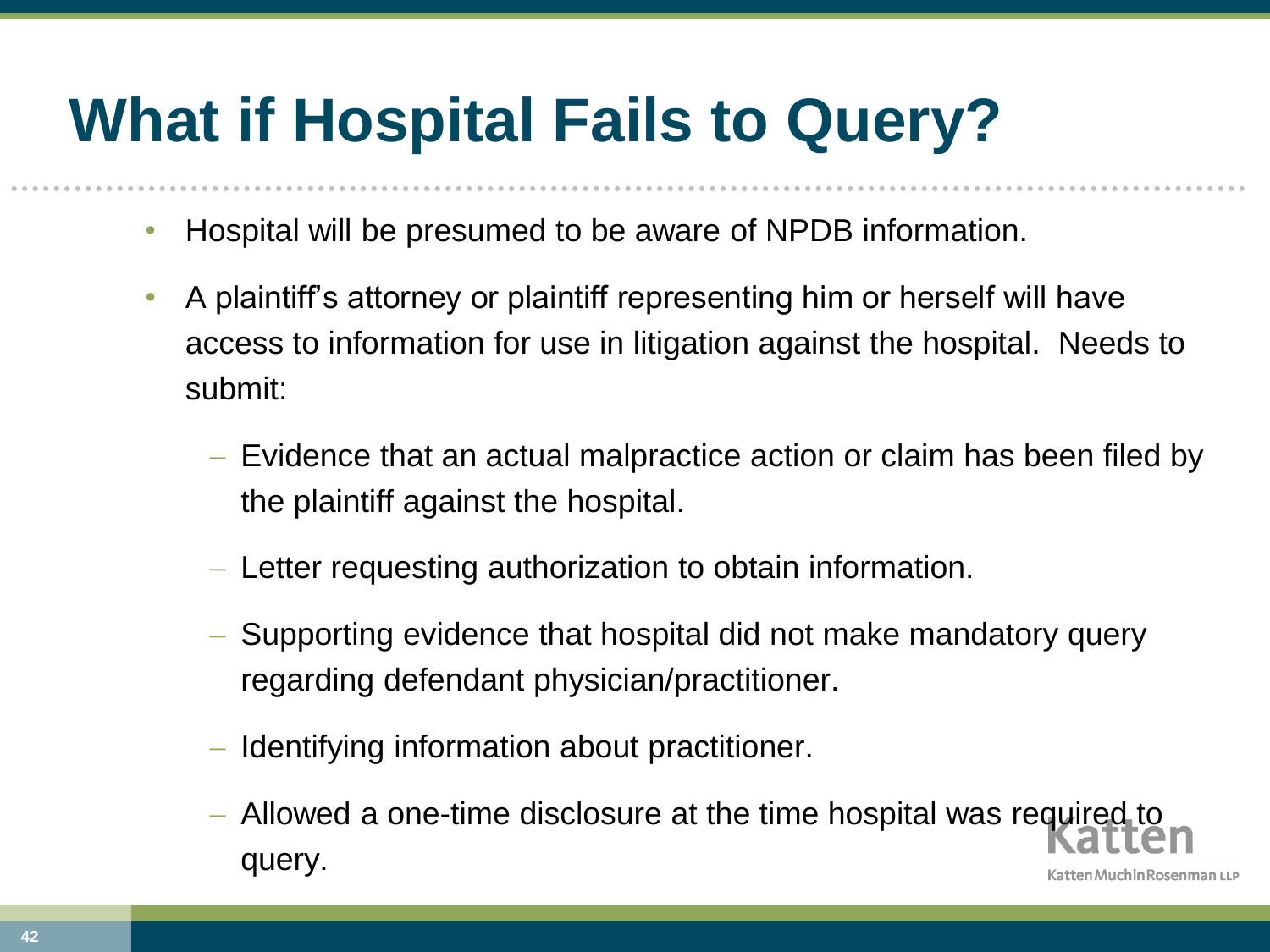## **Centralized Credentialing**

- If health care system has multiple qualifying health care entities at which a practitioner is allowed to exercise membership and/or clinical privileges only one query needs to be made if using a centralized peer review process and one decision making body.
- If each entity conducts its own credentialing and only grants membership/privilege at its site then query response cannot be shared and separate queries must be made.

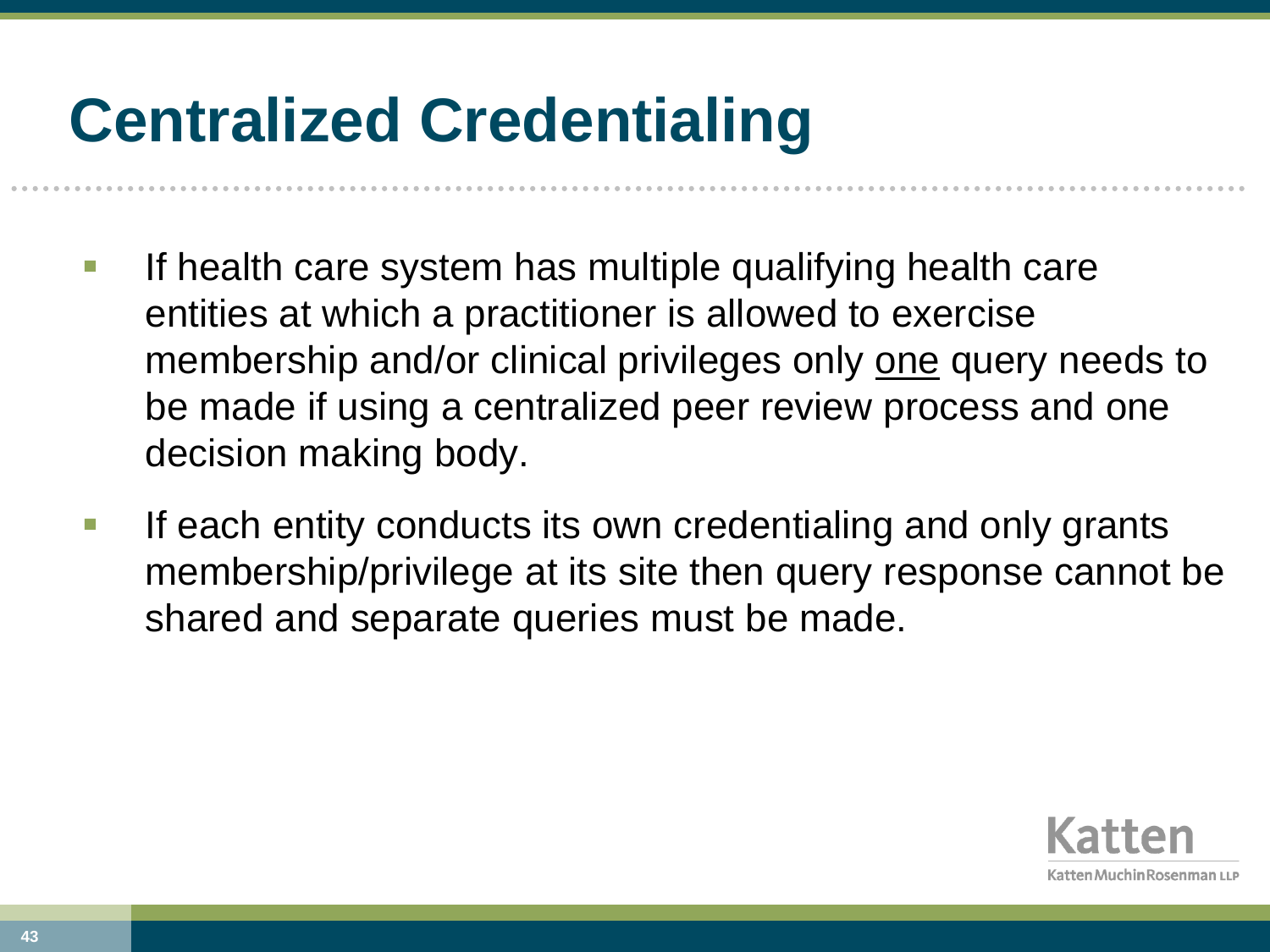## **Delegated Credentialing**

- A health care entity that delegates its credentialing responsibilities to another entity is prohibited from receiving NPDB querying results, i.e., a PHO which delegates to a hospital.
- **Different from use of an authorized agent who simply queries and** receives information on behalf of the entity, i.e., hospital is an authorized agent of PHO.
- Authorized agents cannot use a query response on behalf of more than one entity.
- **If two separate entities choose the same authorized agent and are** making a query on the same individual, agent must make two separate queries. Information cannot be shared — would violate confidentiality requirements.

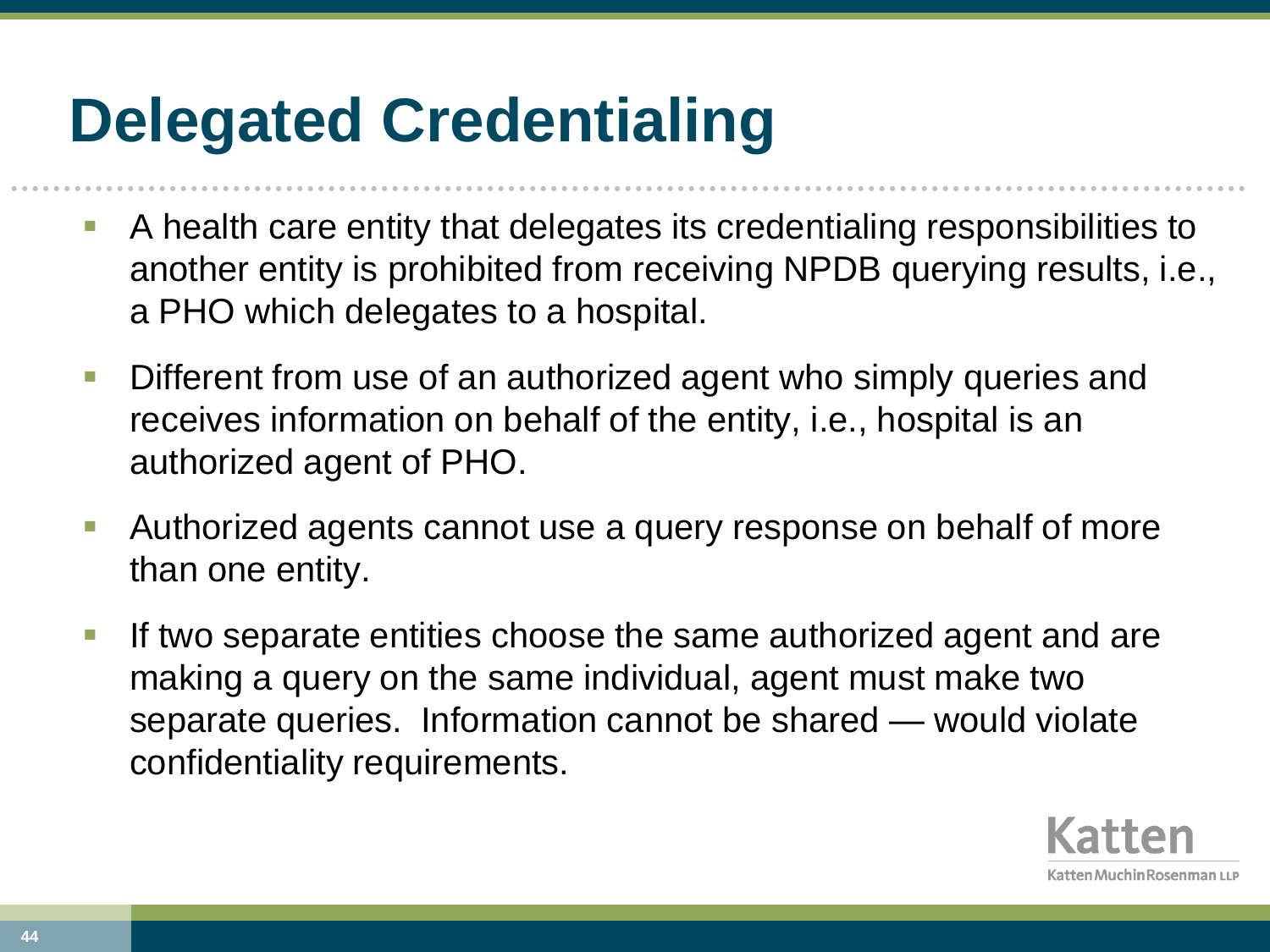## **Delegated Credentialing (cont'd)**

- **Question**: Can NPDB report be shared including use in a hearing and appeal process?
	- **Yes** as long as the individuals are part of the credentialing/privileging/peer review/hearing process.

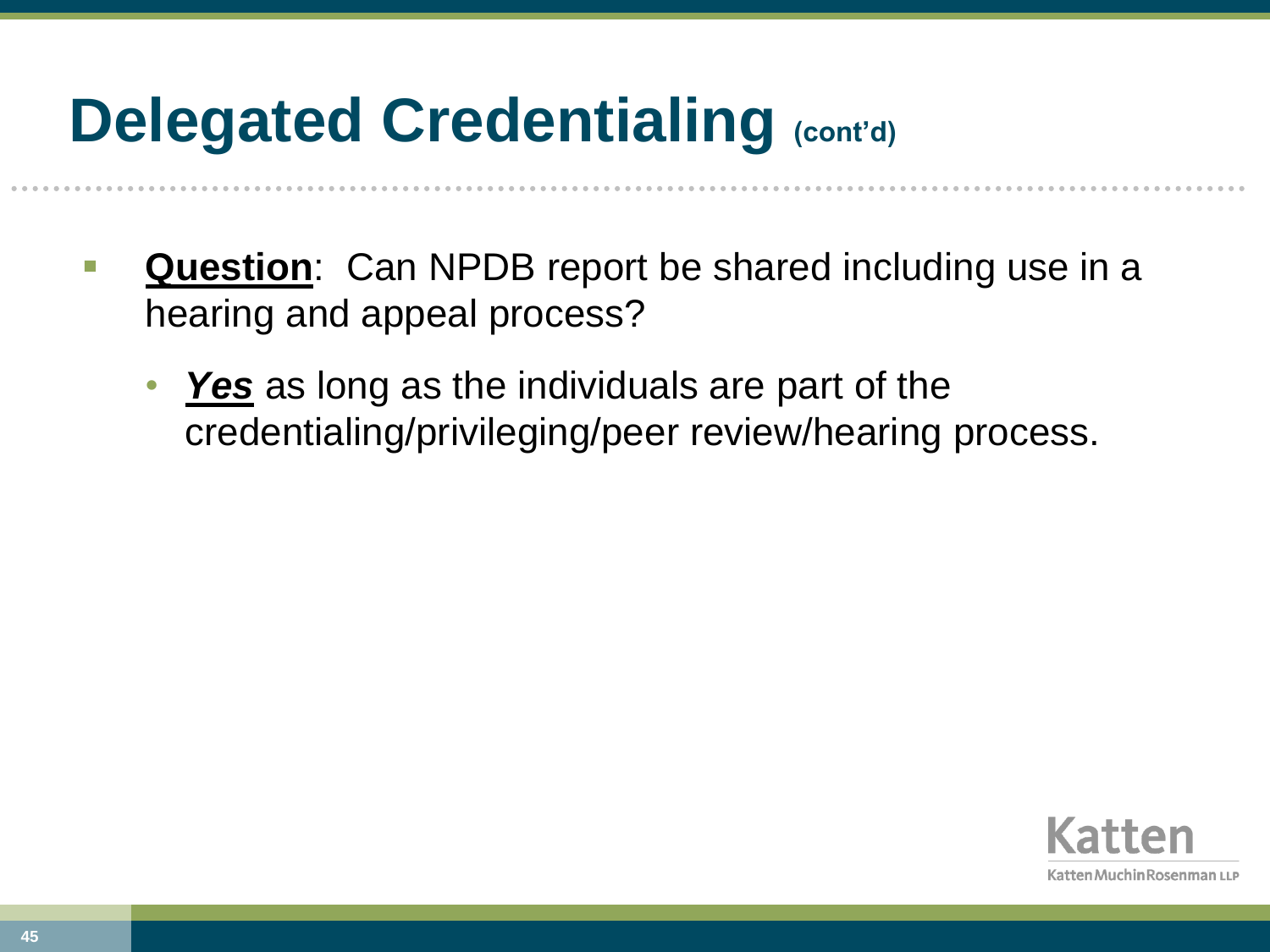## **Delegated Credentialing (cont'd)**

- **Question**: Can a hospital share an NPDB report with an unrelated health care entity if authorized to do so by the practitioner?
	- *No* if not a part of the hospital's investigation or peer review process.

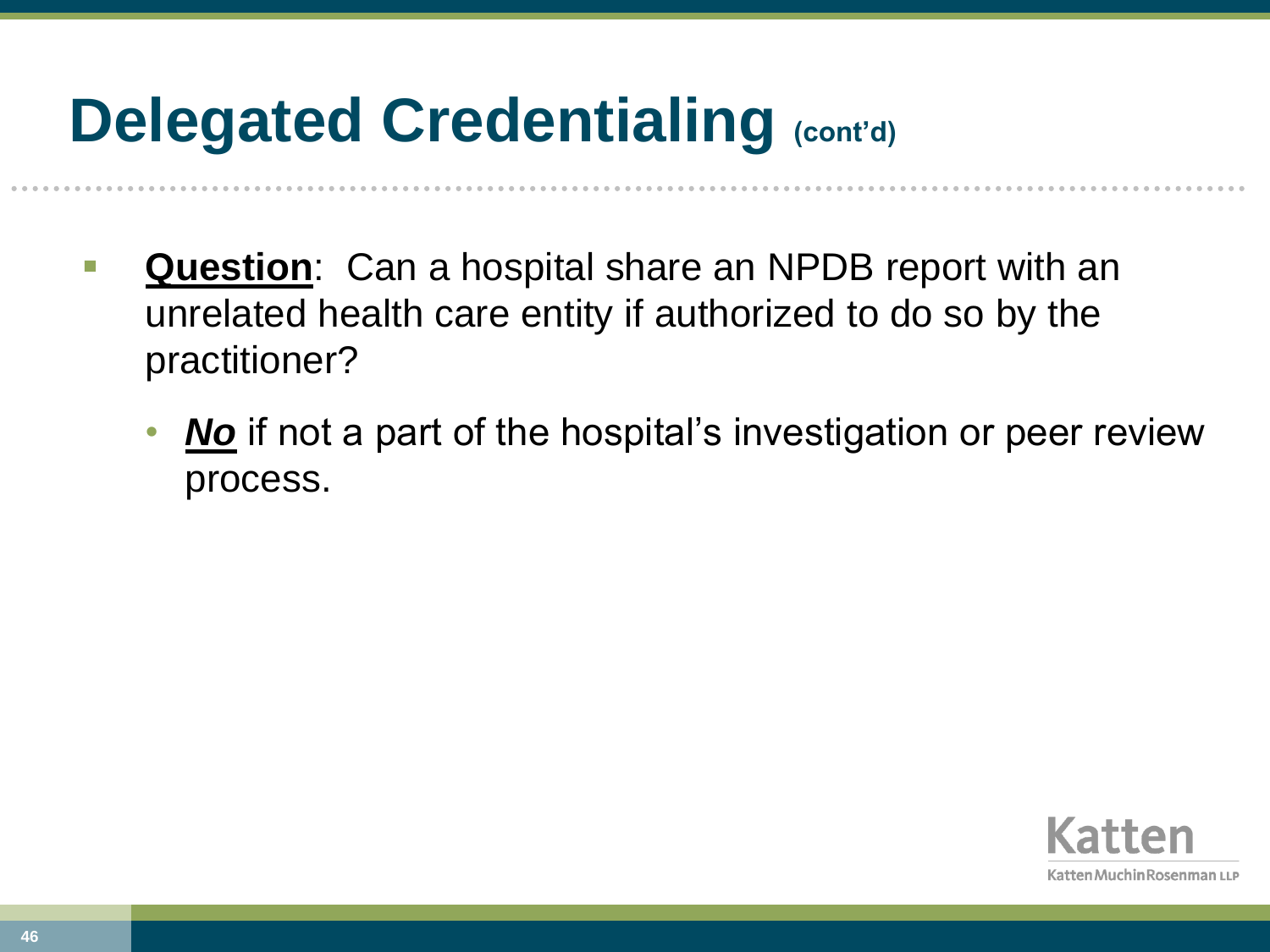# **Time Frame for Reporting**

| Table E-2: Time Frame for Reporting                                                                                      |                                                                                                                                              |
|--------------------------------------------------------------------------------------------------------------------------|----------------------------------------------------------------------------------------------------------------------------------------------|
| <b>Types of Actions that Must Be</b><br><b>Reported</b>                                                                  | <b>When Information Must be Reported</b>                                                                                                     |
| Medical malpractice payments                                                                                             | Within 30 days of the date the action was taken or the payment was<br>issued, beginning with actions occurring on or after September 1, 1990 |
| Certain adverse licensure actions related to professional competence or<br>conduct (reported under Title IV)             |                                                                                                                                              |
| Certain adverse professional society membership actions related to<br>professional competence or conduct                 |                                                                                                                                              |
| Certain adverse professional society membership actions related to<br>professional competence or conduct                 |                                                                                                                                              |
| DEA controlled-substance registration actions or practitioners (reported<br>under Title IV)                              |                                                                                                                                              |
| Exclusions from participation in Medicare, Medicaid, and other Federal<br>health care programs (reported under Title IV) |                                                                                                                                              |
| Negative actions or findings taken by peer review organizations                                                          | Within 30 days of the date the action was taken, beginning with actions                                                                      |
| Negative actions or findings taken by private accreditation organizations                                                | occurring on or after January 1, 1992                                                                                                        |
| State Licensure and certification actions                                                                                |                                                                                                                                              |
| Federal licensure and certification actions                                                                              |                                                                                                                                              |
| Health care-related criminal convictions in Federal or State Court                                                       | Within 30 days of the date the action was taken, beginning with actions<br>occurring on or after August 21, 1996                             |
| Health care-related civil judgments in a Federal or State health care<br>program                                         |                                                                                                                                              |
| Other adjudicated actions or decisions                                                                                   |                                                                                                                                              |
|                                                                                                                          |                                                                                                                                              |

Katten Muchin Rosenman LLP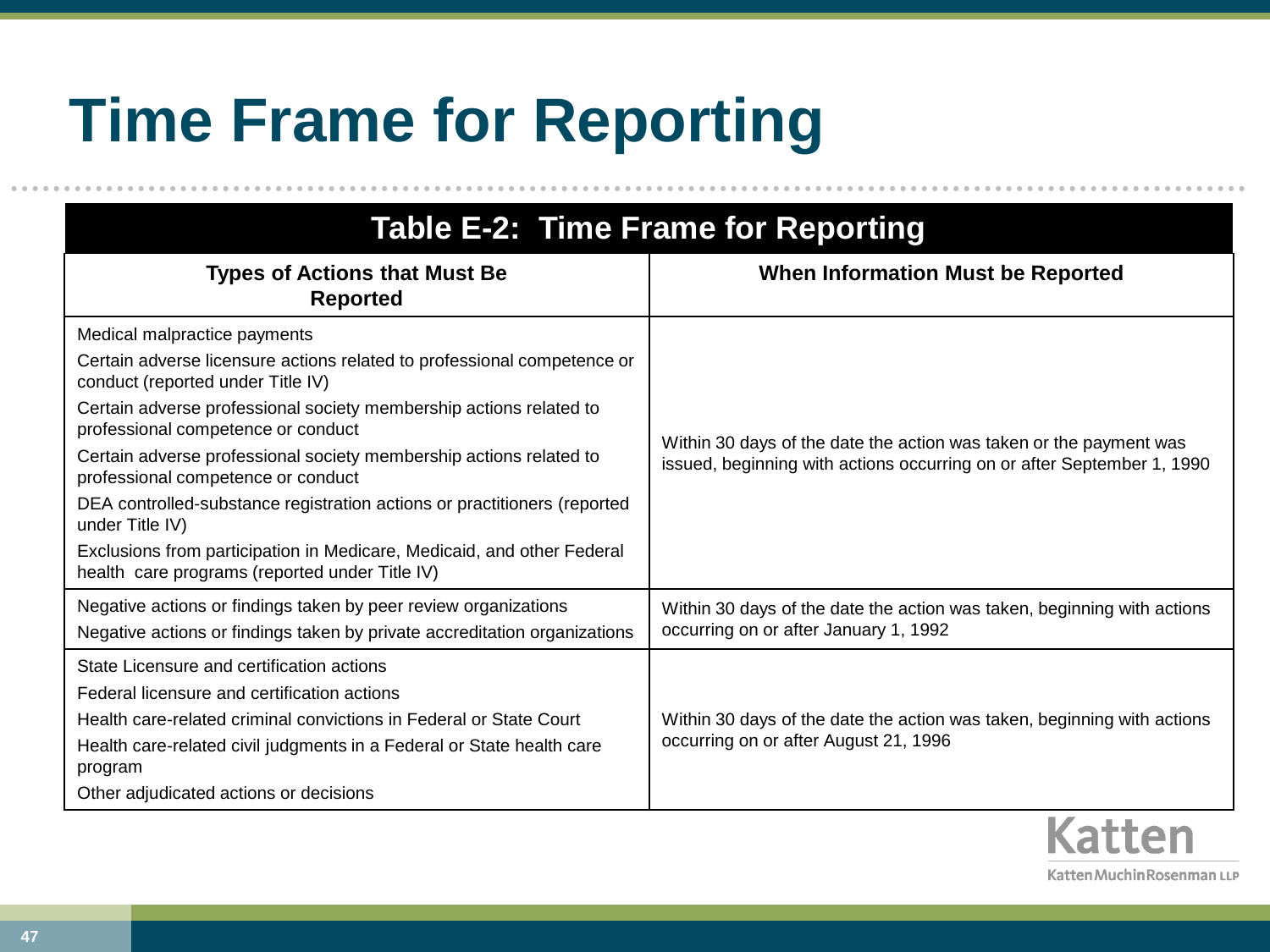# **Types of Reports**

- **Initial Report** 
	- Affected practitioner receives a copy.
	- Report needs to be factually accurate.
- Correction Report
	- Submitted when error identified.
	- Replaces the original Initial Report.
	- Practitioner receives a copy and sends also to any person or entity who queried and received a copy of the erroneous report in the past three years.

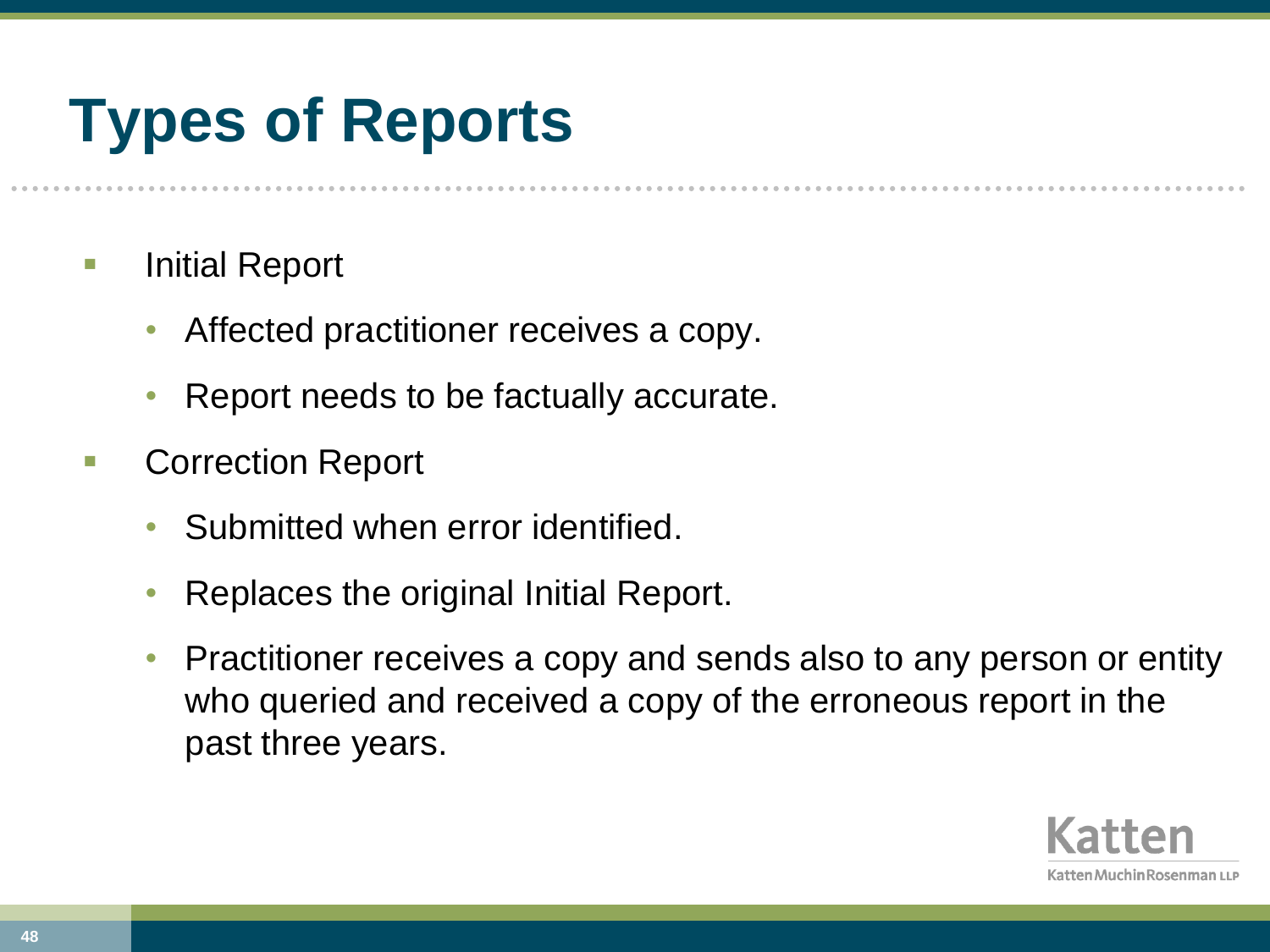## **Types of Reports (cont'd)**

- Hospital also needs to send the corrected report to the appropriate state licensing board or certification authority.
- Void Report
	- A report submitted in error or if action was not reportable or action overturned on appeal.
	- Notification sent to practitioner and any person or entity which received previous report during past three years.
	- Void Report removed from record.

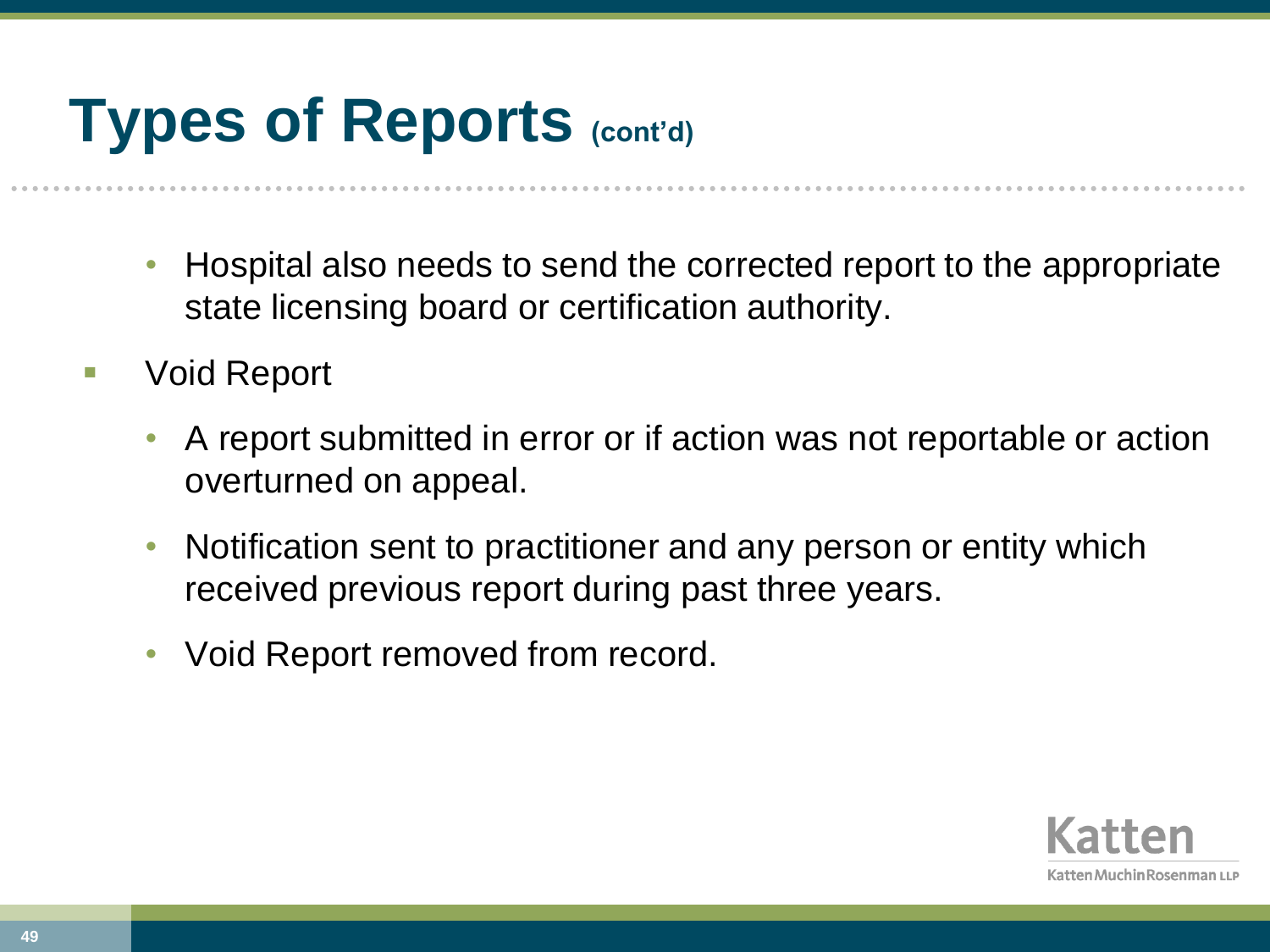## **Types of Reports (cont'd)**

- Revision-to-Action Report
	- Is a report which modifies but does not replace the Initial Report. Both become part of the discloseable record. Examples include:
		- Initial 90 day suspension reduced to 45 days.
		- State medical boards decision to reprimand physician changed to a probation when physician fails to complete required continuing education credits.

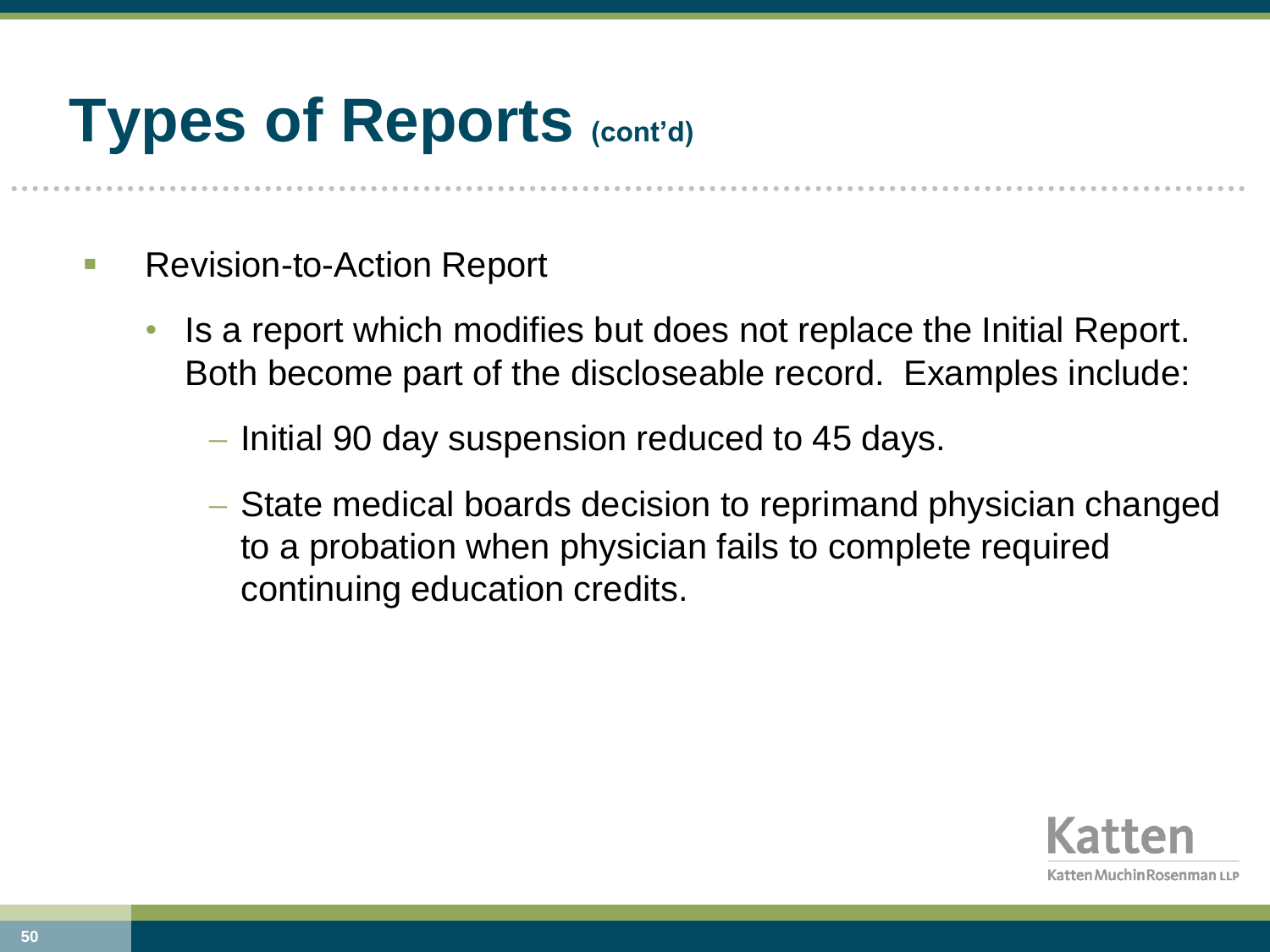## **Narrative Descriptions**

- **TEP "Must include sufficient detail to ensure future queriers have a clear** understanding of what the subject of the report is alleged to have done and the nature of the event upon which the report is based."
- **Should be limited to the official findings or facts of the case.**
- Include a description of the circumstances leading to the action taken.
- **Should consult with legal counsel before filing.**
- **NPDB** reserves the right to determine that description does not provide sufficient detail which would then require a Correction Report. If report not submitted NPDB will treat this as a failure to report. [New]

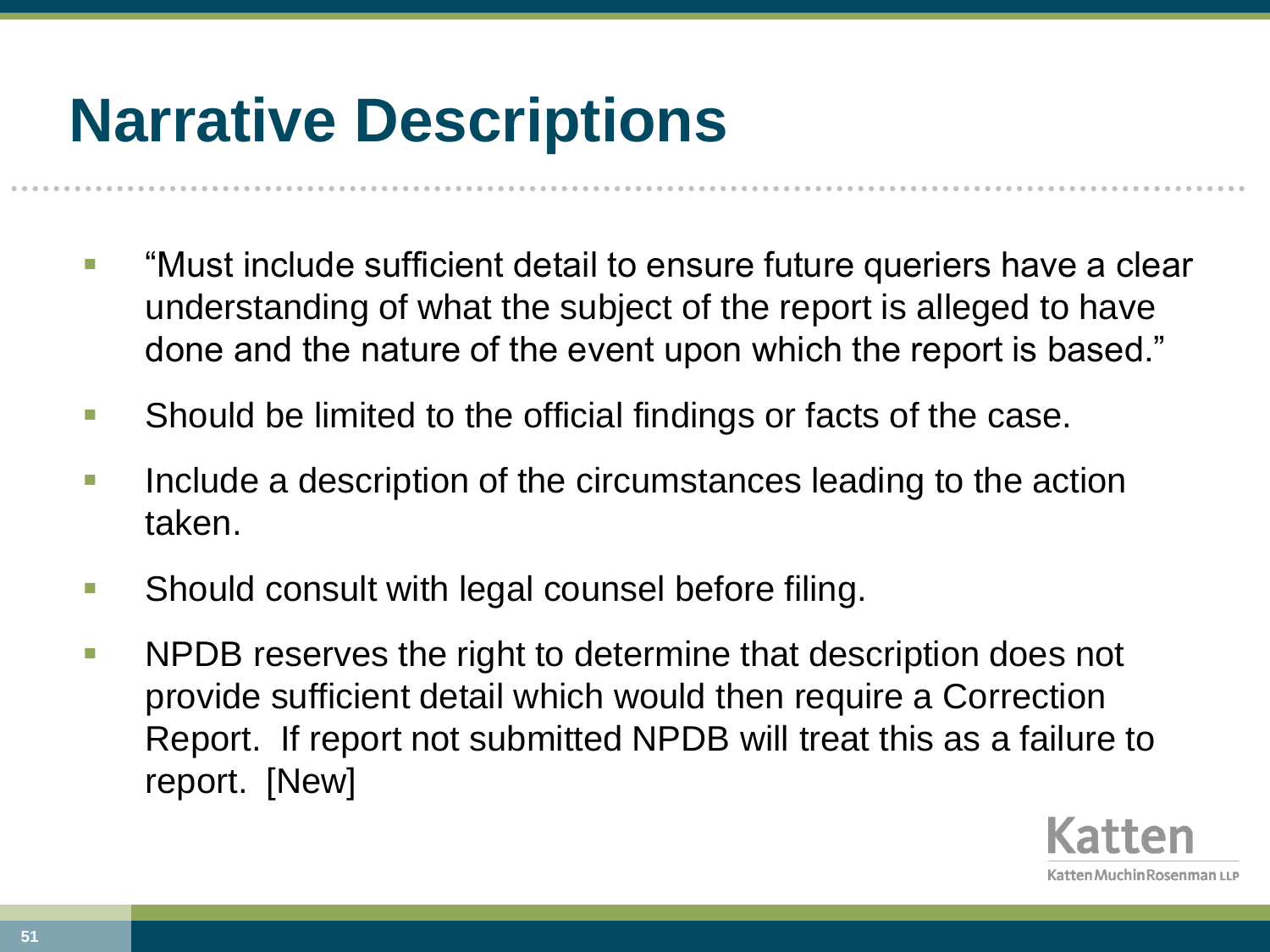## **Narrative Descriptions (cont'd)**

- **Question**: May a reporting organization provide a copy of the NPDB report to the practitioner?
	- *Yes*, but identifying information should be removed. NPDB automatically sends instructions on how to get an official copy. [Deleted]

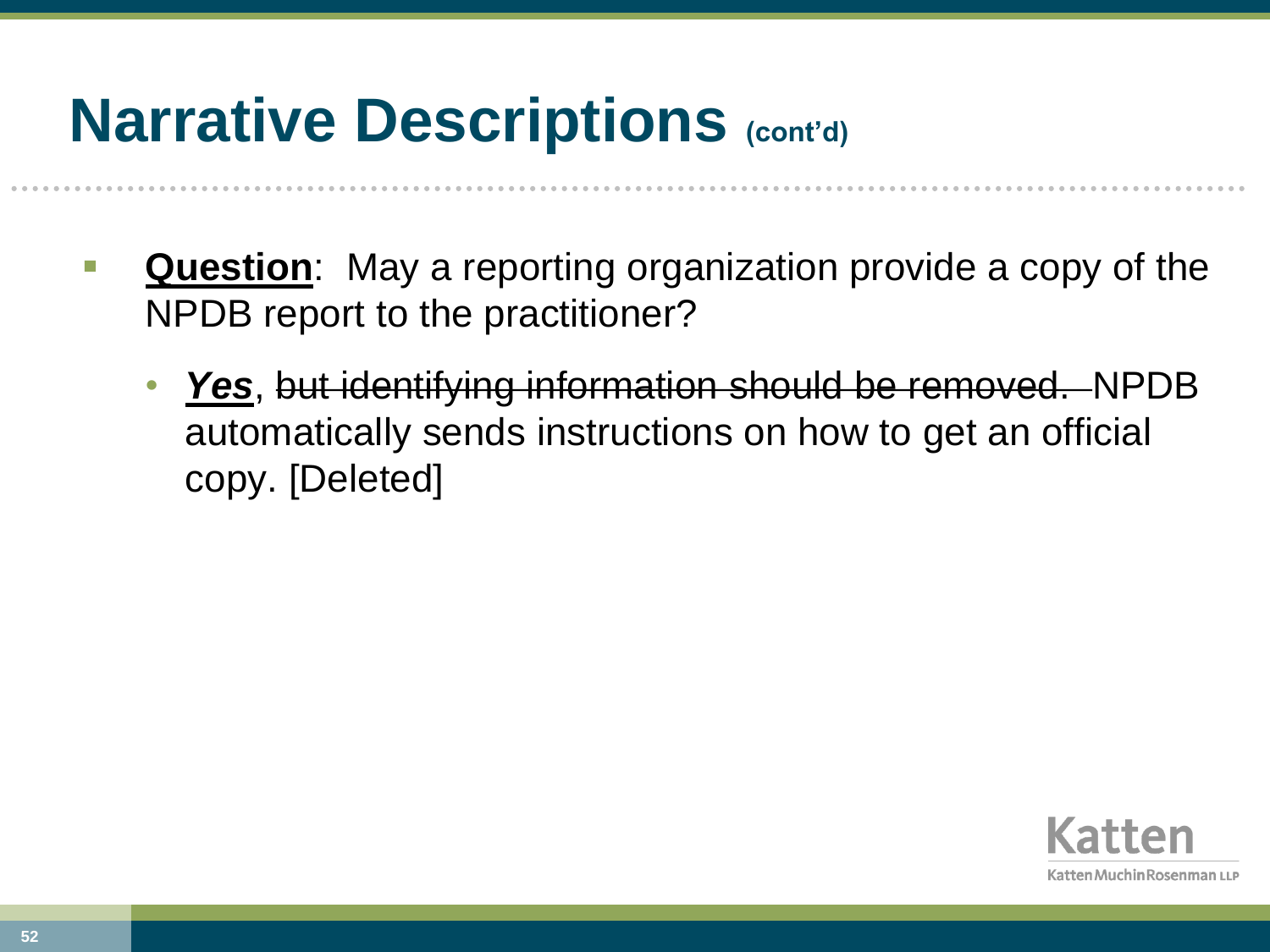#### **Reporting Adverse Clinical Privileges Actions**

- Decisions must be based on a physician's or dentists professional competence or conduct that adversely affects, or could adversely affect, the health or welfare of a patient.
- **Decision is made by the reporting health care entity.**
- Reporting non-physicians is optional.

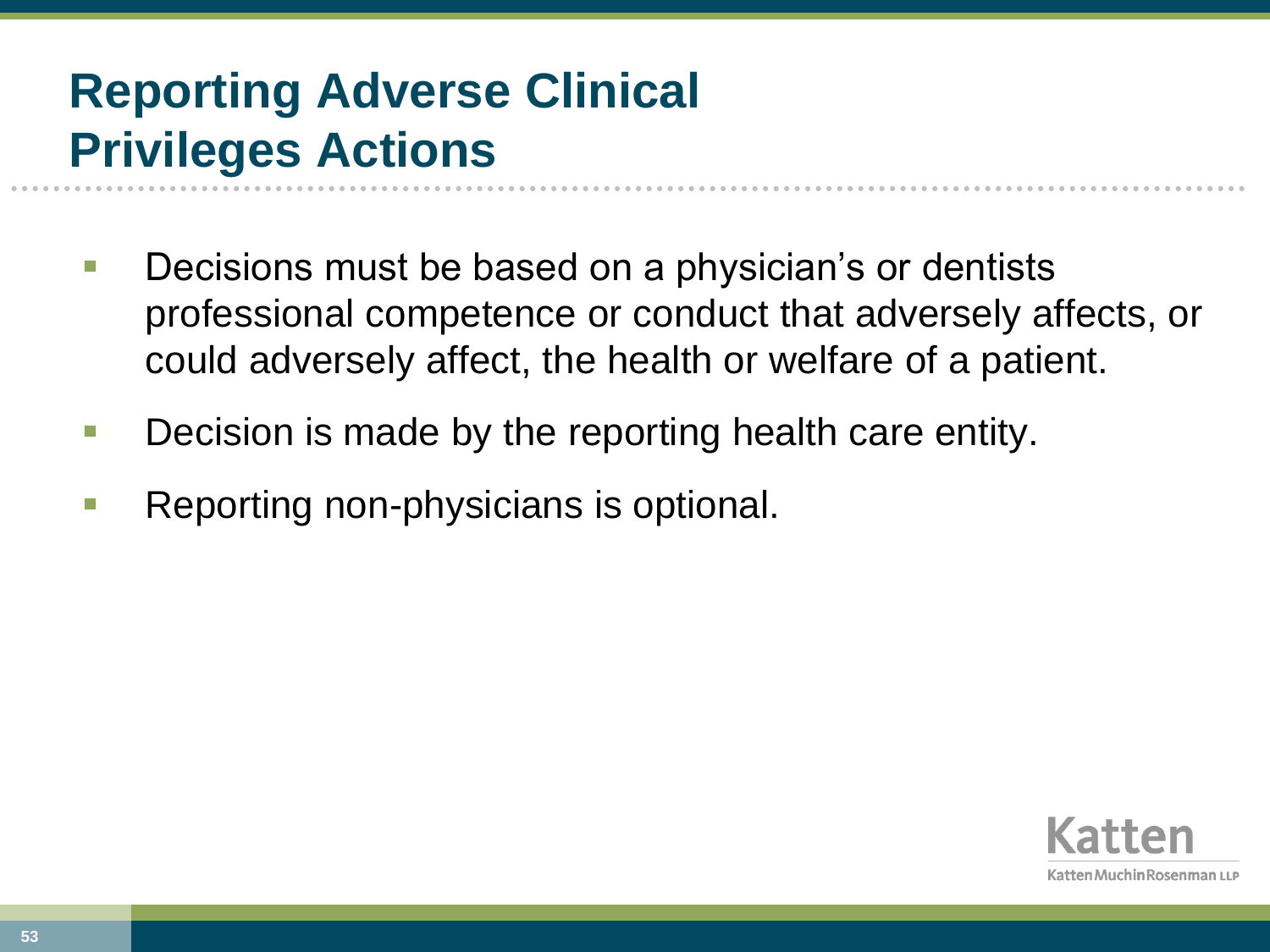## **When Are The Actions Reportable?**

- **Professional review actions that adversely affect a physician's or dentist's clinical** privileges for more than 30 days.
- **Acceptance of surrender or restriction of clinical privileges while under investigation or** in return for not conducting such an investigation or not taking a professional review action that otherwise would be required to be reported to the NPDB.
- **Adverse actions include:** 
	- Reducing
	- **Restricting**
	- **Suspending**
	- Revoking
	- Non-renewal of membership/privileges based on professional competence or conduct.

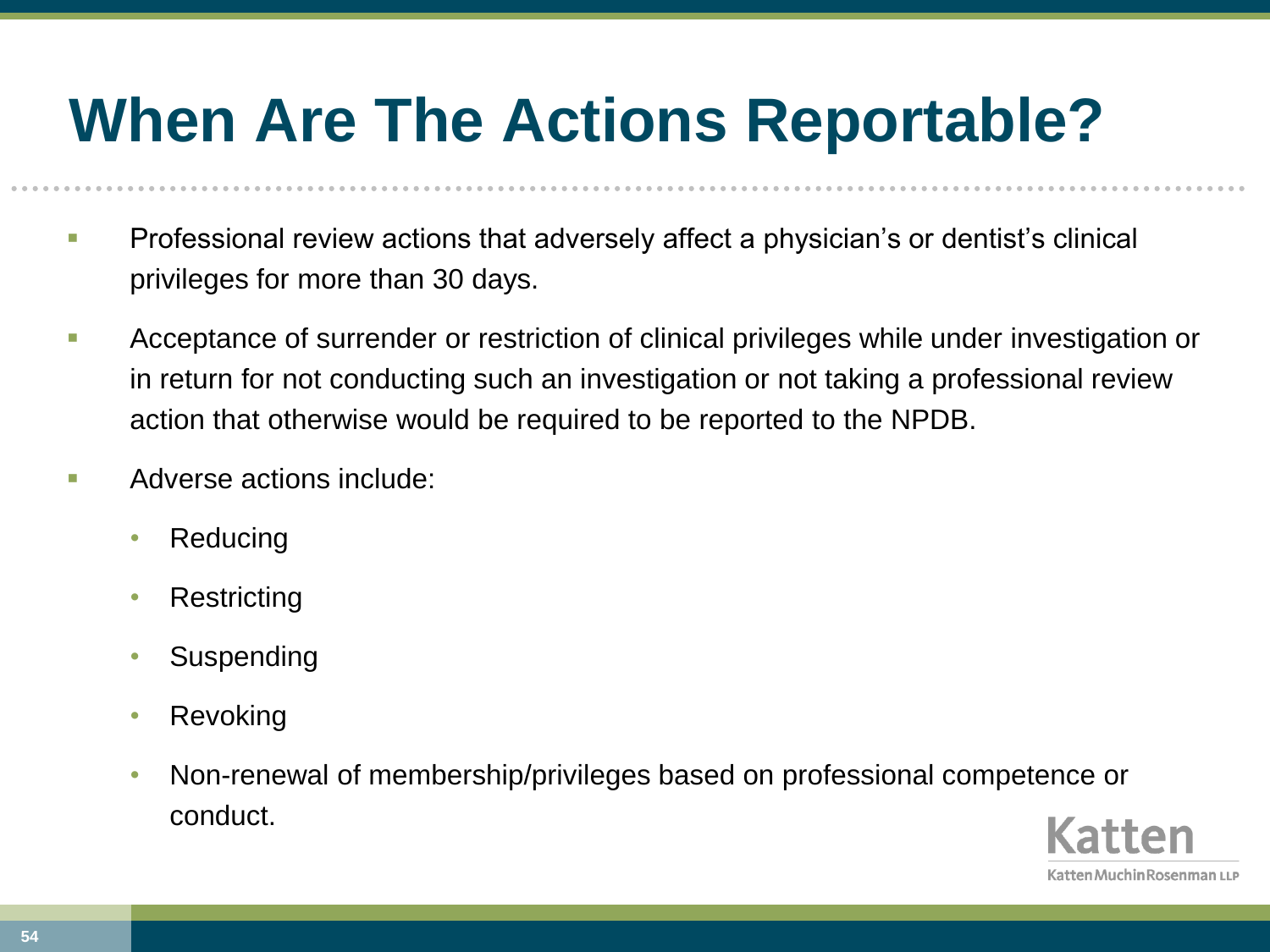- **Question**: What is a professional review action that relates to professional competence or conduct that adversely affects or could adversely affect the health or welfare of a patient?
	- Defined as "an action or recommendation of a health care entity taken in the course of professional review activity."
	- A "professional review activity" is an "activity of a healthcare entity with respect to an individual health care provider to determine" whether they may have clinical privileges or membership, the scope or conditions or to change or modify scope.
	- Appears that entity has some flexibility in deciding what does and what does not constitute a professional review action.

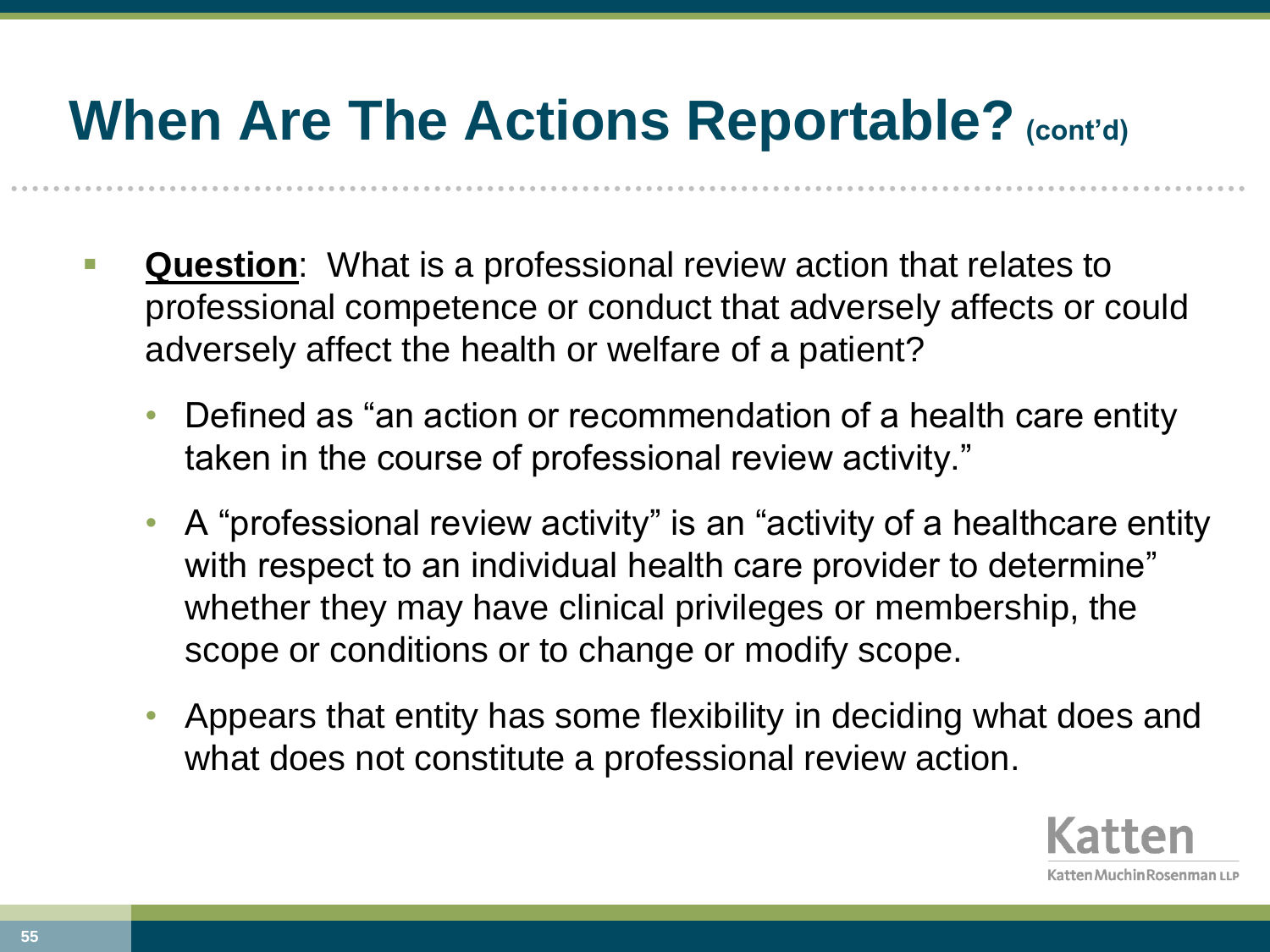- **Draft states that censures, admonishments and reprimands greater** than 30 days are reportable.
	- WRONG Physician privileges are not adversely affected by these decisions. Same for monitoring, practicing and mandatory consultations – This reference was deleted.
- **Decisions based on failure to pay dues, failure to maintain insurance,** employment disputes or other business issues are *not* reportable.
- **Revocations based on failure to become board certified or some** other similar eligibility criteria are *not* reportable.
- **If multiple adverse actions taken which are each otherwise** reportable, only one report is required but should use narrative description to explain all actions taken.

**56**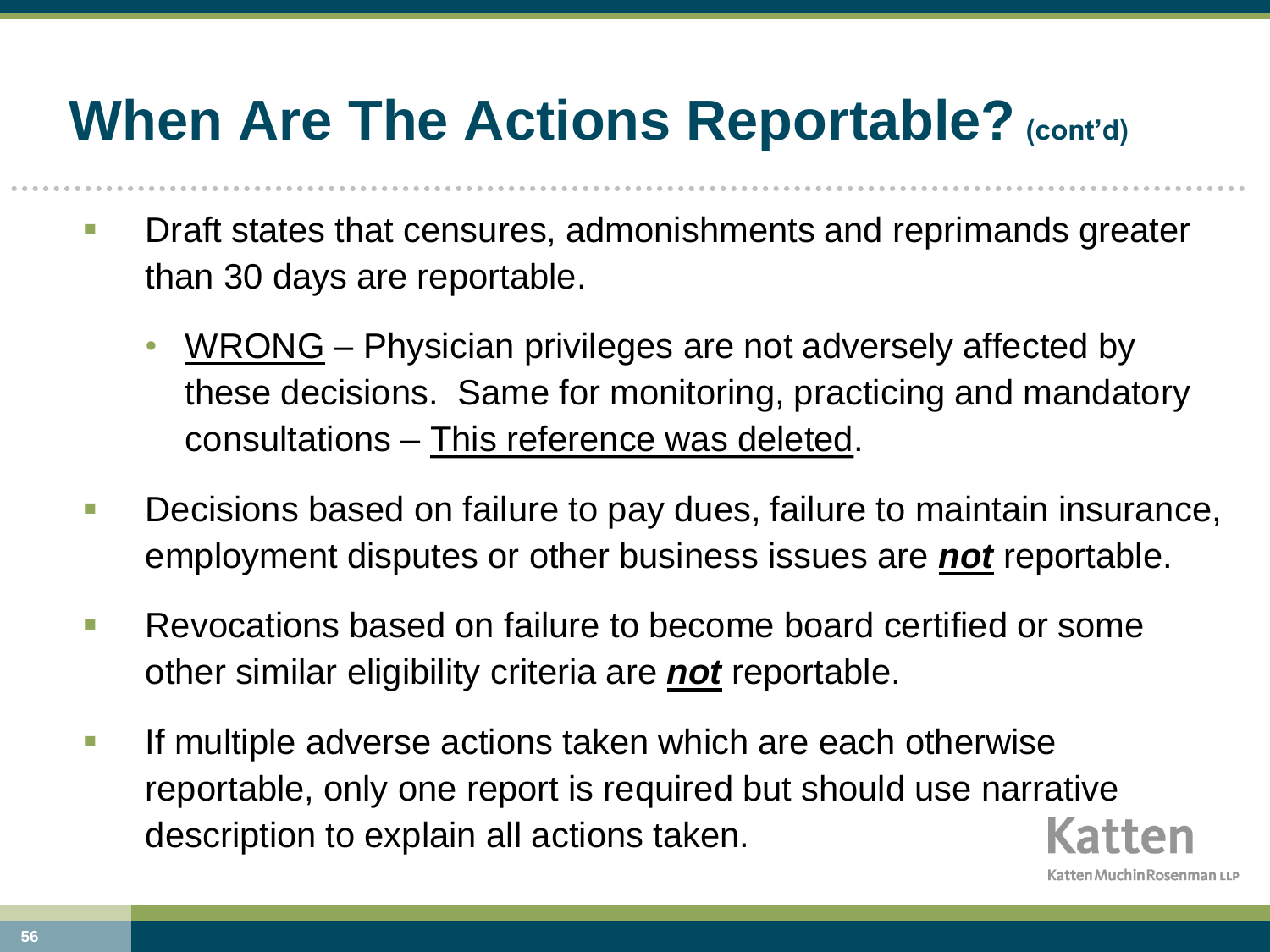- **Question**: If a physician's initial application or request for expanded privileges is denied, is this decision reportable?
	- Depends on whether the decision was the product of a professional review action based on clinical competency or simply that physician did not satisfy eligibility criteria.
		- Example: Physician did not have appropriate experience to obtain specialized surgical privileges beyond core privileges – not reportable.
		- Example: Did not have minimum number of cases not reportable.

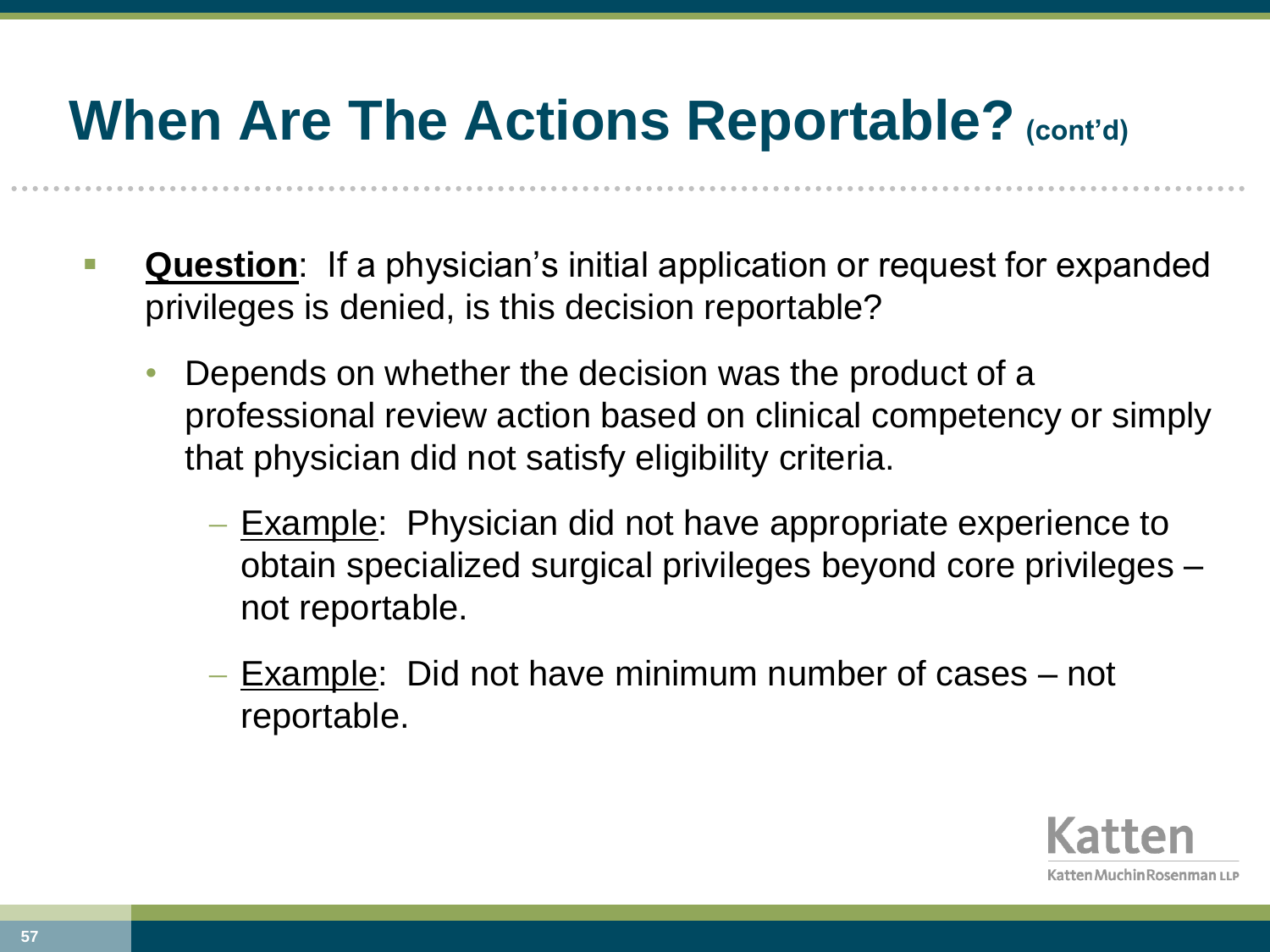- **Question**: If a physician's privileges are automatically terminated because his license was revoked, is this decision reportable?
	- *No* because there was no professional review action

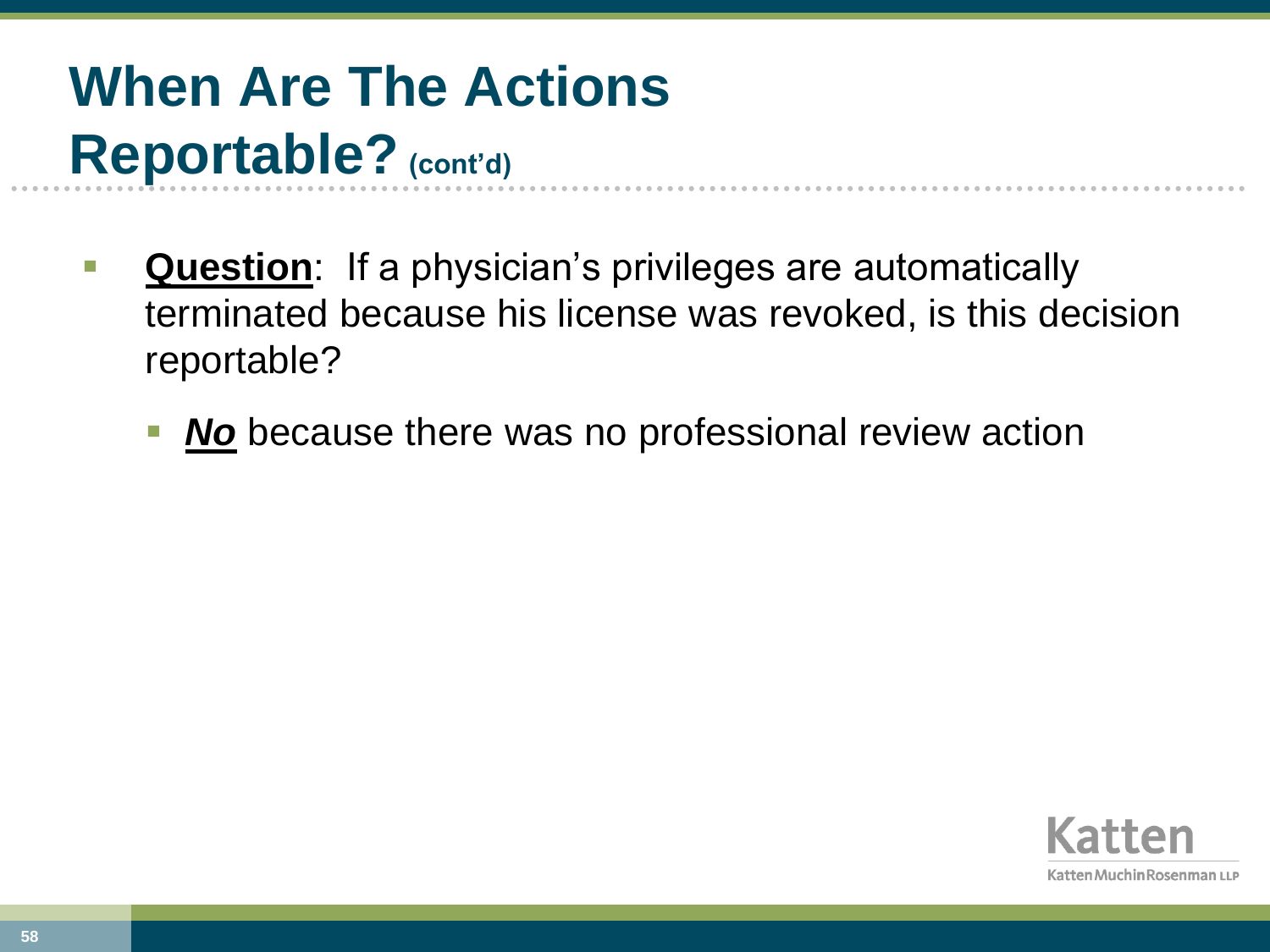- **Question**: If an employed physician is terminated based on professional competency issues, is the termination reportable?
	- *Yes* if there was a professional review action, which rarely takes place. *No* if there was not.

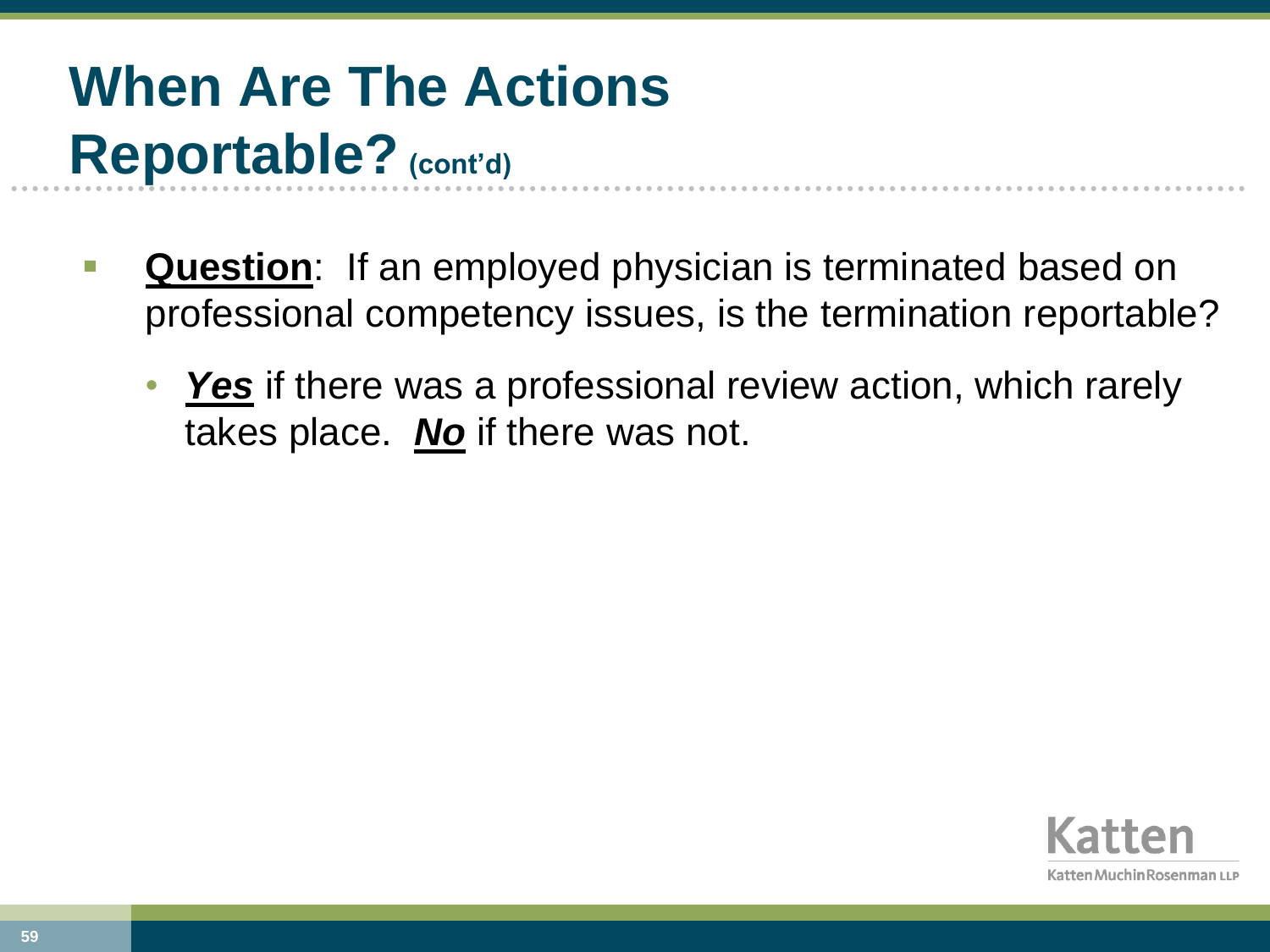# **Withdrawal of Applications**

- **U** Voluntary withdrawal of an initial application prior to a final professional review action generally not reportable.
- **If application is withdrawn at time of reappointment while under** investigation for incompetence or improper professional conduct or in return for not conducting an investigation or taking professional review action then withdrawal *is* reportable.
- **Denial of application and application withdrawal reportable even if** physician had no knowledge of the investigation.
	- Many commentators objected to this statement as being inherently unfair but NPDB did not changes its position.
	- Data Bank on record as stating that physician's misleading or false representations on an initial application is reportable if accurate information would have led to a denial.

atten Muchin Rosenman LLP

**60**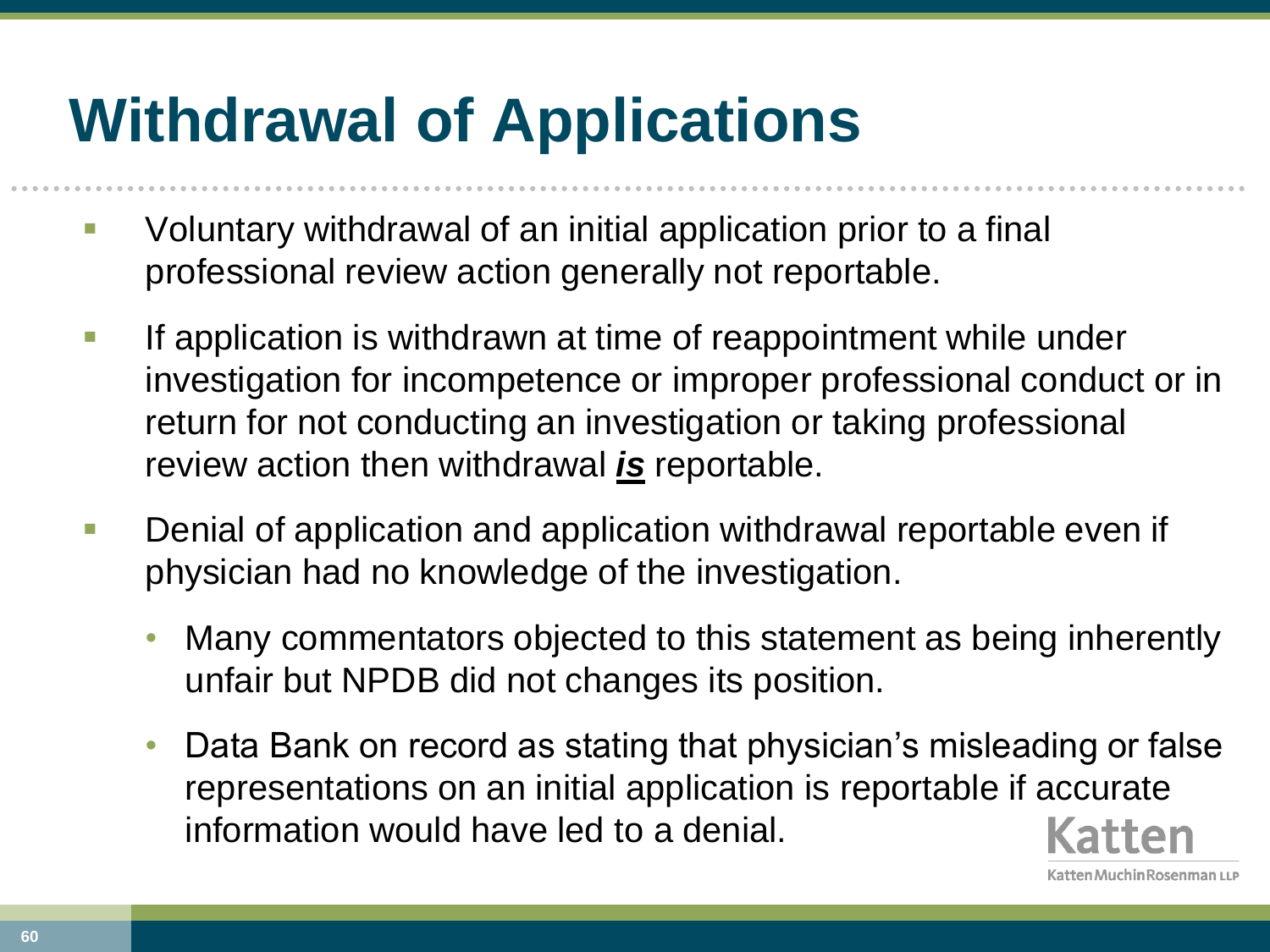## **Investigations**

- Routine investigations are not reportable.
- **Surrender or restriction of privileges while under investigation or to** avoid an investigation is reportable.
- "NPDB interprets the word 'investigation' expansively."
- **Will look at bylaws and other document to assist in determining** whether an investigation was triggered or is ongoing "but [NPDB] retains the ultimate authority to determine whether an investigation exists."
- "An investigation begins as soon as the health care entity begins an inquiry and does not end until [the hospital] takes a final action or makes a decision to not further pursue the matter."

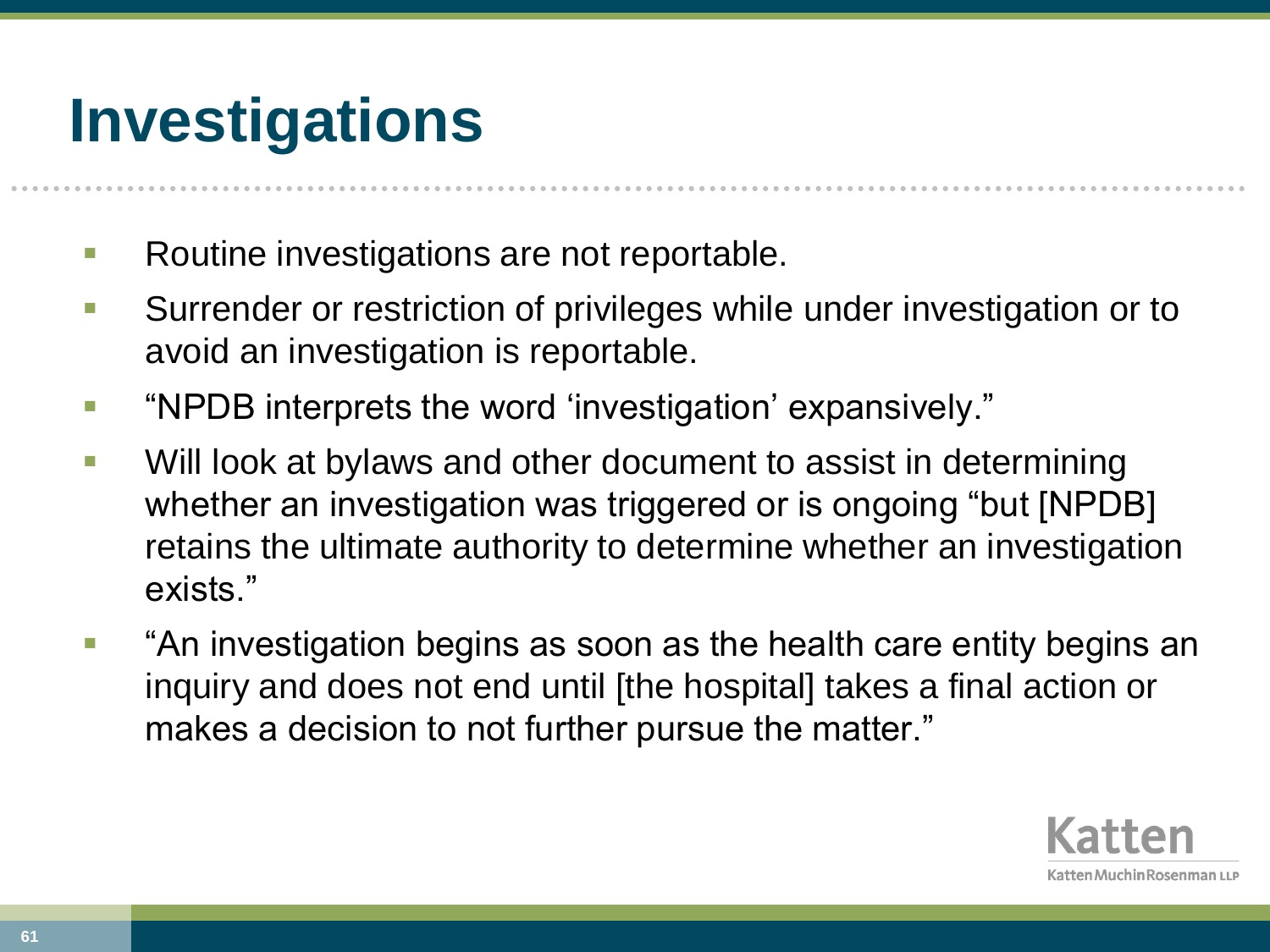## **Investigations** (cont'd)

- "Must concern the professional competence and/or conduct of the practitioner."
- Activity should be a precursor to a professional review action."
- **DPPEs not reportable because the standards apply for everyone.**

**-** "If the formal peer review process is used when issues relating to competence or conduct are identified or when a need to monitor a physician's performance is triggered based on a single event or pattern of events … this is considered an investigation for the purposes of reporting to the NPDB." (E31) – This reference to monitoring was dropped from the final Guidebook.

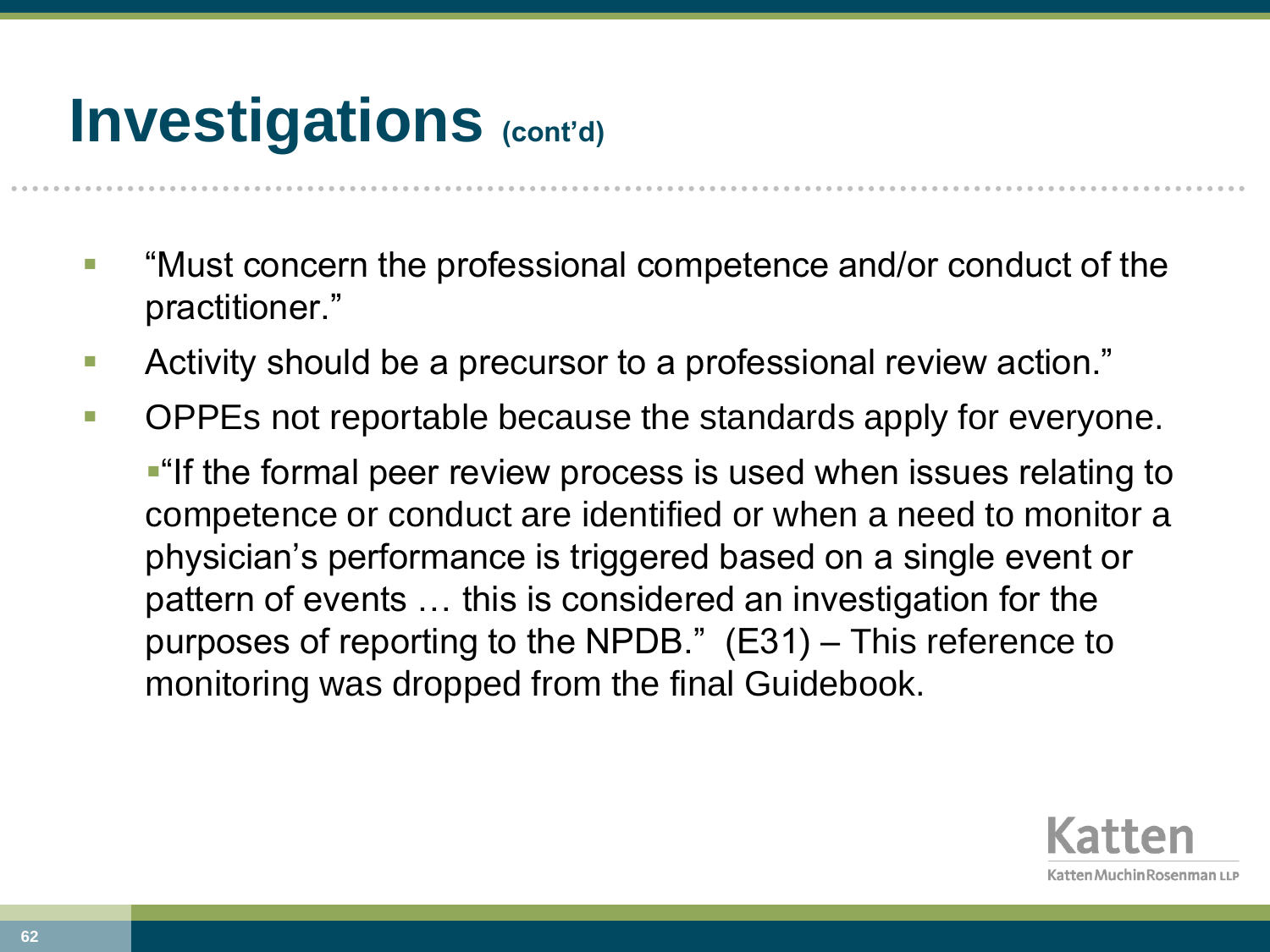## **Investigations** (cont'd)

- **Should have documented evidence of an investigation if** reporting a surrender of privileges such as minutes, orders, notices.
- **•** "An investigation is not limited to a health care entity's gathering of facts. An investigation begins as soon as the health care entity begins an inquiry and does not end until the health care entity's decision making authority takes a final action or formally closes an investigation."

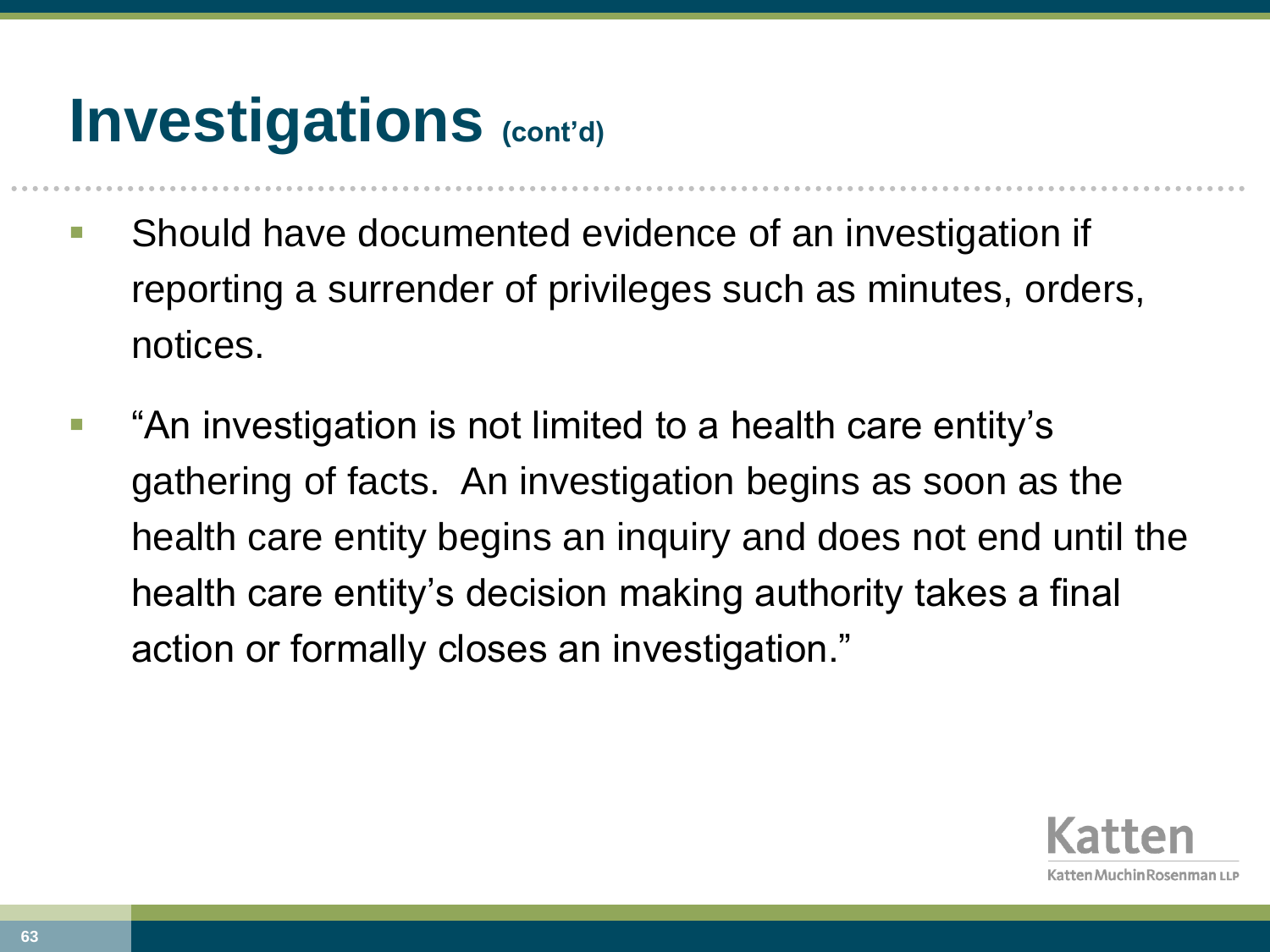## **Investigations** *cont'd*

- **The NPDB's position on what constitutes an investigation for reporting** purposes, including the determination that an FPPE is an investigation, was universally criticized by such organizations as The Joint Commission, NAMSS, AHA and the NPDB Guidebook Work Group. Comments include the following:
	- The use of OPPEs and FPPEs was established to TJC to help serve as "part of a continuous process of evaluation to ensure a high quality and safe health care system."
	- Hospitals required to impose an FPPE on all new applications— does not mean they are under an investigation.
	- Characterization of an FPPE as an investigation might lead a hospital and medical staff to avoid using FPPEs.

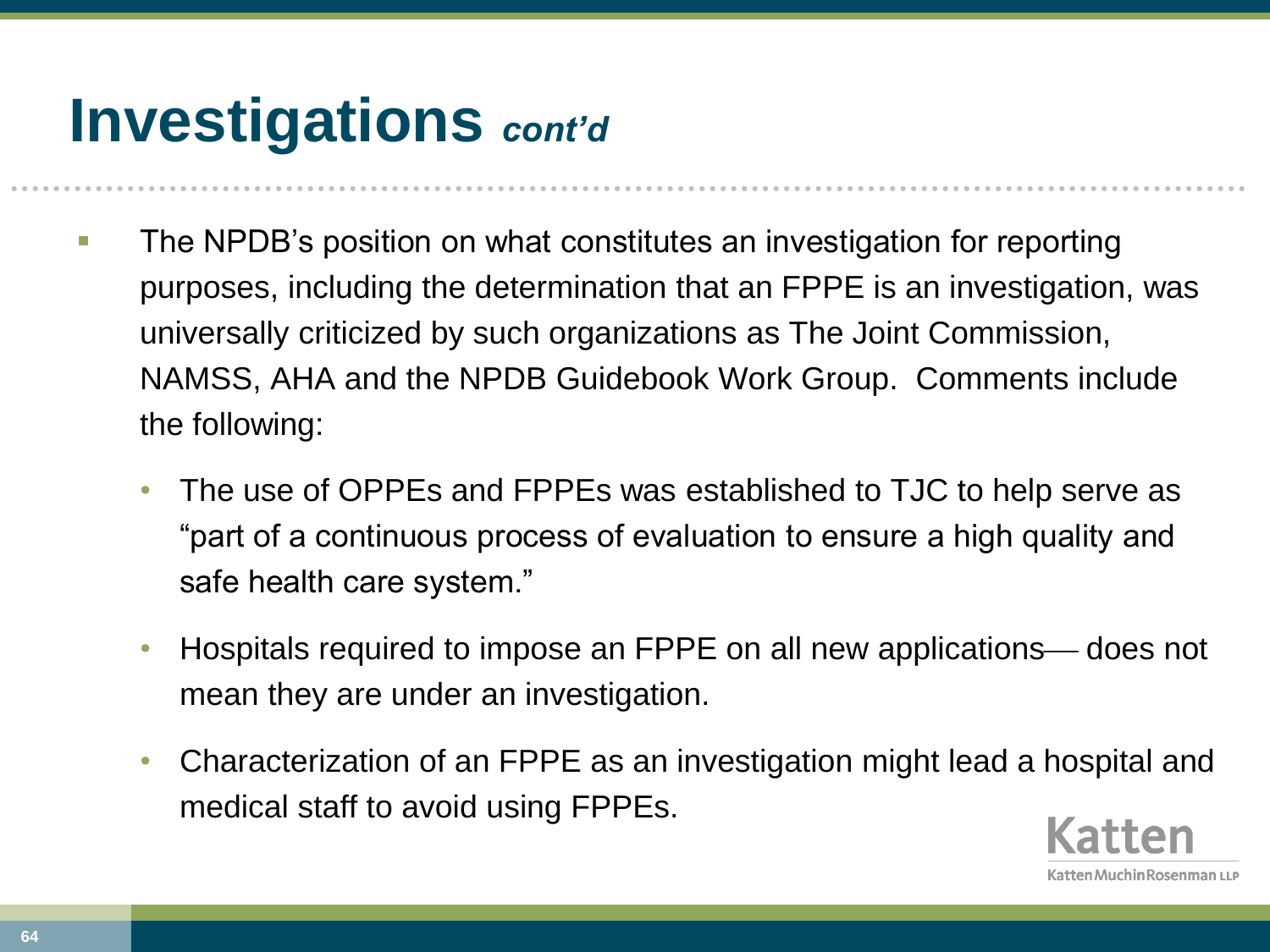## **Investigations** *cont'd*

- $\blacksquare$  Hospital and medical staff should be able to define what constitutes an investigation in their bylaws consistent with the statute and regulations.
- **Peer review activities should not be characterized as investigation.**
- **IMPOSITION OF ANTEL THE STARK IS ADDED** to the UPPE does not typically trigger hearing rights and therefore a hospital would almost be required to provide a hearing if it wants to access the immunity protections under HCQIA.

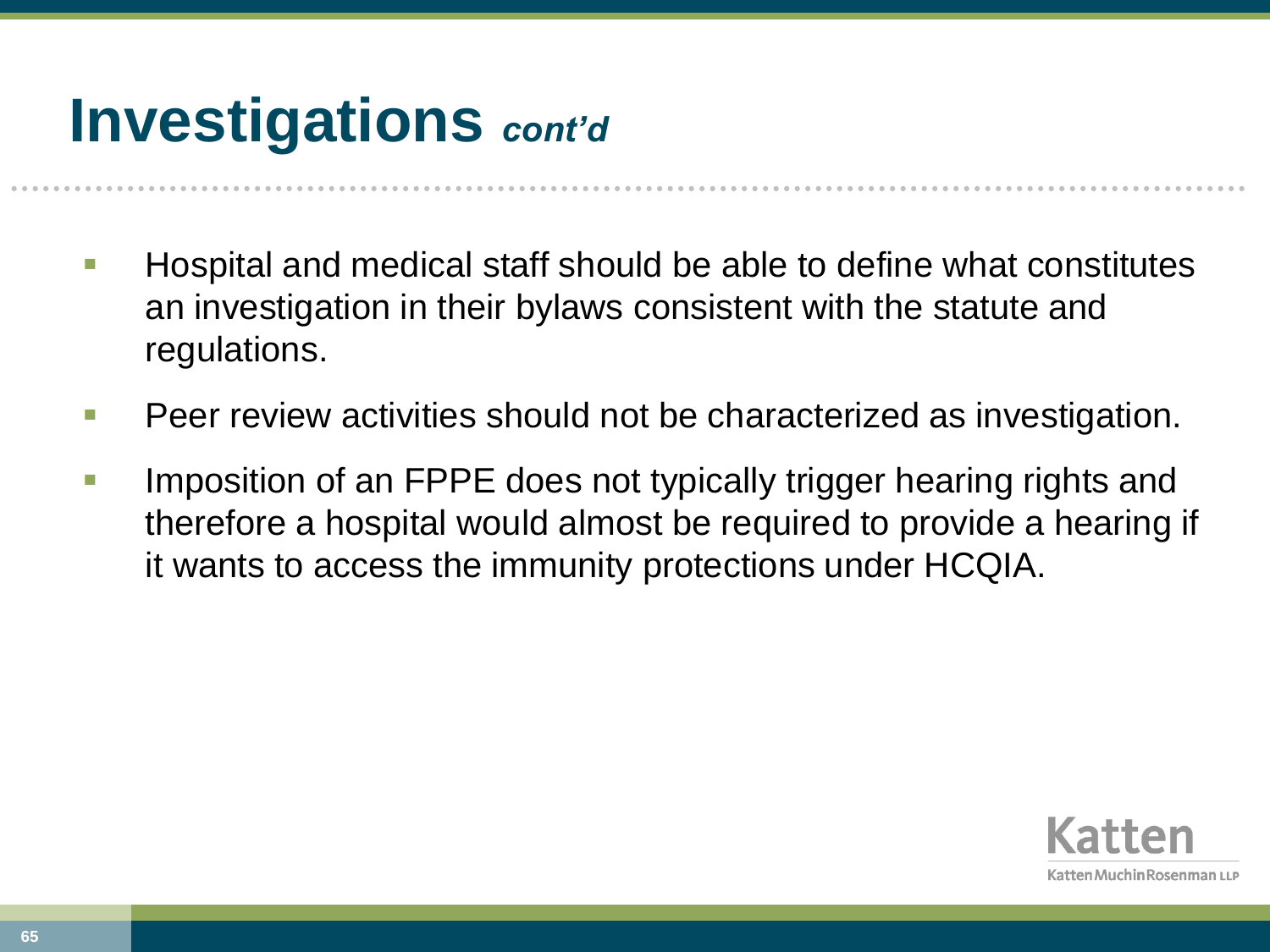## **Investigations** *cont'd*

- Investigations are more typically triggered when there is a formal request for corrective action by the MEC or hospital. The reviews and analyses which take place before this request including OPPE/FPPEs are viewed as normal, routine peer review activity.
- If imposition of a FPPE plan is not reportable neither should resignation before or after imposition of an FPPE plan – privileges are not limited.

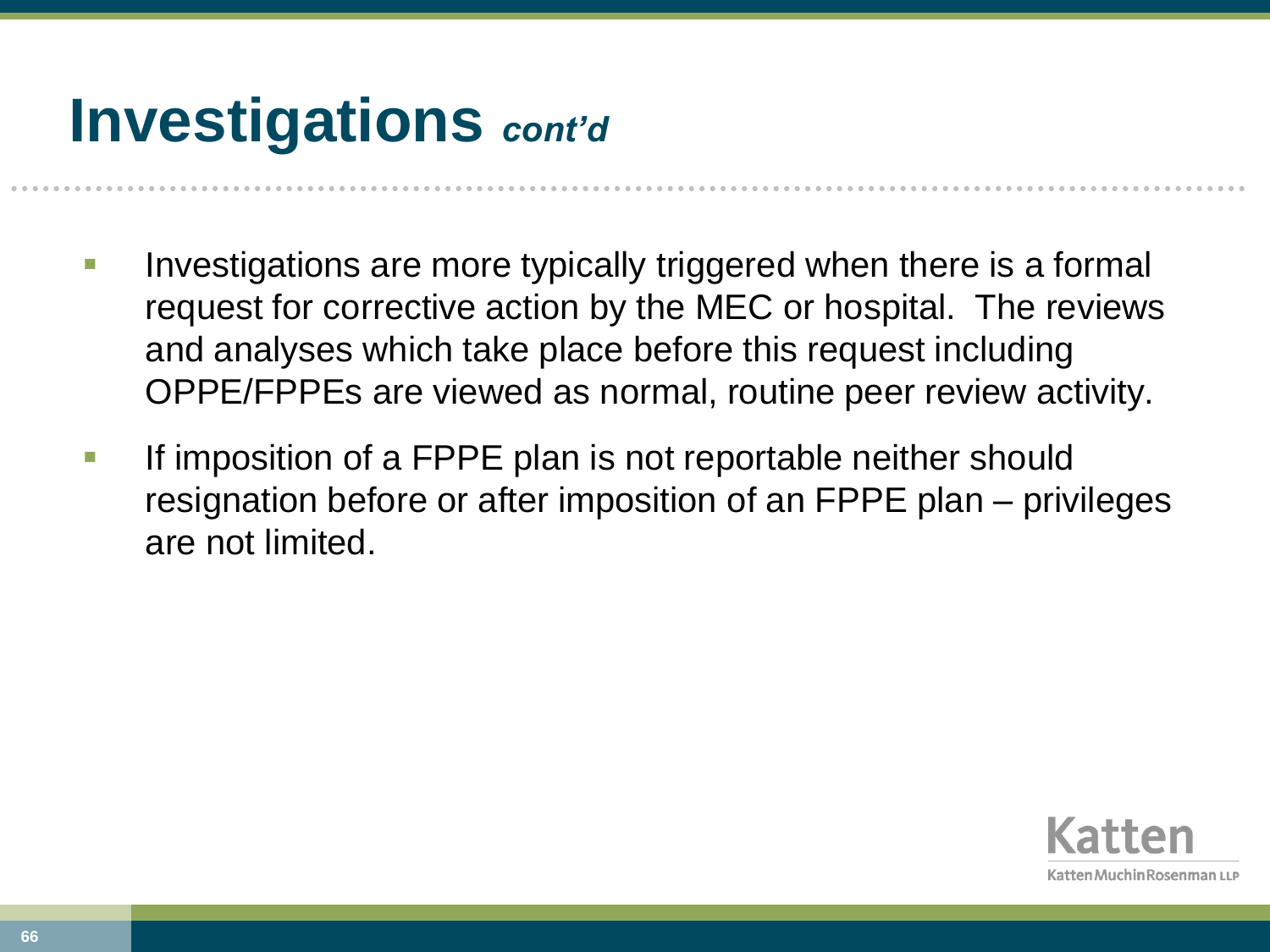# **Summary Suspensions**

- Are reportable if in effect for more than 30 days even though there is no final decision.
- **Should be limited to where action is needed to protect patients from** "imminent danger".
- **Determine if some lesser form of remedial action will suffice.**
- **Hearing panels oftentimes overturn summary suspensions.**
- Consider requiring that at least two individuals, one clinician and one administrator, must concur before imposing

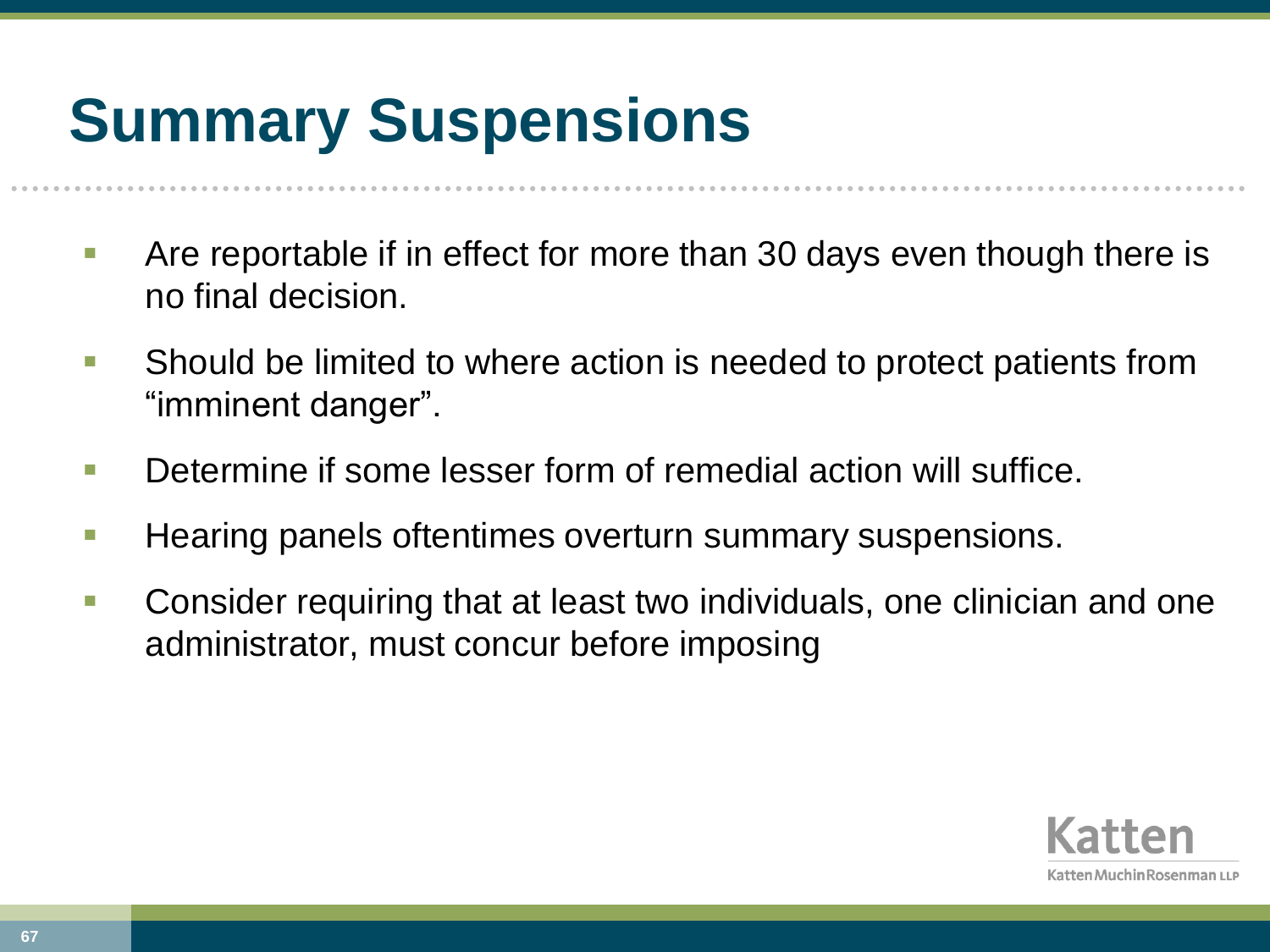## **Summary Suspensions** *cont'd*

- **If suspension is reversed or modified then appropriate report needs** to be submitted such as a Void Report or a Reversion-to-Action.
- Use if different terms, i.e., emergency, precautions immediate, makes no difference.

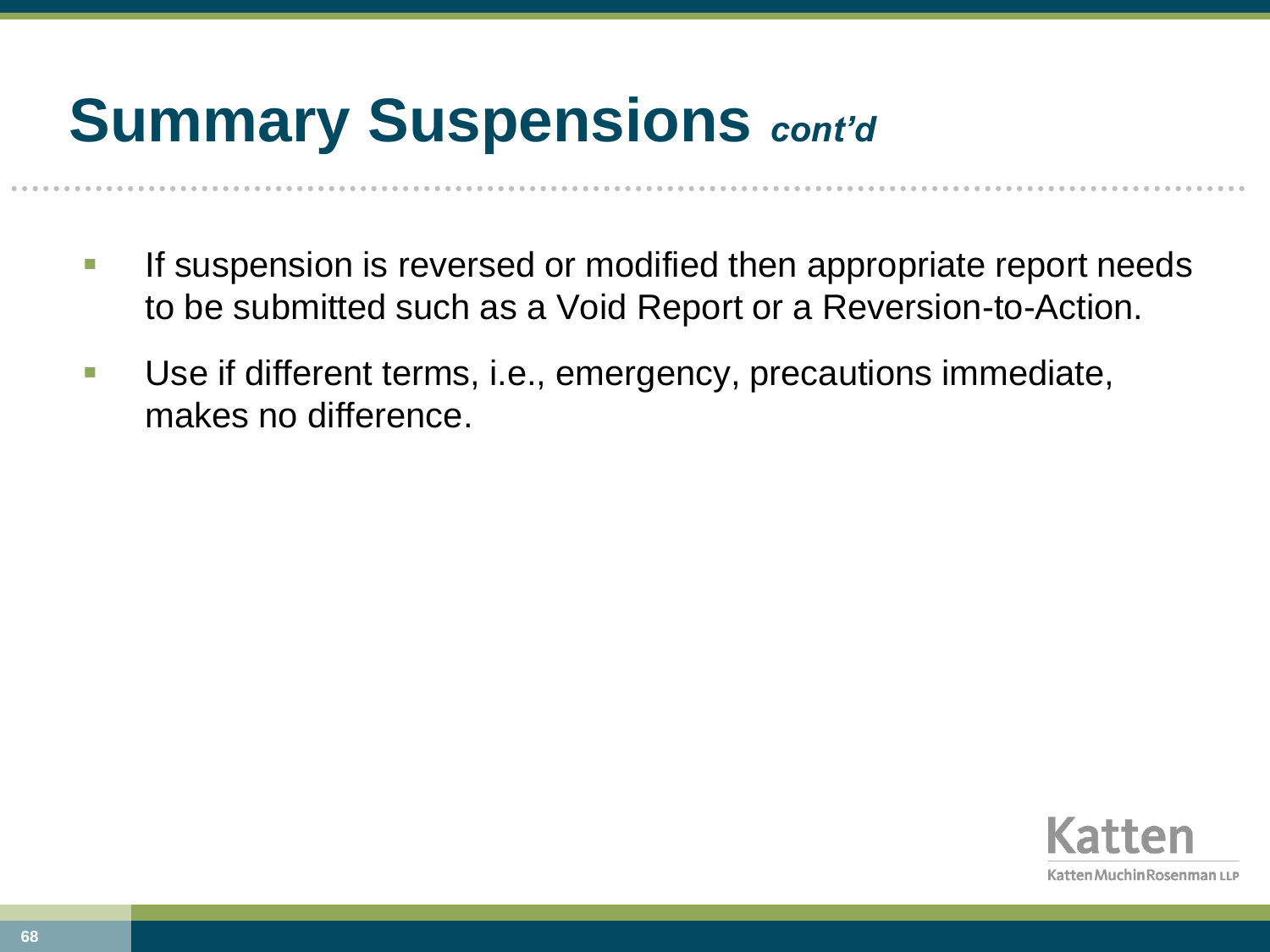#### **Proctoring/Monitoring/Mandatory Consultations**

- Imposition of a monitoring/proctoring/mandatory consultation is *not* reportable because physician can still exercise clinical privileges.
- **If a Department Chair or other individual must approve a procedure** or has veto authority then action *is* reportable.

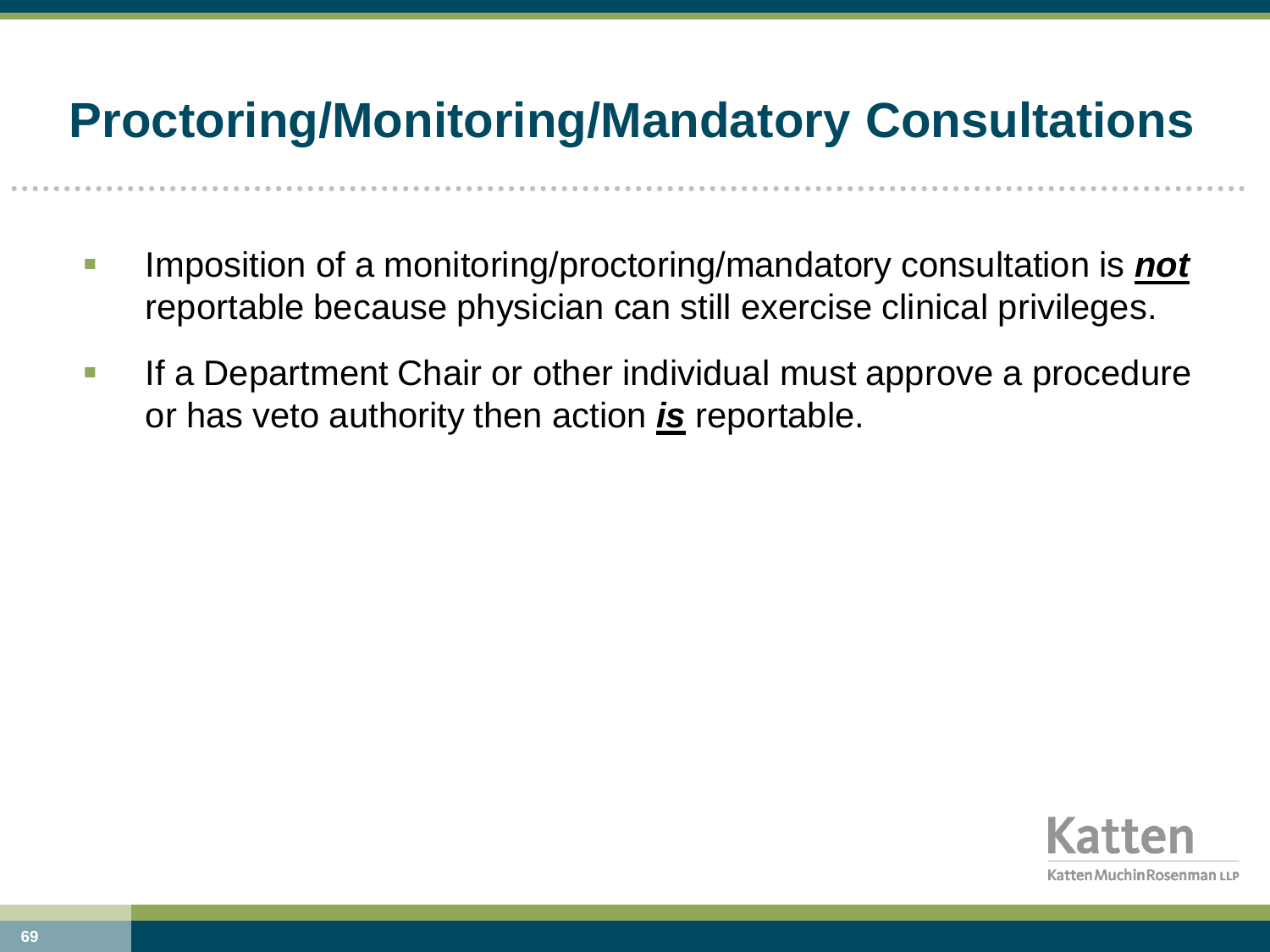# **Sanctions for Failing to Report**

- Can lose the Health Care Quality Improvement Act immunity protections for 3 years.
- **Health care entity, if it is determined to have substantially failed in** reporting an adverse decision, will be given an opportunity to either comply without a penalty or to request a hearing.

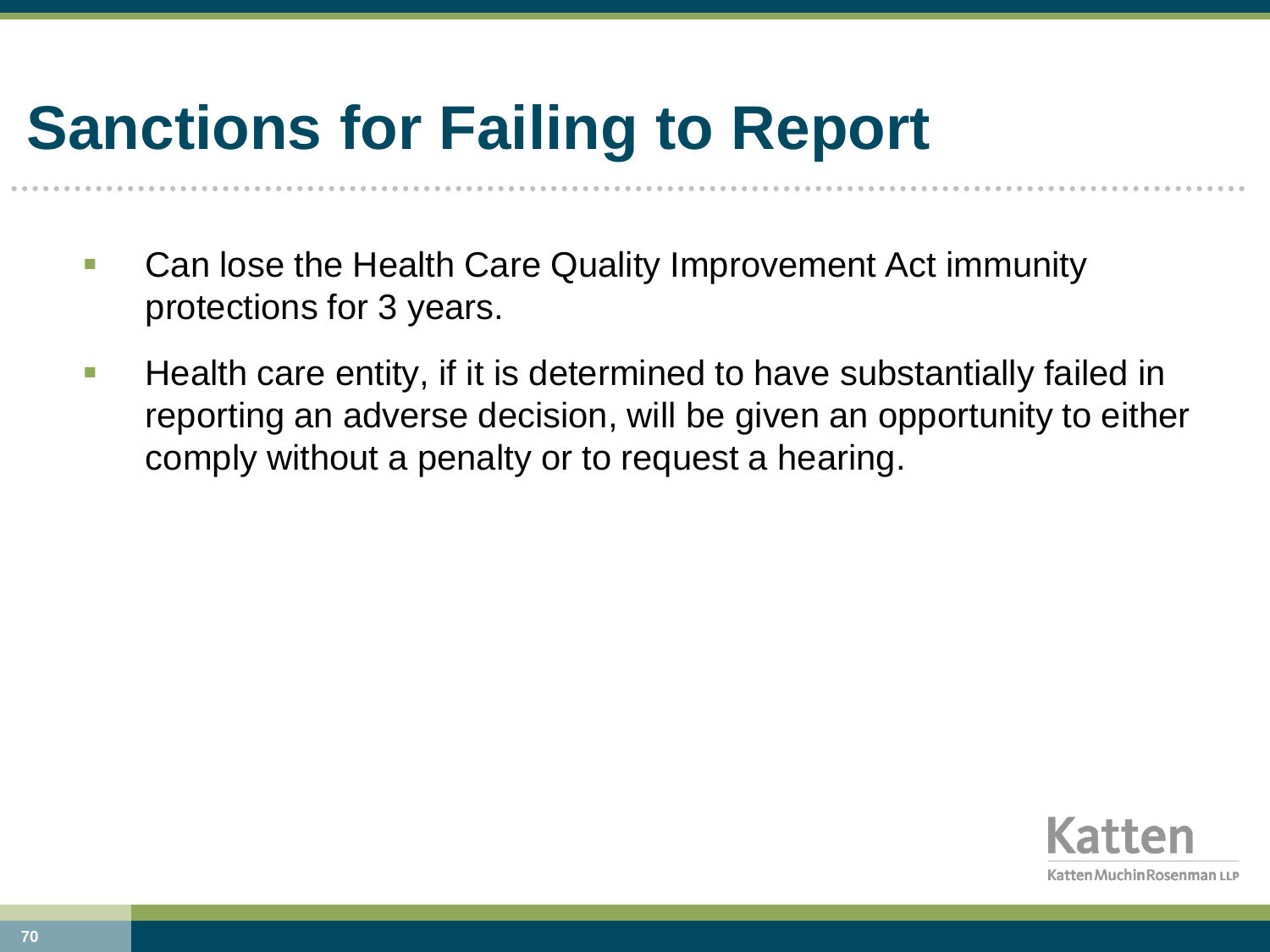# **LEGAL UPDATE:**

#### *Tibbs v. Bunnell*

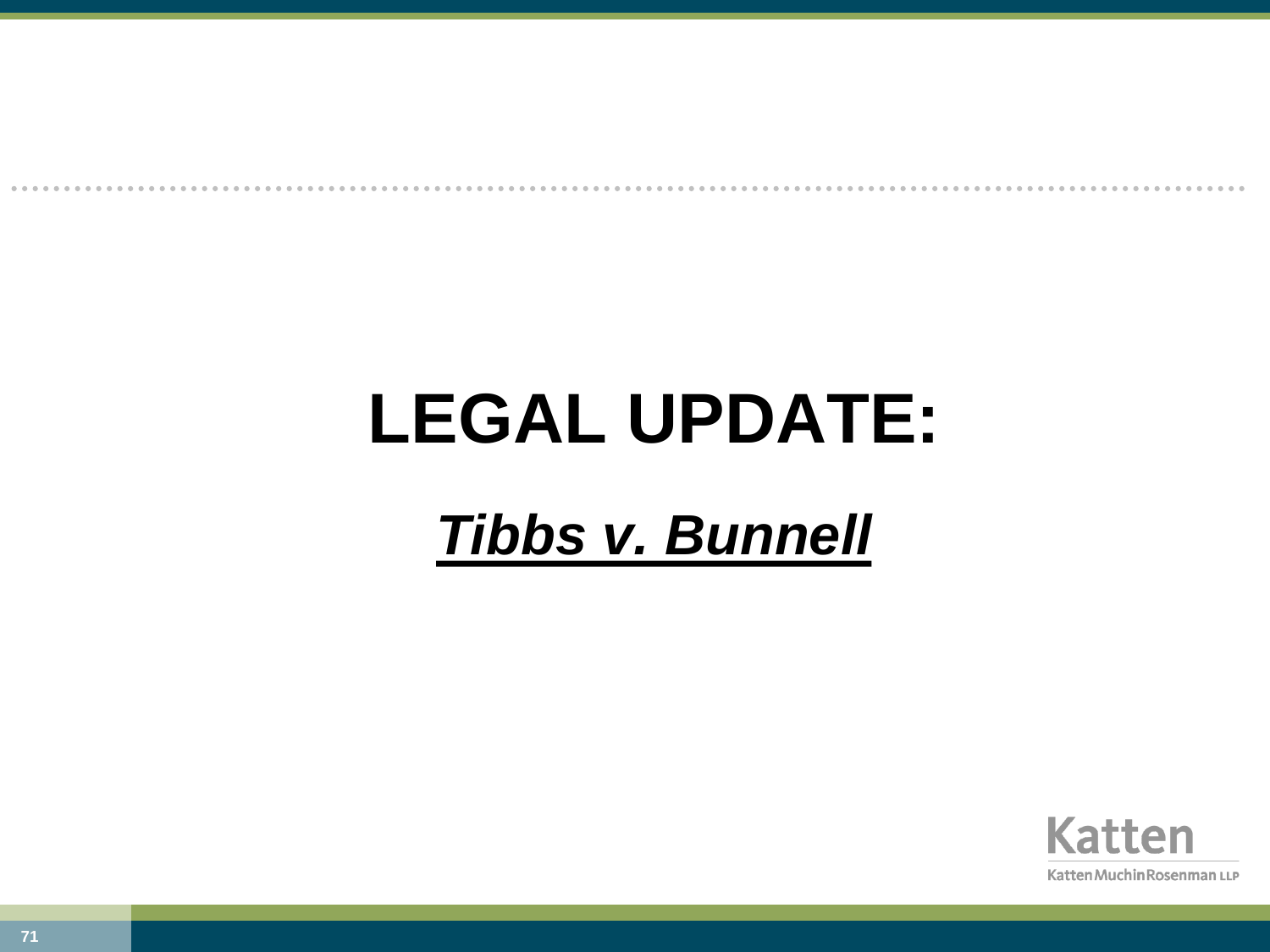#### **Legal Update – Tibbs v. Bunnell (cont'd)**

- University of Kentucky filed a Motion and Petition for Rehearing for the purpose of remanding the case back to the Appellate Court because the statutory construction argument was never presented to the trial and Appellate Court and therefore was never addressed by the parties.
- This Petition was supported in separate motions by the AHA, AMA, The Joint Commission and over 30 other amicus parties along with additional arguments as to how the Court erred. These include the following:
	- Court did not correctly interpret Congress's intent as to the full scope of the Patient Safety Act's protections.

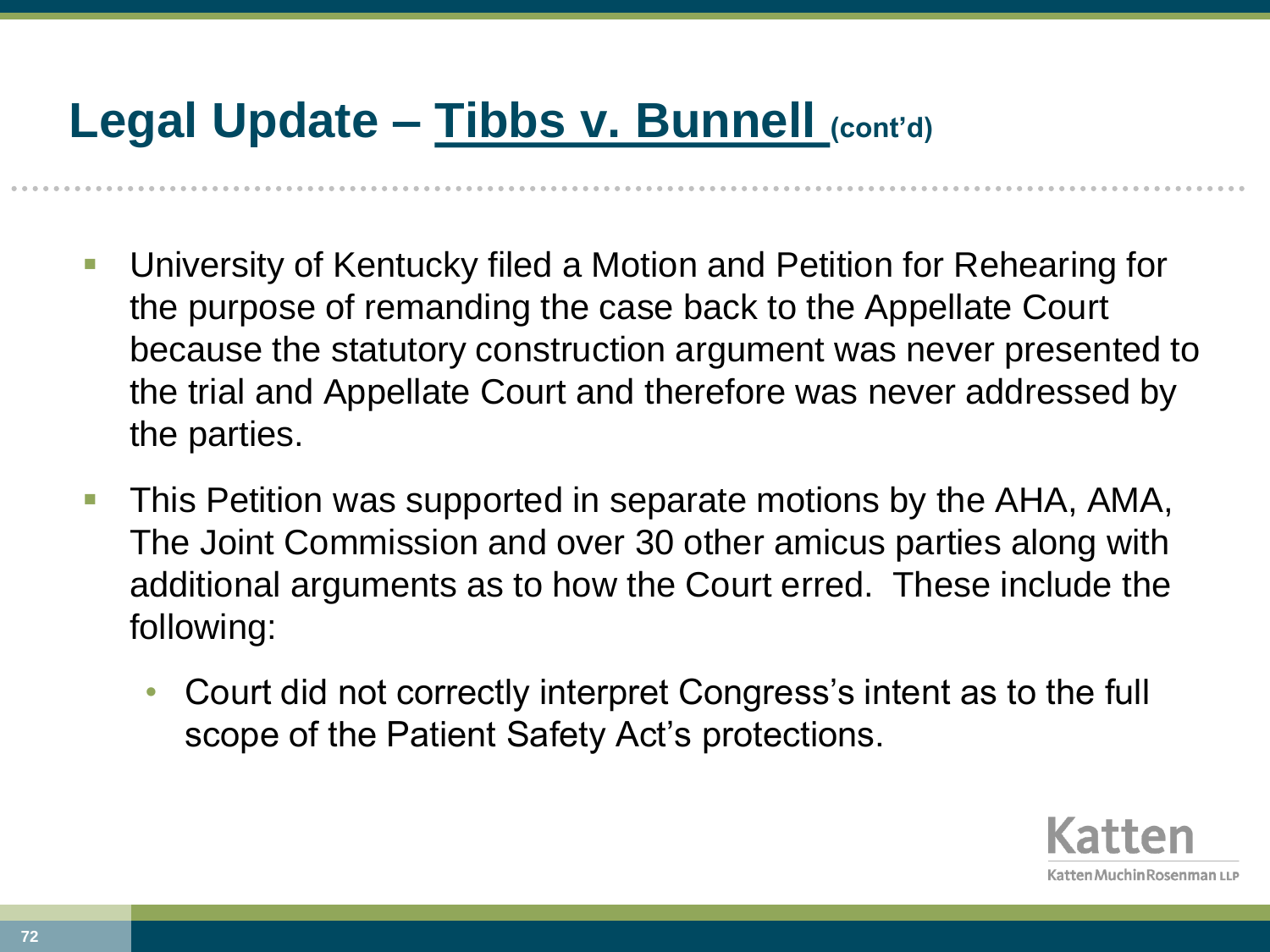- PSA does not preclude a hospital from collecting and maintaining incident reports within its PSES unless required to submit these reports to the state or federal government.
- Court glossed over the fact that Kentucky does not require these incident reports to be reported to the state.
- While information collected outside the PSES cannot be protected, the report in question clearly was collected and maintained in UK's PSES.
- The fact that a state mandated the establishment, collection and maintenance of a record does not automatically mean it cannot be accomplished within a PSES – it can be dropped out later and reported if required.

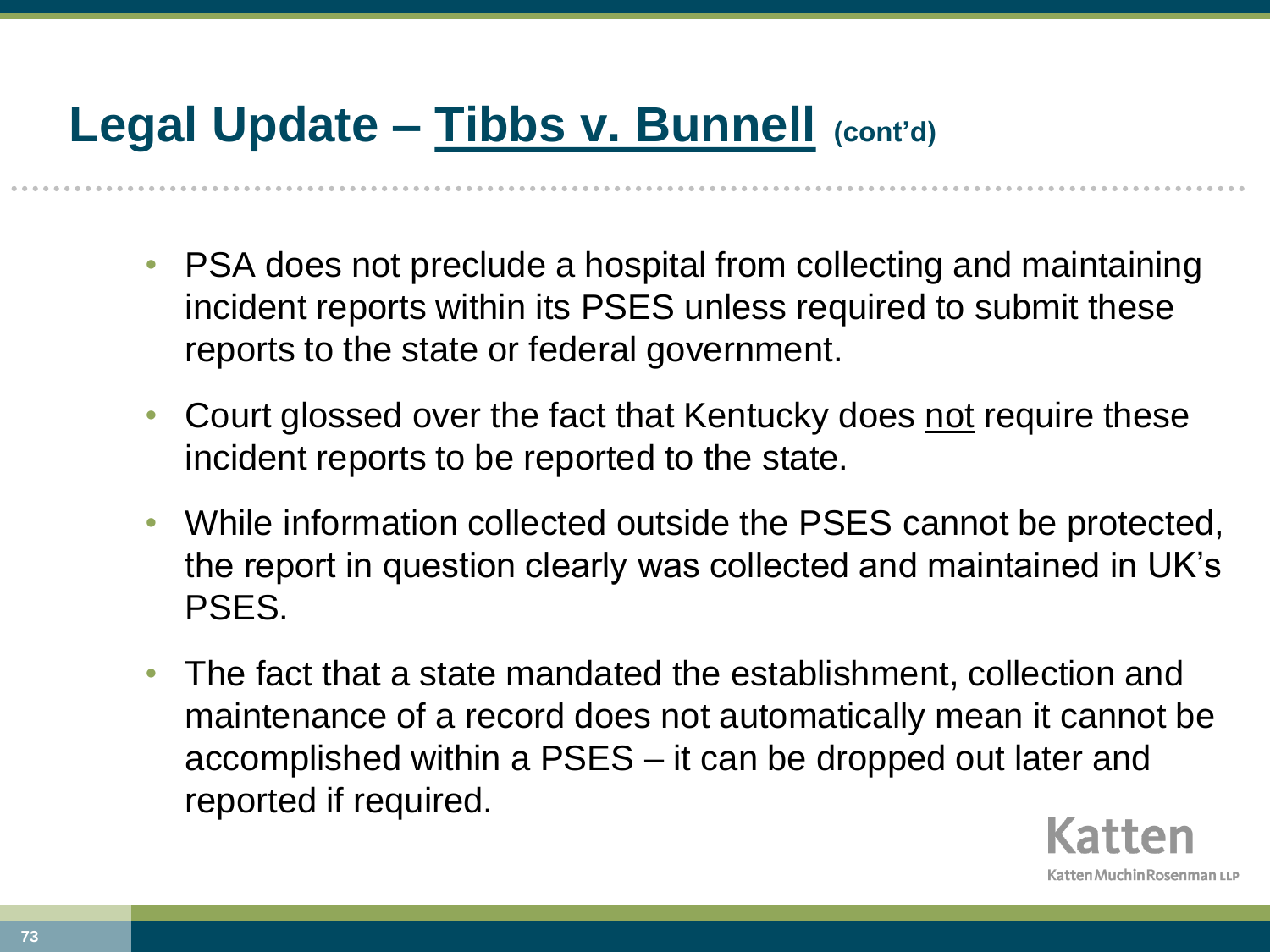- Even if a mandated report was incorrectly reported to a PSO, the hospital cannot disclose unless it specifically authorizes disclosure consistent with the PSA requirements.
- If not disclosed, the hospital runs the risk of being cited, fined or otherwise penalized unless it can otherwise demonstrate compliance with state/federal laws.
	- Neither CMS nor TJC requires a PSO or provider to turn over PSWP.

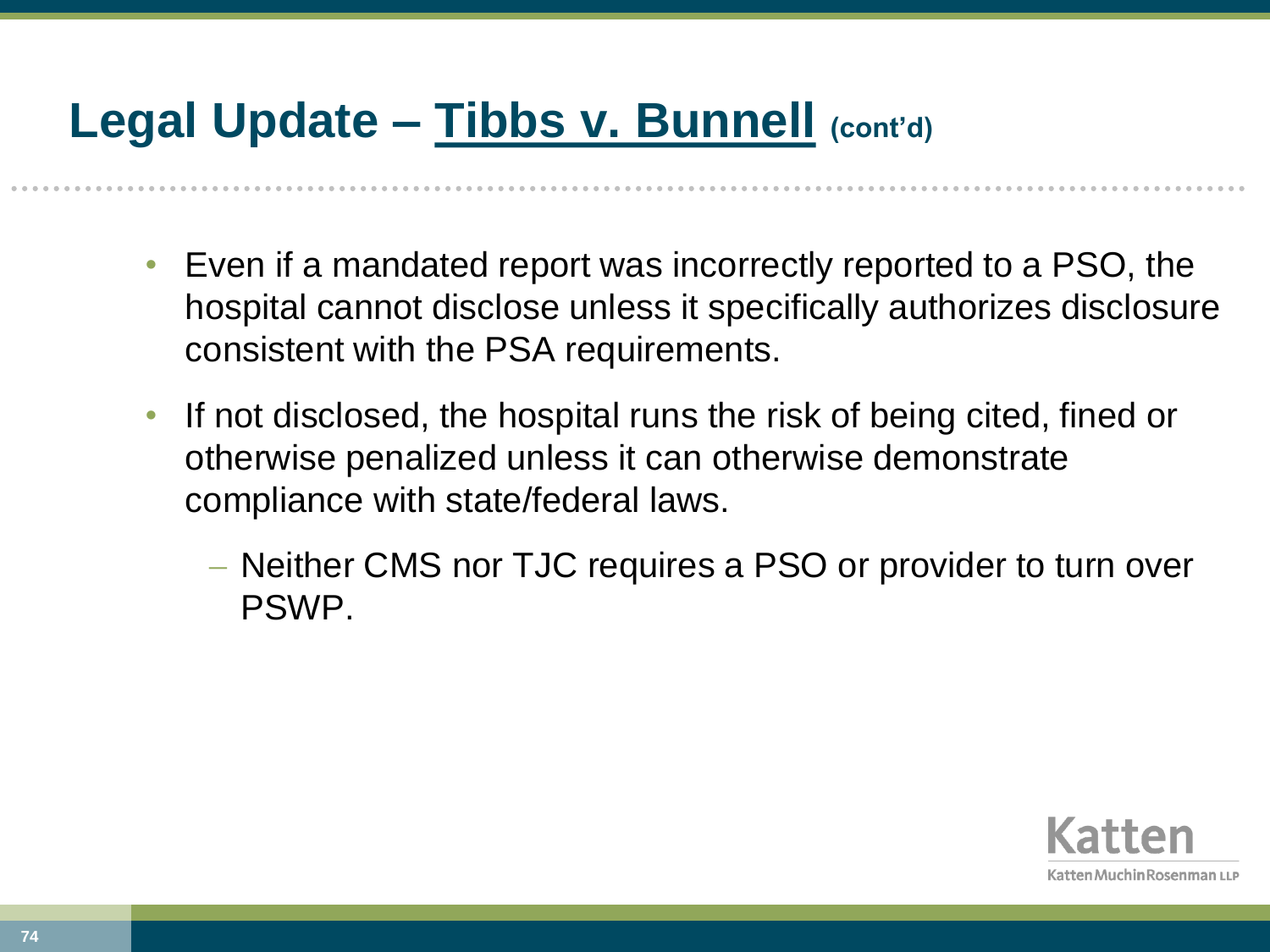- The Amicus motions were denied, as was UK's Petition.
- UK has since filed the petition for a Writ of Certiorari to the United States Supreme Court on March 18.
- Amicus briefs will be filed by numerous PSOs, the AHA, AMA, and The Joint Committee, which are due April 17.
- What Legal Impact Does Tibbs Have?
	- If the U.S. Supreme Court agrees to review Tibbs, the decision likely will have a national impact on all PSOs and providers.
	- If decision is not reviewed, it is only binding on courts, PSOs, and providers located in Kentucky and no other state.

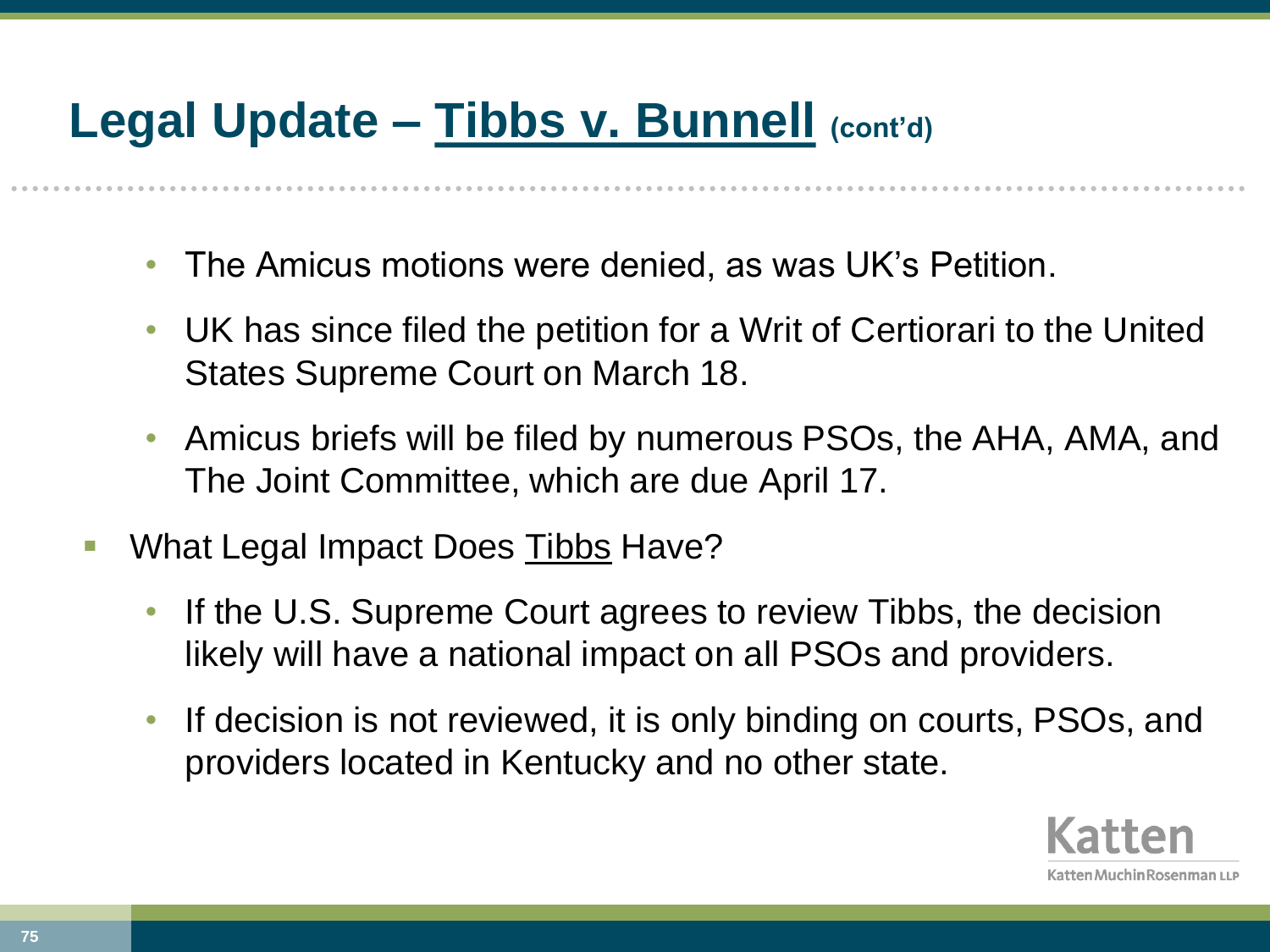- There are still procedural issues and potential discovery disputes being played out in the Tibbs case and therefore the final outcome on what information ultimately needs to be produced has not been determined.
- Once issue that has been raised is whether AHRQ/OCR would fine UK if it turned over the report – could serve as a vehicle to get into federal court because you would have a state court decision conflicting with a federal statute and potential agency action.
- A concern is that the wrong analysis in Tibbs could be embraced by other courts looking for a way to limit the PSA protections, but keep in mind trial court decisions in other jurisdictions are only binding on the parties involved in the litigation
	- Southern Baptist Hospital of Florida, Inc. v. Charles (This case is currently before the Florida Appellate Court. Case goes further by also contending that information which a provider is required to collect and maintain, not only under state law, but federal law and accreditation standards to not be PSWP.)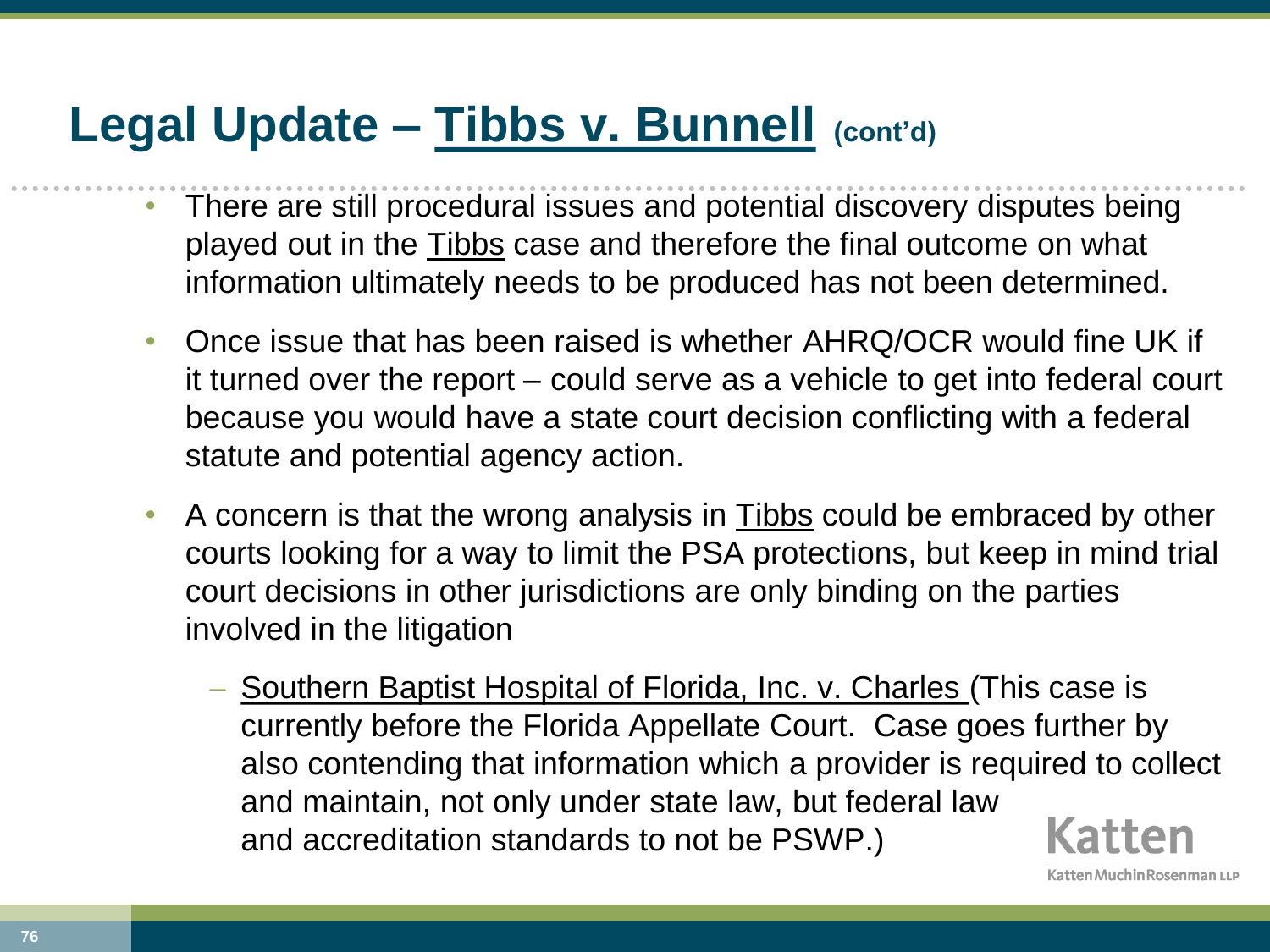- Should PSOs/Hospitals limit scope of what to collect in their PSES consistent with Tibbs decision?
	- No!
	- These issues/disputes will be decided in each state. The only binding decisions in your state affecting state versus federal claims are decisions issued by state supreme court or appellate courts – not trial courts.
- **Reminders** 
	- In a state with mandated reporting only provide what is minimally required – limit reports to the facts if permitted.